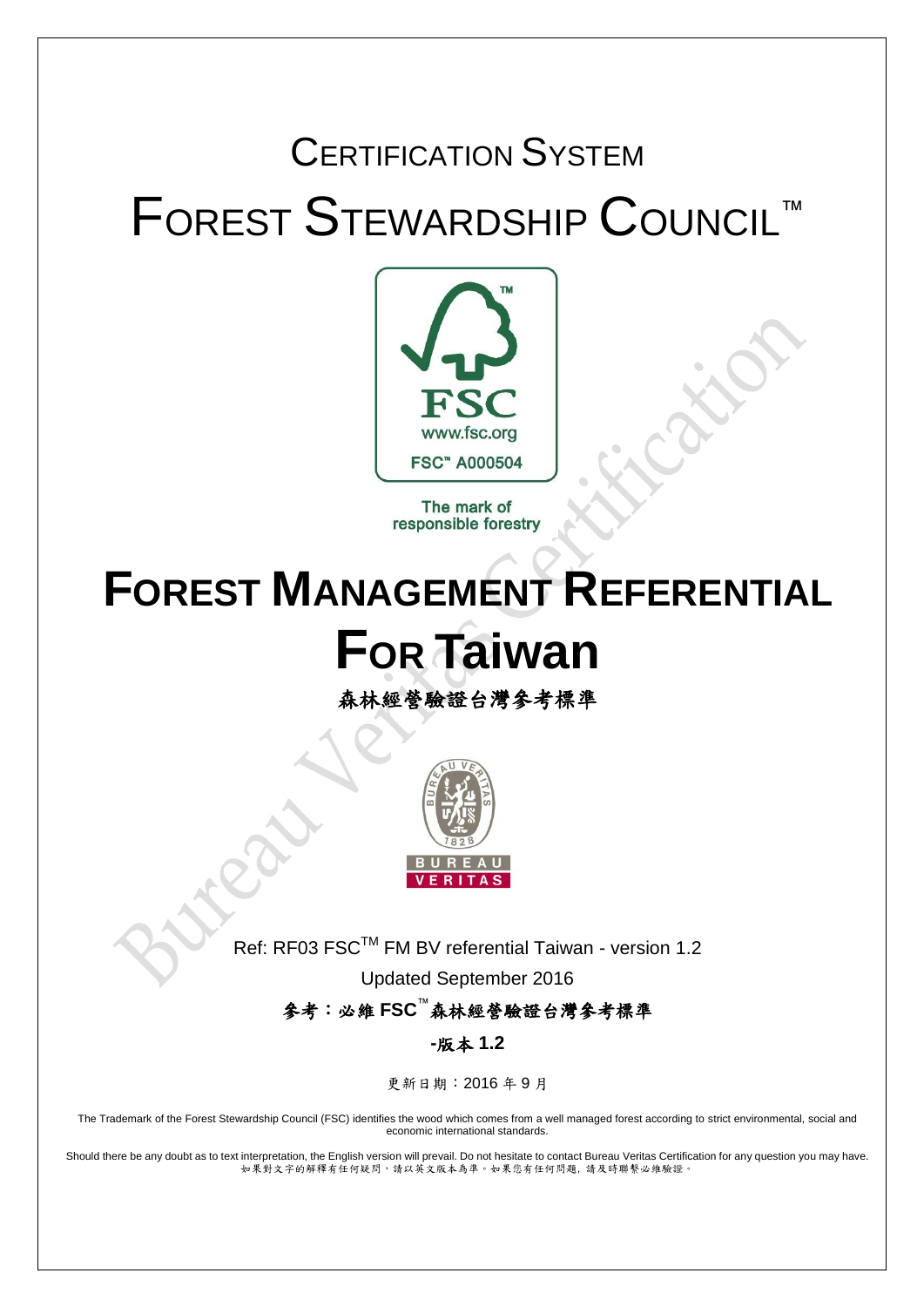#### **Foreword** 前言

The present referential has been designed by Bureau Veritas Certification, based on the Forest Stewardship Principle and Criteria (FSC-STD-01-001) and the FSC Standard: 'Structure and Content of Forest Stewardship Standards (FSC-STD-20-002).

本標準由必維驗證依據《FSC 森林經營原則和標準》(FSC-STD-01-001)和《FSC 森林經營標準的結構與內容》 (FSC-STD-20-002)的相關要求制定。

This standard does not consider the requirements for the use of FSC trademark off product. The company has to use FSC trademark as stated in the standard FSC-STD-50-001 and have a validation of any use of FSC trademark by Bureau Veritas Certification prior any publication.

本標準未包括在產品外 FSC 商標使用的相關要求。獲得驗證的公司需按照標準(FSC-STD-50-001)的要求使用 FSC 商標,同時,在公開使用FSC 商標前必須得到必維驗證的符合要求確認。

Bureau Veritas Certification France is an independent accredited certification body, subsidiary of Bureau Veritas Certification Holding.

必維驗證-法國是一家獨立的授信驗證機構,係必維國際檢驗集團之子公司。

# **Content** 目錄

| FSC-STD-01-001 FSC Principles and Criteria of Forest Stewardship 《FSC 森林經營的原則和標準》                                                                                                     | Erreur ! Signet non défini.<br>.Erreur ! Signet non défini.<br>Erreur ! Signet non défini.<br>.Erreur ! Signet non défini.<br>Erreur ! Signet non défini.<br>Erreur ! Signet non défini. |
|---------------------------------------------------------------------------------------------------------------------------------------------------------------------------------------|------------------------------------------------------------------------------------------------------------------------------------------------------------------------------------------|
|                                                                                                                                                                                       |                                                                                                                                                                                          |
|                                                                                                                                                                                       |                                                                                                                                                                                          |
|                                                                                                                                                                                       |                                                                                                                                                                                          |
| A FSC Policy on ILO conventions taken from FSC-POL-30-401 FSC certification and ILO conventions 摘自<br>FSC-POL-30-401 FSC 驗證和國際勞工組織公約的國際勞工組織公約的 FSC 政策  Erreur ! Signet non<br>défini. |                                                                                                                                                                                          |
|                                                                                                                                                                                       |                                                                                                                                                                                          |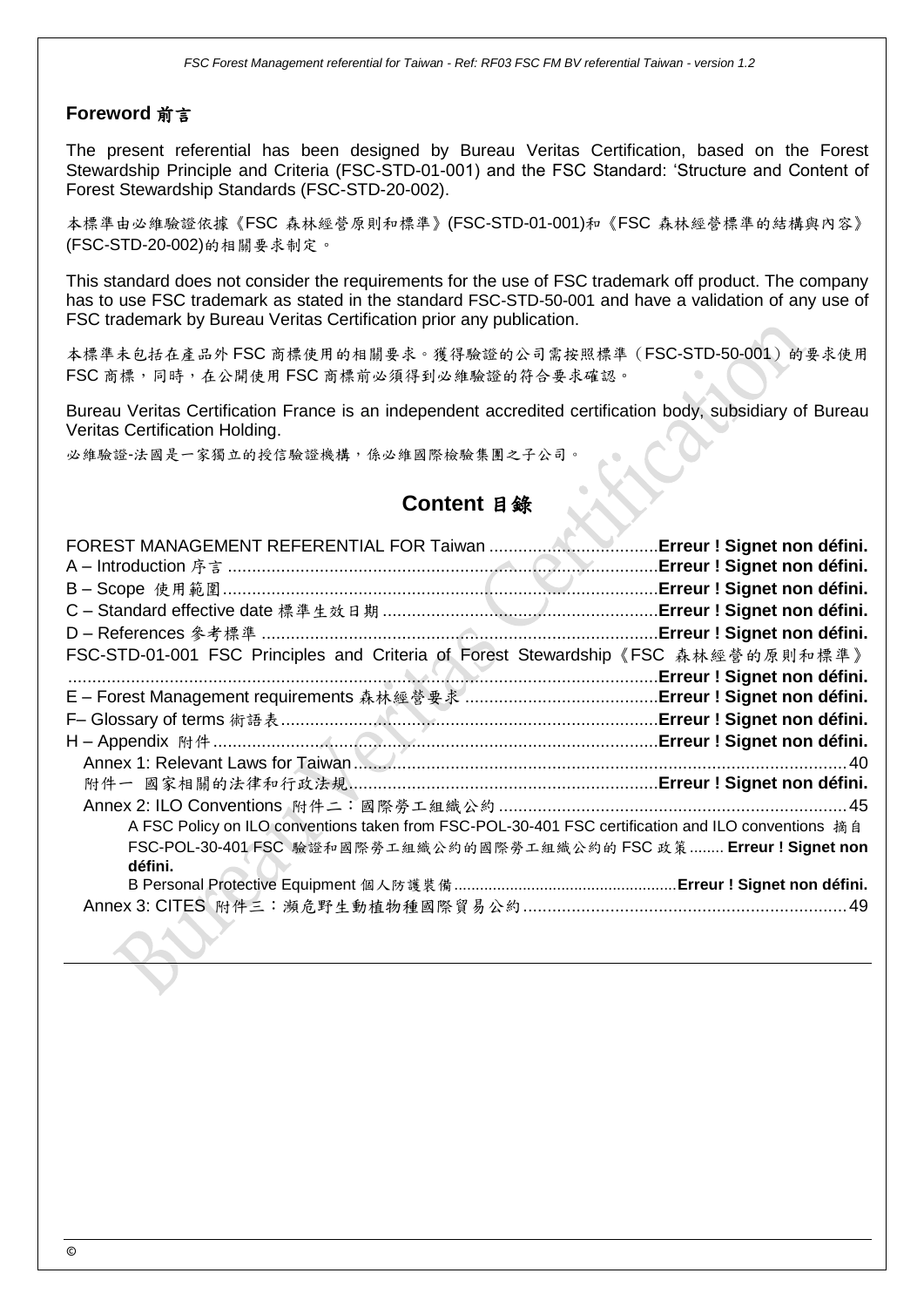# **A – Introduction** 序言

The present document is a **normative document** that specifies the requirements to be met by forest management enterprises in order to obtain a FSC forest management certificate.

此檔為具有規範效力的檔,檔為營林企業符合森林經營驗證相關要求的具體規定。

It contains the FSC Principles (10) and Criteria (56) and 'generic indicators' that have been specified by Bureau Veritas Certification and endorsed by FSC.

此檔中包含了 FSC 森林經營驗證的 10 項原則、56 條標準及"通用指標",此檔由必維驗證制定並已獲得 FSC 認可。

This document was adapted for forest Management in Taiwan in accordance to the "Local adaptation of certification body generic Forest Stewardship Standards".

此檔是依據《驗證機構 FSC 地方改編標準》(FSC-STD-20-003)的相關要求改編的 BV 台灣 FSC 森林經營標準。

Compliance with the standard shall be determined by evaluating observed performance at the Forest Management Unit (FMU) level against each indicator of the standard, and in comparison with any performance threshold(s) specified for the indicator, unless otherwise specified (e.g. certification of group).

標準符合性結論將通過評估森林經營單位(FMU)對應於每一具體指標的符合程度並與符合該指標的最低限度進行 比較來獲得,另有規定的除外(如聯合認證)。

For group certification, the compliance of the company shall be evaluated against this standard completed with the standard FSC-STD-30-005 v1-0 "FSC standard for group entities in forest management groups".

對於聯合認證,森林經營單位的符合性將依據 FSC-STD-30-005《FSC 森林經營聯合實體驗證標準》進行稽核。

The terms in this referential are used in the meaning of the English words defined in the "FSC-STD-01-002 FSC Glossary of Terms".

本標準所用術語的含義全部引用《FSC 術語表》(FSC-STD-01-002)英文版的相關定義。

The present referential is publicly available. 本標準為公開標準。

## **B – Scope** 使用範圍

This referential is applicable for all types of forests, including SLIMFs and bamboo, located in Taiwan.

本標準適用於台灣所有森林類型,包括小規模低強度森林和竹林。

## **C – Standard effective date** 標準生效日期

The FSC FM Bureau Veritas generic standard has been accredited by FSC on the 25<sup>th</sup> of July 2005 and updated the 28<sup>th</sup> of January 2014 and shall be used by Bureau Veritas Certification for the evaluation and certification of forest management entities in Taiwan.

《必維 FSC 森林經營驗證通用標準》已於 2005年7月25日獲得 FSC 的認可,並於 2014年的1月28日進行 更新。必維將依據此標準對台灣的營林單位進行稽核。

## **D – References** 參考標準

FSC-STD-01-001 FSC Principles and Criteria of Forest Stewardship《FSC 森林經營的原則和標準》 FSC-STD-01-002 FSC glossary of terms《FSC 術語表》

FSC-STD-01-003 SLIMF Eligibility Criteria 《小規模低強度森林標準》

FSC-STD-20-001 General requirements for FSC certification bodies《FSC 認證機構的一般要求》

FSC-STD-20-002 Structure, content and local adaptation of Generic Forest Stewardship Standards《通用 FSC 森林經營標準的結構、內容及地方改編標準》

Bureau Veritas Certification / Wood and Forestry department edited 09/2016 Page **3** of **50**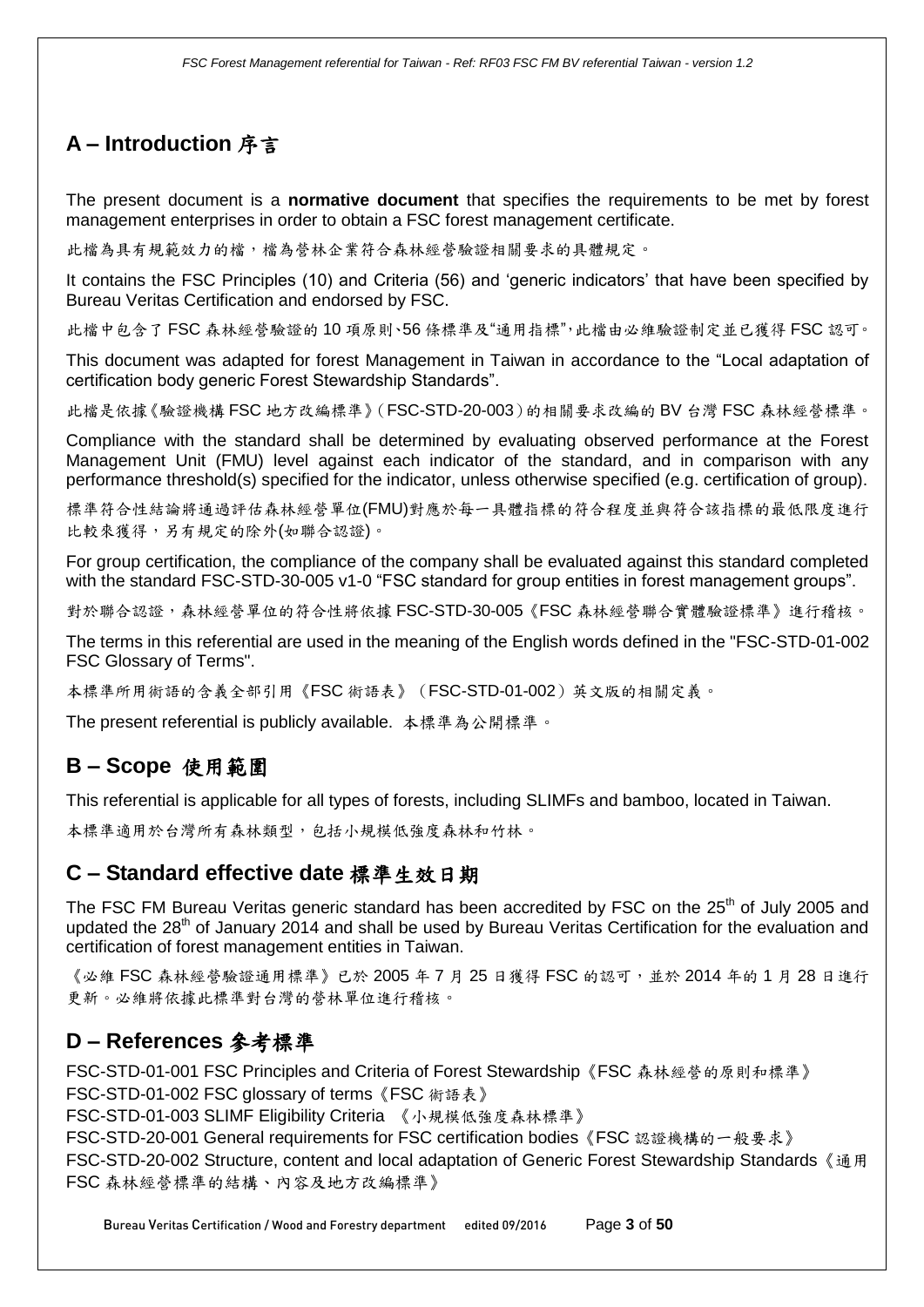FSC-STD-20-003 Local adaptation of generic Forest Stewardship Standards《FSC 森林經營通用標準的地 方改編標準》

FSC-STD-40-004 v2.0 Standard for Chain of Custody Certification 《產銷監管鏈驗證標準》

NF EN 45020, Standardisation and linked activities - General Vocabulary《標準化及相關活動-通用詞彙》

# **E – Forest Management requirements** 森林經營要求

In bold: Original FSC Principles and Criteria 粗體: FSC 原則和標準

In normal font: indicators of Forest Management, specified by Bureau Veritas Certification. 一般字體: 必維 國際檢驗集團驗證服務部規定的森林經營指標。

**1. COMPLIANCE WITH LAWS AND FSC PRINCIPLES - Forest management shall respect all applicable laws of the country in which they occur and international treaties and agreements to which the country is a signatory, and comply with all FSC Principles and Criteria.**

原則 **1**:遵守法律及 **FSC** 的原則 **-** 森林經營應遵守所在國家的法律及其國家簽署的國際公約和 協議,並遵守 **FSC** 的所有原則和標準。

**1.1 Forest management shall respect all national and local laws and administrative requirements.**  森林經營應尊重本國的所有法律和地方行政法規。

1.1.1 Applicant (or Certificate holder) should be legally registered or have a clear legal status. 申請人應證明擁 有經我國(商業與林業)主管機關核准合法登記註冊為法人之文件。

1.1.2 Forest manager(s) shall be aware of and have access to relevant Taiwan legislation and regulations (e.g. list of relevant legislation, records or relevant legislation and/or access to relevant websites). 經營者有取 得相關的台灣法律法規的途徑(例如相關法律、記錄清單和(/或)訪問相關網站)。

1.1.3 Forest manager(s) management activities and procedures are in compliance with relevant Taiwan laws and regulations. These are listed in Annex 1. 森林經營者的經營活動和程式遵守附件1中相關的法律法規。

**1.2 All applicable and legally prescribed fees, royalties, taxes and other charges shall be paid.** 應 繳納所有合理的法規指定費用、特許、稅及其他費用。

1.2.1 Forest manager(s) is aware of all applicable and legally prescribed fees, royalties, taxes and other charges. 森林經營者應清楚瞭解須向政府繳納與權利義務相關之各種法定規費。

1.2.2. All relevant fees and other charges shall be paid and up to date. Receipt or relevant evidence shall be kept. 經 營者應保留向政府繳納與權利義務相關之各種法定規費記錄,以確認期限內繳納所有適用法定規費。

**1.3 In signatory countries, the provisions of all the binding international agreements such as CITES, ILO conventions, ITTA, and Convention on Biological Diversity, shall be respected.** 尊 重簽約國所有具有約束力的國際協議(如《瀕危野生動植物種國際貿易公約》、《國際勞工組織公約》、

Bureau Veritas Certification / Wood and Forestry department edited 09/2016 Page **4** of **50**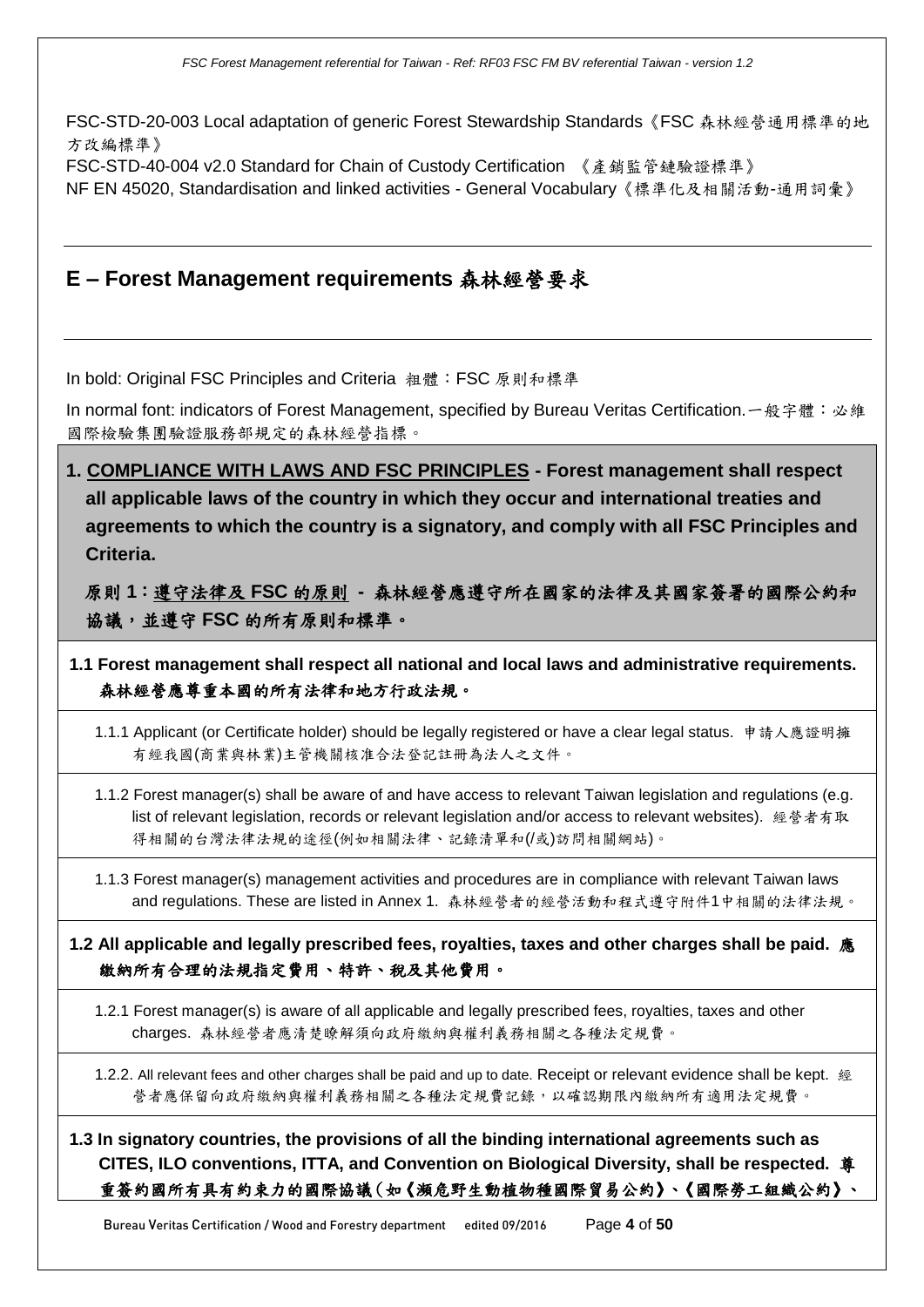#### 《國際熱帶木材協定》及《生物多樣性公約》)中的有關條款。

- 1.3.1 There is no substantiated evidence of any non-compliance with applicable requirements of any international agreements listed in the FSC standard to which Taiwan is a signatory. These are listed in Annex 2. 與附件2中列明在FSC標準中且台灣已簽署或遵守的國際協議中所適用的無任何不符合。
- 1.3.2. No evidence shows that business groups and group members are in violation of the relevant international agreements. 無證據顯示被抽查的經營團體和團體成員違反有關國際協定的相關法律義務。
- **1.4 Conflicts between laws, regulations and the FSC Principles and Criteria shall be evaluated for the purposes of certification, on a case-by-case basis, by the certifiers and the involved or affected parties.** 由驗證機構及參與或受影響的各方對驗證目的相關法律、法規與 **FSC** 原則和標準之 間的衝突應進行逐一的評估。
	- 1.4.1 Forest manager(s) shall be willing to participate in appropriate process for resolving any identified conflicts and comply with any solution proposed by BV audit team or FSC Taiwan office. 森林經營者自願參加解決 所有鑑別出的衝突的相應程式,並遵守必維國際檢驗集團稽核小組或FSC台灣辦公室提供的解決方案。
	- 1.4.2 Any potential conflict identified between laws and the FSC Principles and Criteria should be documented and reported to Bureau Veritas. 與FSC原則與標準有潛在衝突的法律法規應檔化並告知必維國際檢驗集團 稽核小組。

## **1.5 Forest management areas should be protected from illegal harvesting, settlement and other unauthorised activities.** 森林經營區需避免非法採伐、定居及其它未經許可的活動。

- 1.5.1 Forest manager(s) shall develop processes of notification and filing to relevant authorities, in case of illegal or unauthorized activities taken place. 為防範經營區域內之非法活動發生,組織應制訂向司法和/或 有關主管機關通報與備案之作業流程辦法。
- 1.5.2 Forest manager(s) shall perform regular surveillance of the forest area so that unauthorized activities, if any, are promptly identified and controlled. Such monitoring activities can be performed in collaboration with relevant local authorities. 森林經營者應定期巡視林區,以便及時發現和管控未經許可的活動。此類巡 視活動可以與地方相關政府部門合作。

**1.6 Forest managers shall demonstrate a long-term commitment to adhere to the FSC Principles and Criteria.** 森林經營者應承諾長期遵守 **FSC** 原則和標準。

1.6.1 Forest manager(s) shall include in its documented procedures a statement of long-term commitment to adhere to the FSC P&C. 森林經營者應在文件化程序中包含一份承諾長期遵守FSC原則和標準的聲明。

1.6.2 Forest manager(s) shall not implement activities that conflict with the FSC Principles & Criteria in and outside the forest area under assessment. 森林經營者不得在受評估林區內外開展與FSC原則和標準衝突 的活動。

1.6.3 Forest manager(s) shall disclose information on all forest areas where they have some degree of management responsibility, if any (to demonstrate compliance with current FSC policies on partial certification and on excision of areas from the scope of certification). 森林經營者應當披露其負有一定程度 上管理責任的所有林區(如有)的資訊(以證明對有關部分驗證和從驗證中分離出去區域對現行FSC政策的遵 守情況)。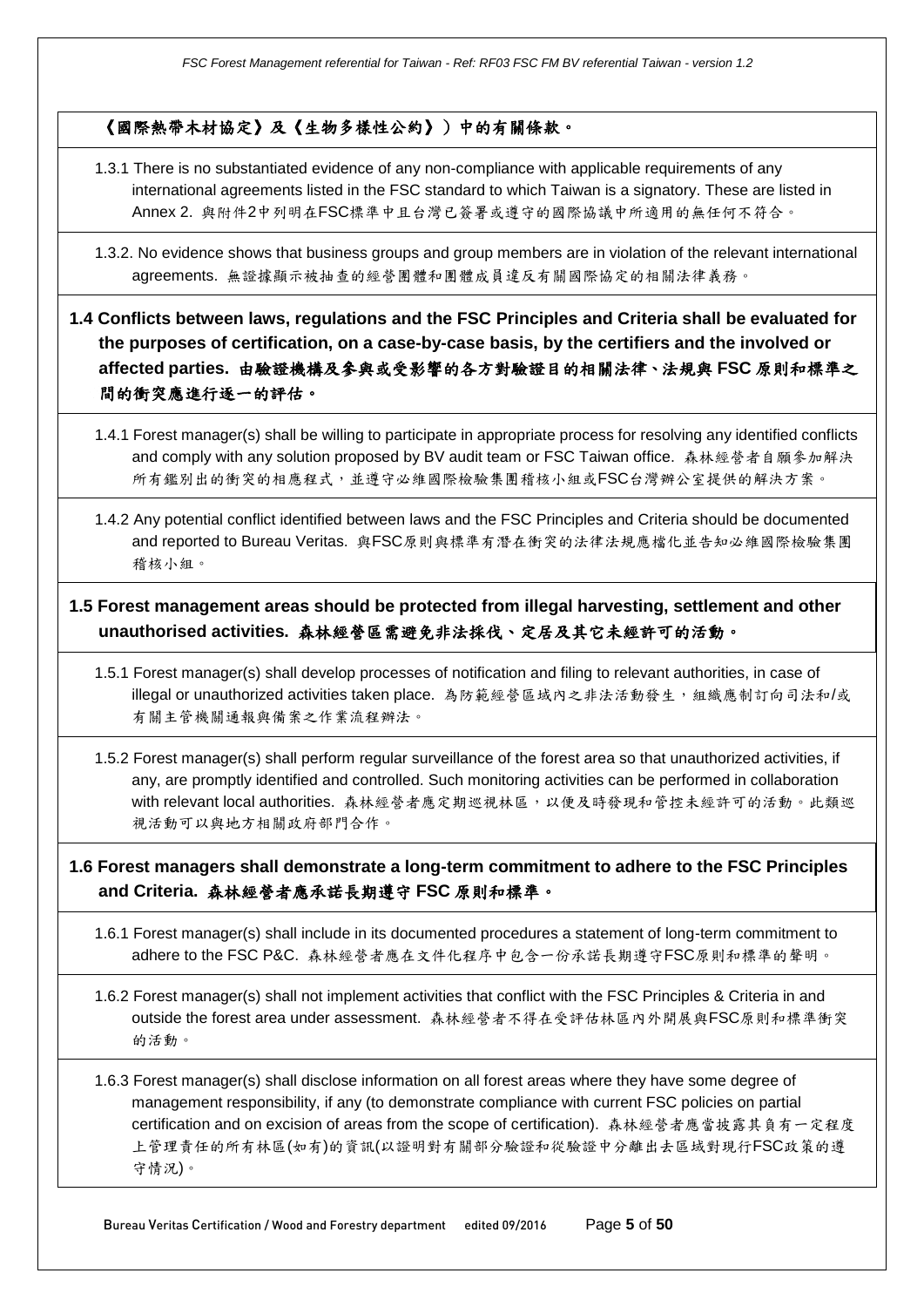**2. TENURE AND RIGHTS RESPONSIBILITIES - Long-term tenure and use rights to the land and forest resources shall be clearly defined, documented and legally established.**

原則 **2**:所有權、使用權及責任 **-** 對土地及森林資源的長期所有權和使用權應明確界定、文化 化並具法律效力。

**2.1 Clear long-term tenure and forest use rights to the land (e.g. land title, customary rights, or lease agreements) shall be demonstrated.** 有明確的證據證明對土地和森林資源擁有長期的使用權 **(**如土地所有權、傳統的權利或租賃協議**)**。

2.1.1 Forest manager(s) shall have documents demonstrating the legal right to manage the forest under evaluation for at least the 5 years period of validity of an FSC certificate, and describing tenure rights and/or the rights to manage the forest/plantation area over the long-term. 森林經營者應有文件證明其在一 個FSC證書有效期內,對受評估林區具有合法經營權,以及森林/人工林的所有權和經營權。

2.1.2 There shall be clear boundaries for the forest management unit and boundaries should be marked on maps. 森林經營單位應有清晰的界限,並應在地圖上標記。

**2.2 Local communities with legal or customary tenure or use rights shall maintain control, to the extent necessary to protect their rights or resources, over forest operations unless they delegate control with free and informed consent to other agencies.** 法定或傳統所有權或使用權 的當地社區應保有對森林作業的控制,某種程度上是出於對他們的權利和資源保護的需要,除非他們 在知情的情況下自願把控制權委託給其它機構。

2.2.1 Forest manager(s) is aware of and respect local communities' legal or customary tenure or use rights within its management area and respect them. 森林經營者知曉並且尊重當地社區對經營區域內的合法或 慣常的土地所有權和使用權。

2.2.2 If local communities or local farmers voluntarily entrust the resource management rights to the forest manager(s), the agreement between both parties does not necessarily needs to be in writing but shall be confirmed by interviews with representatives of the local communities and forest managers, with no evidence of dispute. 如果當地社區或農民自願將資源經營權委託森林經營者,必須將協議(口頭或書面)告知 所有有關各方,並/或由社區代表確認,避免爭議發生與存在。

**2.3 Appropriate mechanisms shall be employed to resolve disputes over tenure claims and use rights. The circumstances and status of any outstanding disputes will be explicitly considered in the certification evaluation. Disputes of substantial magnitude involving a significant number of interests will normally disqualify an operation from being certified.** 要運 用適當的機制,來解決有關所有權及使用權方面的糾紛。在驗證審核中,要考慮任何懸而未決爭議的 環境及狀態。涉及到很多利益的大量糾紛通常會導致一項森林經營活動失去驗證資格。

2.3.1 There are no unresolved disputes of substantial magnitude involving a significant number of interests relating to tenure and land use right in the area under evaluation. 如果存在大規模且涉及重大利益的所有 權和/或使用權爭議未解決,此森林經營單位不能被驗證。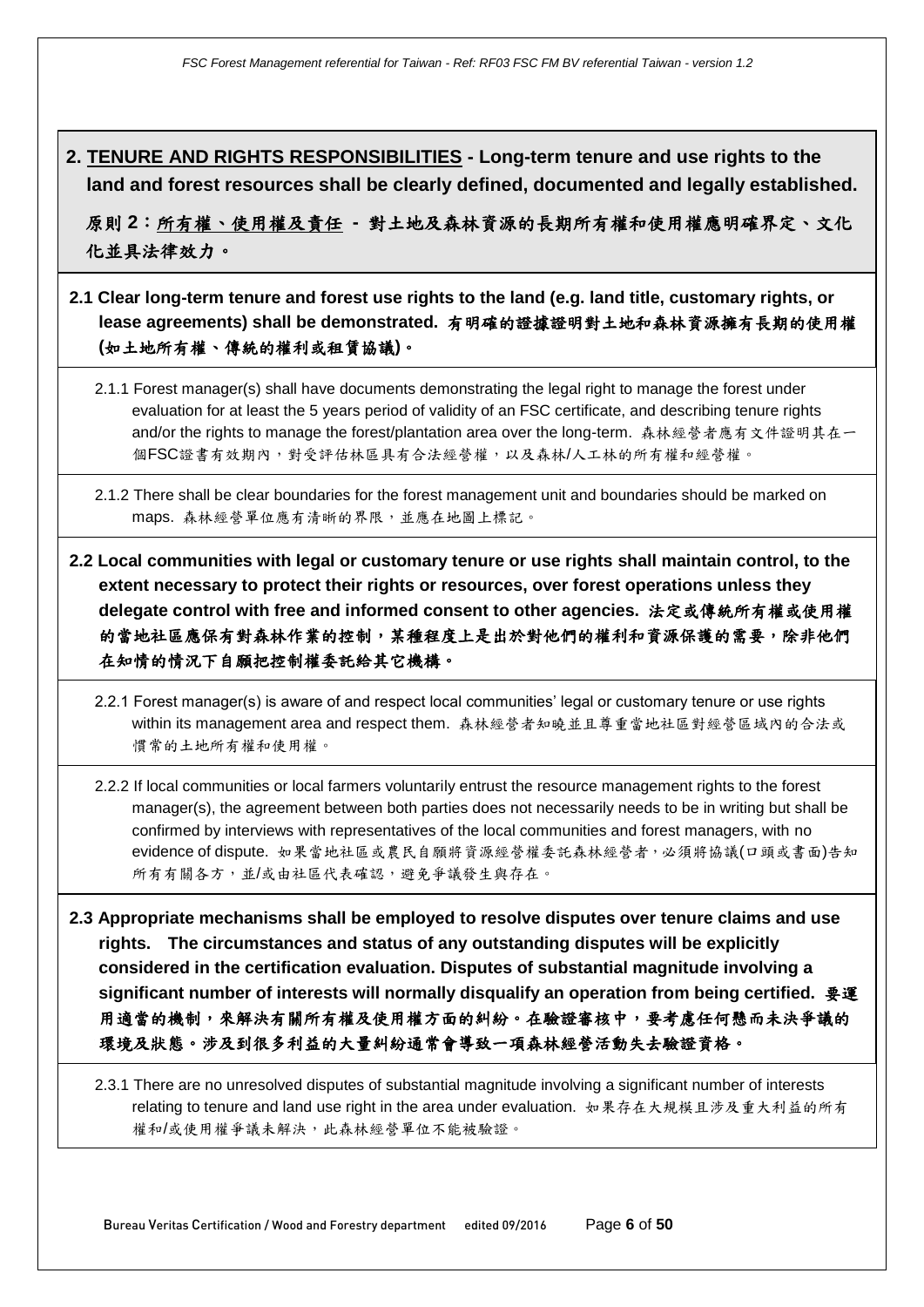2.3.2 Forest manager(s) shall be in compliance with the Taiwan procedure for Dispute Settlement of Forest Trees and Forest Land Tenure and applicable local regulations to resolve any disputes. 森林經營者應根據 台灣林木林地權屬爭議處理規定解決任何爭議。

2.3.3 Forest manager(s) shall keep all relevant records related to disputes and documentation of steps taken to resolve the dispute. 森林經營者應保留涉及爭議的相關記錄,並記錄解決爭議的所採取的措施。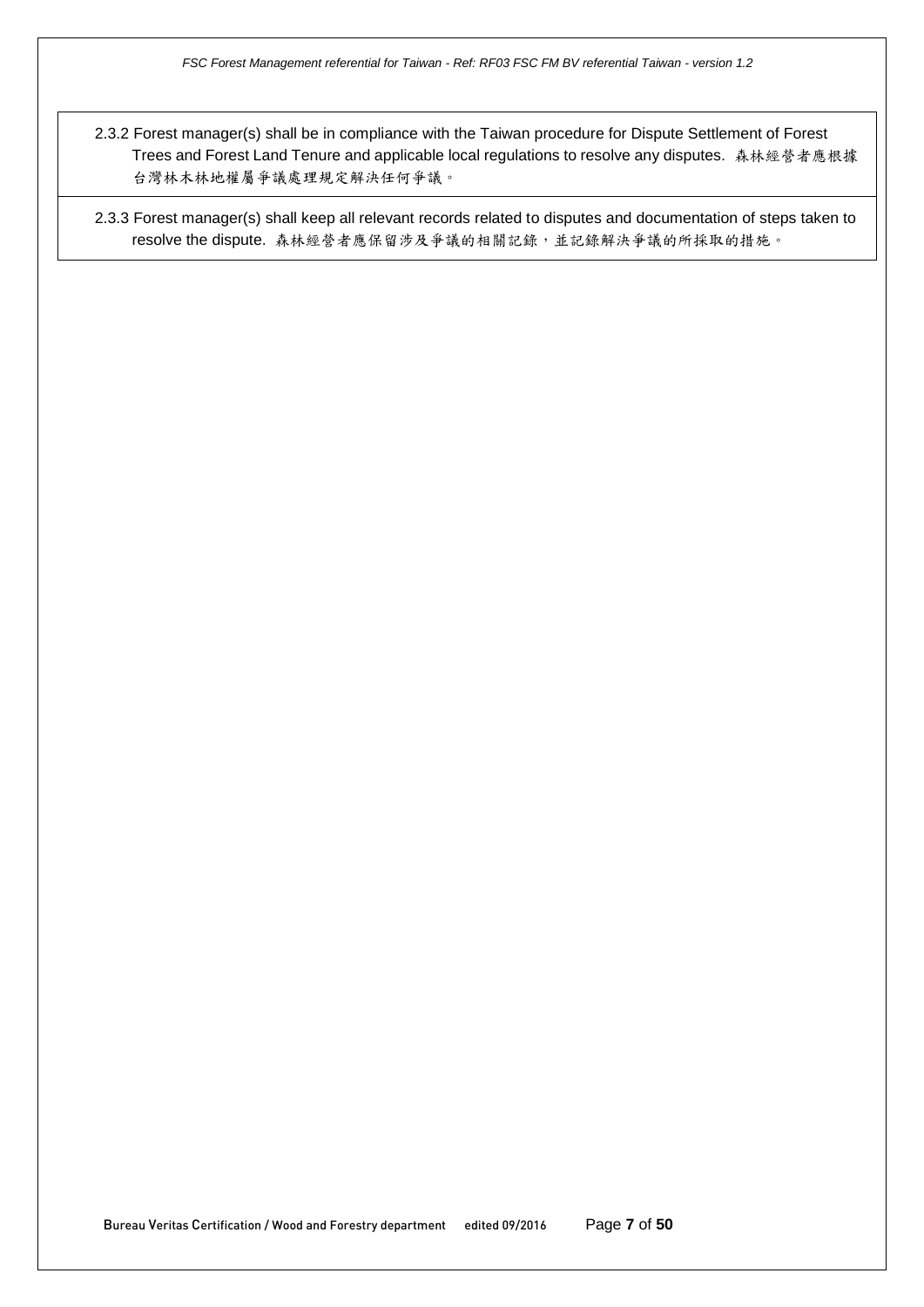**3. INDIGENOUS PEOPLES' RIGHTS - The legal and customary rights of indigenous peoples to own, use and manage their lands, territories, and resources shall be recognised and respected.**

原則 **3**:原住民的權利 **-** 應當承認並尊重原住民擁有、使用和經營他們的土地、領地及資源的 法定權利及傳統權利。

**Note: By "indigenous people" we consider people and population as described in the UN paper "The concept of indigenous people" PFII/2004/WS.1/3.**

註:原住民的概念參考聯合國定義。**PFII/2004/WS.1/3**

- **3.1 Indigenous peoples shall control forest management on their lands and territories unless they delegate control with free and informed consent to other agencies.** 原住民應當控制其土地及領 地上的森林經營,除非他們在知情的情況下自願把控制權委託給其它機構。
	- 3.1.1 Forest manager(s) is aware of and respect indigenous people' legal and customary rights within the forest area under evaluation. 森林經營者知曉並尊重原住民在評估林區內的法律上與合於其習慣的權利。

3.1.2 If indigenous people authorize or delegate control over forest management activities through free and informed consent, an agreement (oral or in writing) must be acknowledge by all the parties concerned, and/or the community representatives confirm that free, prior and informed consent was given. The process shall include: 3.1.2.1. Ensuring indigenous peoples know their rights and obligations regarding the resource;

3.1.2.2. Informing the indigenous peoples of the value, in economic, social and environmental terms, of the resource over which they are considering delegation of control;

3.1.2.3. Informing the indigenous peoples of their right to withhold consent to the proposed management activities to the extent necessary to protect rights, resources, lands and territories; and;

3.1.2.4. Informing the indigenous peoples of the current and future planned forest management activities.

如果原住民在自願並知情的情況下授權或委託其森林經營活動的管控權,必須將協議(口頭或書面)告知所有有關各 方,並/或由原住民代表確認。此過程應包括:

3.1.2.1 確保原住民知曉他們對資源的權利和義務;

3.1.2.2 告知原住民其授權或委託給其他機構的資源在經濟,社會和環境方面的價值;

3.1.2.3 為了在一定程度上保護原住民的權利,資源,土地和領土,應告知原住民他們對計書的營林活動保持同意權,並且; 3.1.2.4 告知原住民當前和未來的營林活動;

## **3.2 Forest management shall not threaten or diminish, either directly or indirectly, the resources or tenure rights of indigenous peoples.** 森林經營不能直接或間接地破壞資源或削弱原住民的使用 權。

3.2.1 The forest manager(s) is aware of and respect resources or tenure right areas of indigenous peoples. 森 林經營者知曉並尊重原住民的資源或土地所有權範圍。

3.2.2 Forest manager(s) maintains and respects the traditional rights of indigenous peoples to use forest products or NTFPs, provided these uses are traditional and not detrimental to forest resources and management objectives. 森林經營者維護並尊重原住民使用林產品和非木材林產品的傳統權利,前提是傳統 上的,且不會損害森林資源和管理目標。

3.2.3 There shall be no evidence or indication that the forest manager(s) threatens the rights and resources of indigenous peoples within or adjacent to the area under evaluation. 無證據或跡象表明森林經營者威脅到 原住民在受評估區域內或毗鄰區域的權利和資源。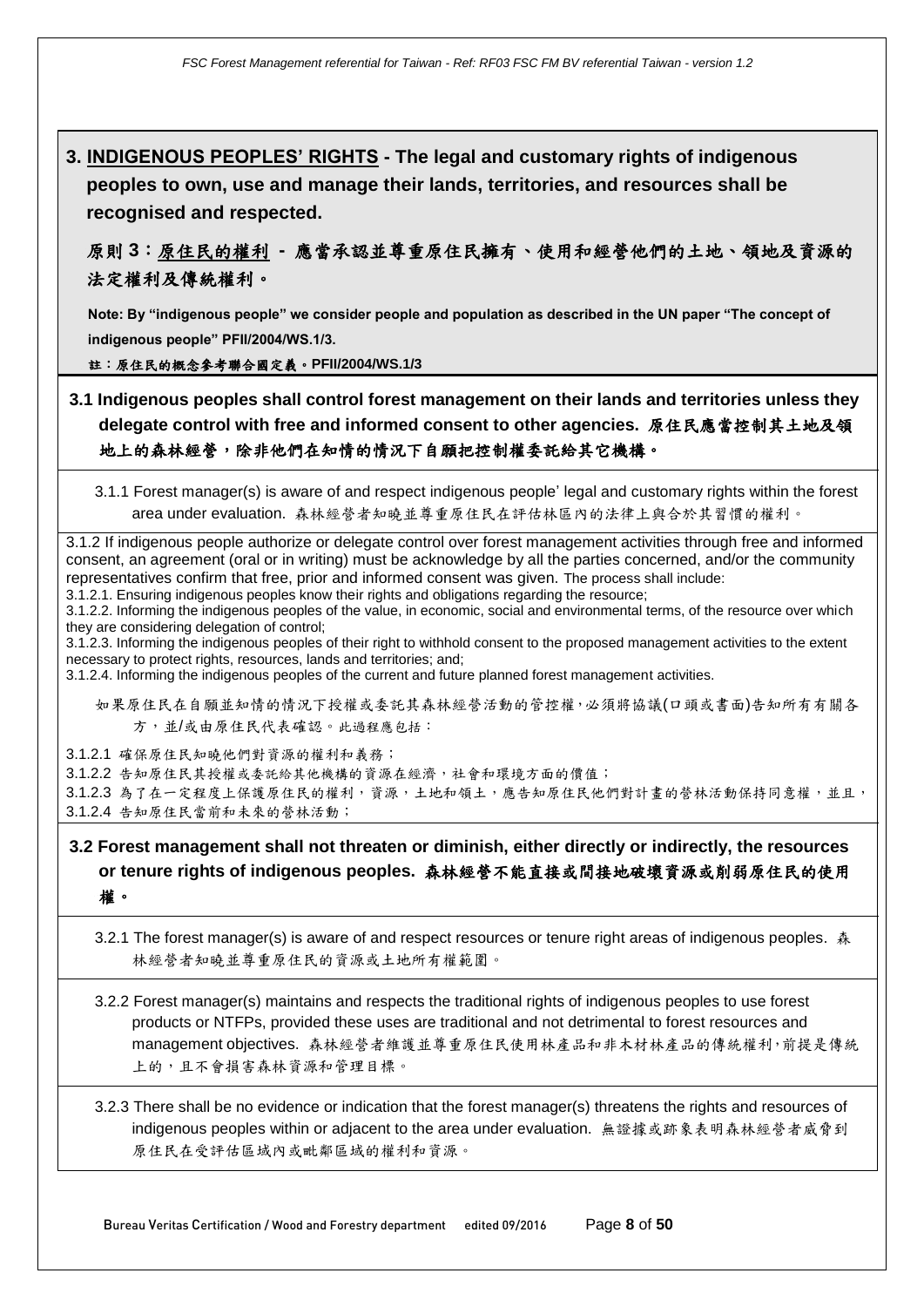**3.3 Sites of special cultural, ecological, economic or religious significance to indigenous peoples shall be clearly identified in co-operation with such peoples, and recognised and protected by forest managers.** 森林經營者要與原住民合作,明確劃出對他們有特殊文化、生態、經濟或宗教意義 的場所,並加以確認和保護。

- 3.3.1 Sites of special cultural, ecological, economic or religious value to indigenous peoples, or other local communities have been identified and marked on the map. 經營者確認,並在地圖上標明劃出原住居民、 或其他當地社區具有特殊文化、歷史、生態、經濟或宗教意義的場所。
- 3.3.2 Forest workers should identify these sites and take measures to avoid any damage/interference, unless they have an agreement with relevant stakeholders. 所有經營區內作業人員在現場可以識別這些地點,並 且採取措施防止對其造成任何形式的破壞或幹擾,除非已經和權益關係者達成協議。

3.3.3 Identified sites of special interest to indigenous people shall be protected during forest management activities. 在森林經營過程中,應保護所鑑別出的原住民特殊意義場所。

**3.4 Indigenous peoples shall be compensated for the application of their traditional knowledge regarding the use of forest species or management systems in forest operations. This compensation shall be formally agreed upon with their free and informed consent before forest operations commence.** 在森林樹種的利用及森林作業的管理體系等方面利用原住民的傳統知 識時,應給予相應的補償。這些補償條件應在森林經營活動開始以前,在原住民自願和知情的情況下, 正式達成一致意見。

3.4.1 Any potential use of traditional knowledge from indigenous people is identified. 鑑別任何可能利用原住民 傳統知識的行為。

3.4.2 Whenever traditional knowledge is used for commercial purposes, appropriate and fair compensation is agreed with the indigenous people concerned. 在將傳統知識用於商業目的時,應按照與有關原住民達成的 約定給予適當補償。

3.4.3 Whenever relevant, forest manager(s) have evidence that agreed compensations are effectively paid. 只 要相關,森林經營者需有證據證明已支付約定的補償金。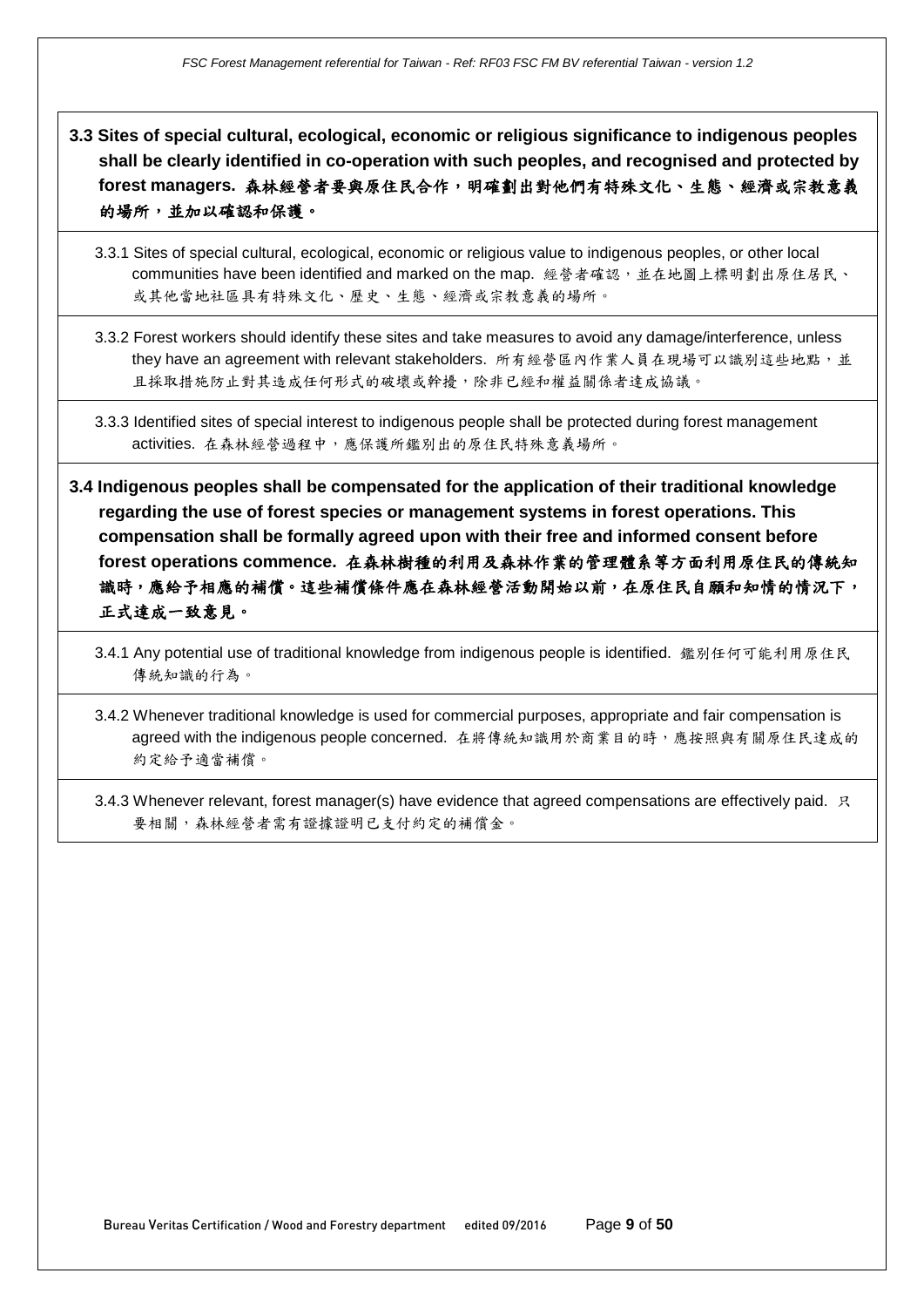**4. COMMUNITY RELATIONS AND WORKER'S RIGHTS - Forest management operations shall maintain or enhance the long-term social and economic well being of forest workers and local communities.**

原則 **4**:社區關係與勞動者的權利 **-** 森林經營活動應維護或提高林業工作者和當地社區的長期 社會利益及經濟利益。

- **4.1 The communities within, or adjacent to, the forest management area should be given opportunities for employment, training, and other services.** 森林經營活動應維護或提高林業工作 者和當地社區的長期社會利益及經濟利益。
	- 4.1.1 Forest manager(s) offer opportunities for employment, training and other services to local farmers, local communities. 森林經營者向當地農民、當地社區提供就業機會、培訓和其他服務。
	- 4.1.2 Forest manager(s) contributes to training sessions designed to enhance the capabilities and qualifications of group members and forest workers. 森林經營者協助進行旨在提高團體成員和林業工作者能力和資格的 培訓課程。
	- 4.1.3 The local farmers, local communities should be involved in the management activities. 應將當地農民、當 地社區納入經營活動。

**4.2 Forest management shall meet or exceed all applicable laws and/or regulations covering health and safety of employees and their families.** 森林經營應滿足或超過與員工及其家庭健康和 安全有關的所有適用法律和**(/**或**)**法規。

- 4.2.1 Forest manager(s) shall comply with Taiwan minimum requirements of the Labor law of Taiwan, Law of Taiwan on Work Safety and the ILO Code of Practice on Safety and Health in Forestry. 森林經營者瞭解與 員工及其家屬健康與安全有關的台灣法律規章及國際勞工組織操作規程所要求林業安全與健康的最低要 求,並遵守這些規定。
- 4.2.2 Forest manager(s) shall ensure that documented procedure(s) for health and safety are implemented in all forest management activities and maintain up to date records of work-related accidents. 森林經營者應建立健康與安全記 錄機制,保存並隨時更新健康與所有工安事故紀錄。
- 4.2.3 Forest manager(s) shall ensure that forest workers including subcontractors are provided with safety training for the forest management activities they are performing. 森林經營者應當確保向包括分包商在內 的林業工作者提供適用其所從事森林經營活動安全培訓。

4.2.4 Forest manager(s) shall keep on-job training or any other relevant training records up-to-date. 森林經營者 應保存並隨時更新在職訓練或其他適當教育形式之紀錄。

4.2.5 When manual harvesting without chainsaws is taking place (e.g. single stem bamboo, small sized poplar stems), workers shall wear safety shoes, gloves and helmets. 在進行手工採伐時(例如,單桿竹,楊樹小 徑材),工作者應穿戴安全鞋,手套和安全帽。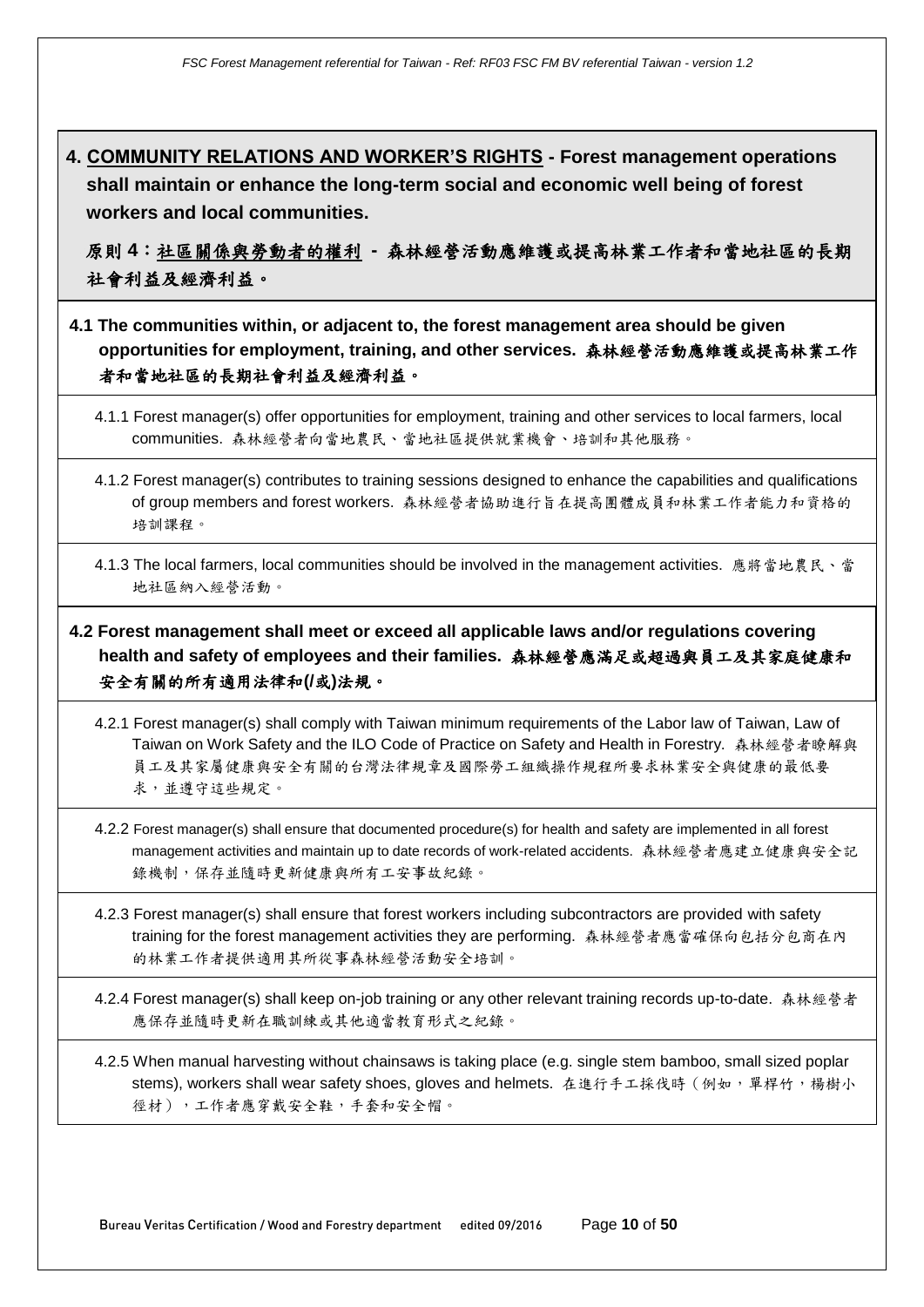4.2.6 For forest management activities that involve any machinery such as chainsaws, skidders, forwarders, etc, forestry operators shall wear safety equipment in compliance with ILO H&S in Forestry Work (helmet, hearing protection, appropriate clothing, safety shoes and chainsaw proof chaps). 對涉及任何機械的森林 經營活動,諸如鏈鋸、集材機、曳引機等,林業工作者應根據國際勞工組織的《林業工作健康與安全》佩戴 安全配備(安全帽、耳塞、合適的服裝、安全靴和鏈鋸工護腿套褲)。

4.2.7 Forest workers shall be registered with the relevant social and/or accident security insurance. 應當給林業 工作者購買相關社會保險和(/或)意外傷害保險。

4.2.8 Forest manager(s) shall ensure that juveniles under the age of 16 are not employed under any forest management activities; dispatch work to juveniles under the age 18 shall comply with Labor law of Taiwan. 任何林業工作不應雇用16歲以下的童工;指派未滿十八歲的未成年工工作內容應符合台灣勞工法規。

## **4.3 The rights of the workers to organise and voluntarily negotiate with their employers shall be guaranteed as outlined in Conventions 87 and 98 of the International Labour Organisation (ILO).** 依《國際勞工組織公約 **1987**》和《國際勞工組織公約 **1998**》的規定,要保證職工有建立組織 及自願同雇主談判的權利。

- 4.3.1 Forest manager(s) should aware of and respect labour organization, worker accessing to workers' unions, or any other legally appropriate workers' representation to negotiate and/or defend their rights. 森林經營者應瞭解並尊重勞工組織或參加工會及參與勞資雙方談判之權利。
- 4.3.2 Forest workers shall receive fair wage or payment that is consistent with local standards for the work performed. 森林經營者支付員工之工資與其他福利待遇均應達到或超過法定要求,或同一地區類似工作之 標準。
- 4.3.3 Forest manager(s) investigate and resolve fairly and objectively any issue or grievance raised by a worker, workers or workers' organisation, in conformity with local customs and legal requirements. 森林經營者根 據當地習俗和法律規定,公平客觀地調查與處理勞工或勞工組織所提出的任何問題或不滿。
- **4.4 Management planning and operations shall incorporate the results of evaluations of social impact. Consultations shall be maintained with people and groups directly affected by management operations.** 應將社會影響評估的結果結合到森林經營計畫與經營活動中;並與受森林 經營活動直接影響的個人及群體保持諮詢。
	- 4.4.1 Forest manager(s) shall communicate with local farmers and other local stakeholders for social impacts resulting from forest operations. 森林經營者應當與當地農民和其他當地利益相關者互相交流,並考量他們 對社會影響評估的觀點。
	- 4.4.2 Forest manager(s) shall demonstrate that results of social impact evaluations have been considered to improve forest management activities. 森林經營者應證明其森林經營活動結合了社會影響評估結果, 以改 進森林經營。

4.4.3 General service for the public like recreation and leisure activities shall be encouraged without causing damages to forests. 在不損壞森林的前提下,森林經營應增強對公眾的一般性服務,諸如遊憩和休閒活動。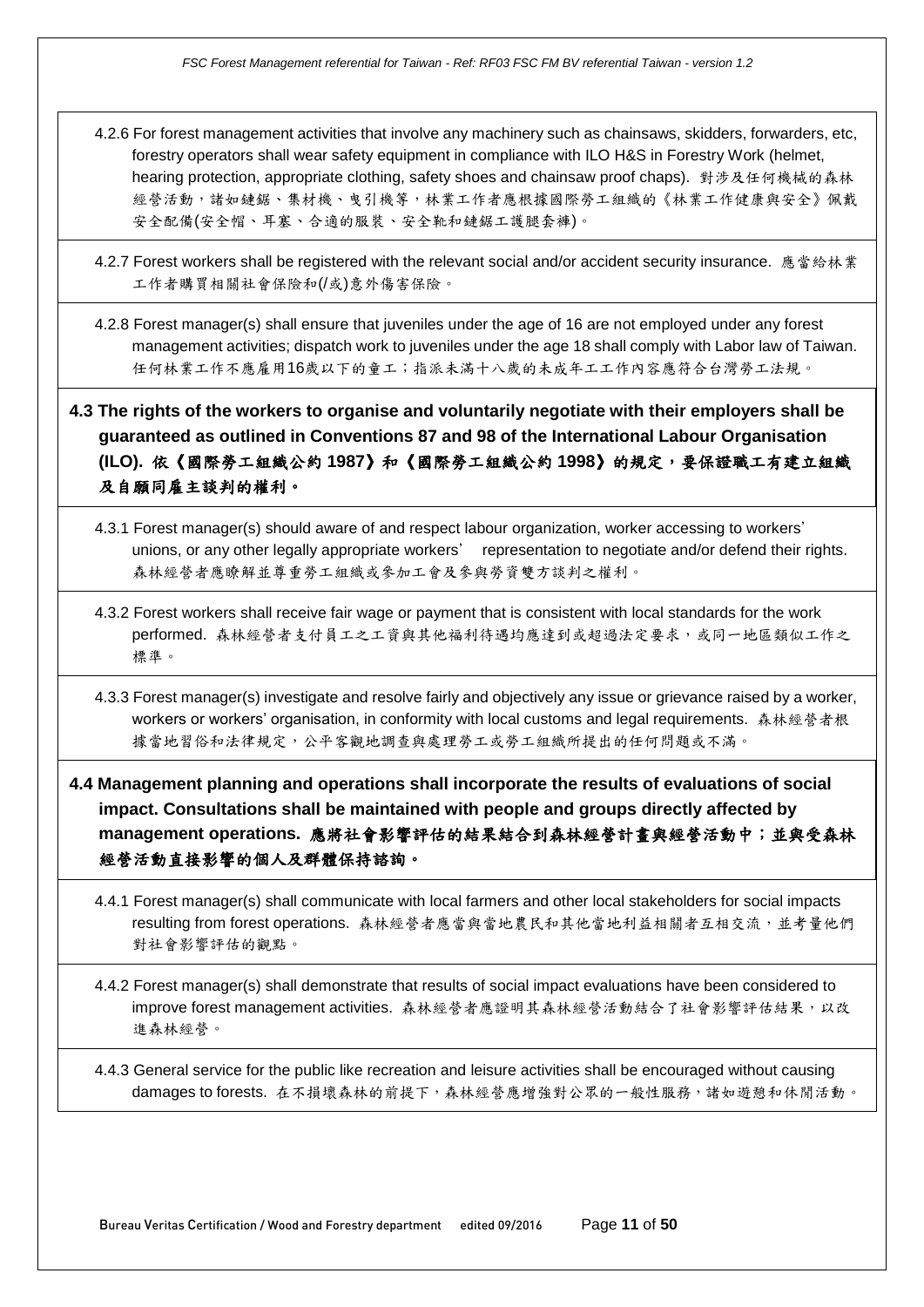**4.5 Appropriate mechanisms shall be employed for resolving grievances and for providing fair compensation in the case of loss or damage affecting the legal or customary rights, property, resources or livelihoods of local peoples. Measures shall be taken to avoid such loss or damage.** 若森林經營造成的損失和破壞影響了當地人法定或傳統的權利、財產、資源或生活,應運用 適當的機制加以解決,並提供合理的補償。

4.5.1 Forest manager can explain a conflict resolution mechanism. 森林經營者可以闡述糾紛解決機制。

4.5.2. Forest manager(s) shall identify and keep records of any loss and/or damage resulting from forest management activities that may be affecting local communities. 森林經營者應鑑別和記錄任何因森林經營 活動造成的可能影響當地社區的損失和(/或)損害。

4.5.3 The record of providing fair compensation for such loss or damage is in place if any. 若有, 記錄對這種損 失或者損害所提供的合理補償。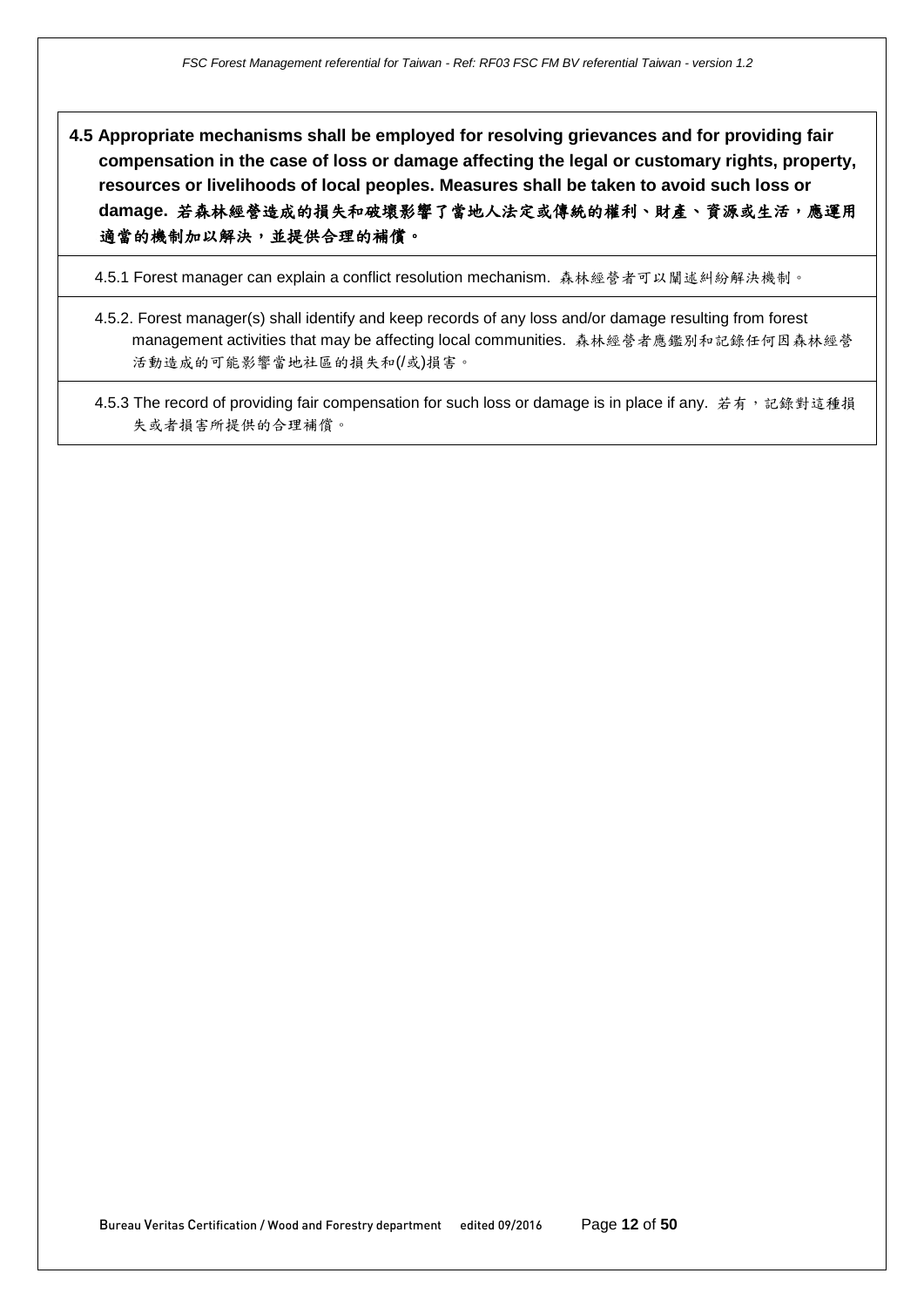**5. BENEFITS FROM THE FOREST - Forest management operations shall encourage the efficient use of the forest's multiple products and services to ensure economic viability and a wide range of environmental and social benefits.**

原則 5:森林帶來的收益 · 森林經營活動應鼓勵有效利用森林的多種產品和服務, 以確保森林 的經濟效益和廣泛的社會效益及環境效益。

- **5.1 Forest management shall strive towards economic viability, while taking into account the full environmental, social, and operational costs of production, and ensuring the investments necessary to maintain the ecological productivity of the forest.** 森林經營應力爭實現經濟效益, 同時要全面考慮生產的環境、社會和營運成本,並確保維持森林生態系統生產力的必要投資。
	- 5.1.1 Forest manager(s) shall be able to demonstrate that forest management have been performed adequately to ensure that at least minimum levels of economic viability are maintained. 森林經營者應證明森林經營活 動在最低限度上,能充分確保經濟的可行性。
	- 5.1.2 Current and future budgets shall take into account environmental costs (e.g. restoration activities) and social costs (e.g. compensation costs). 當前和未來的預算應考慮環境成本(例如植被恢復活動)和社會成本 (如賠償費用)。
	- 5.1.3 Forest manager(s) shall keep records of the environmental and social costs whenever relevant, and related investments. 森林經營者應記錄有關的環境和社會成本,以及相關的投資活動。

## **5.2 Forest management and marketing operations shall encourage the optimal use and local processing of the forest's diversity of products.** 森林經營及行銷作業應鼓勵多種林產品的最佳利用 和就地加工。

- 5.2.1 Forest manager(s) shall add or maintain commercial value by grading and sorting of harvested timber and non-timber forest products. 森林經營者應對原木或非木質林產品分級、分類,維持或提高其商業價值。
- 5.2.2 Forest manager(s) seek to process their products locally for at least part of the forest and non-timber forest production. 森林經營者尋求在當地加工至少部分森林和非木材林產品。
- 5.2.3 Forest manager(s) shall seek the optimal use of forest's diversity of forest products whenever relevant. 只 要相關,森林經營者應努力對林產品的森林多樣化進行最佳利用。

**5.3 Forest management shall minimise waste associated with harvesting and on-site processing operations and avoid damage to other forest resources.** 森林經營最大限度地減少因採伐及就地 加工造成的浪費,並避免破壞其它的森林資源。

5.3.1 Harvesting operations in State Forest Land shall only take place after "final felling & thinning application" and/or legal harvest design/permit has been documented and approved by relevant forest authorities. 國 有林事業區租地造林伐採作業應僅在有關林業主管部門記錄和批准的"主間伐申請書",並依規定程式辦理 後取得伐採許可證方可進行伐木作業。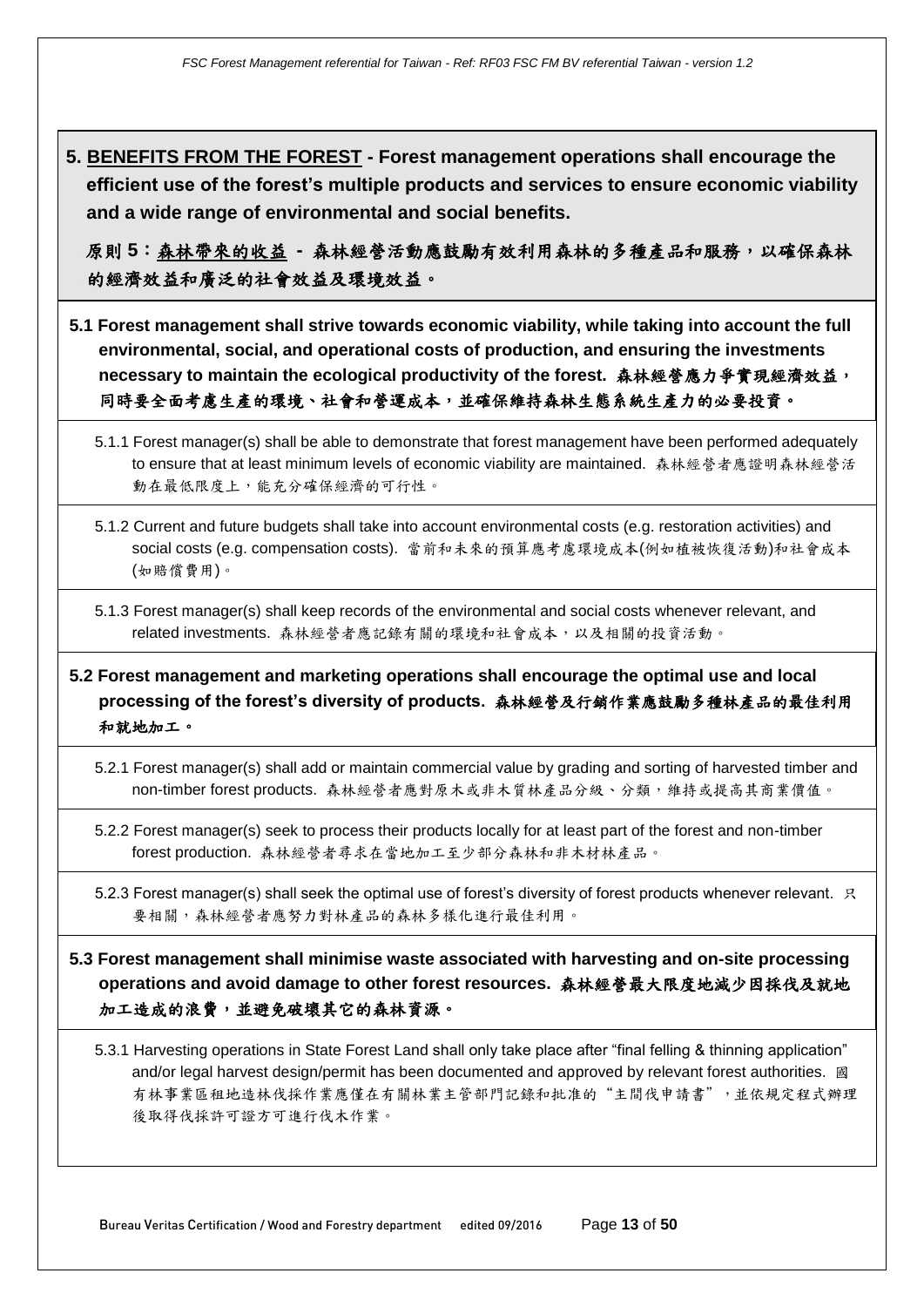5.3.2 Forest manager(s) shall ensure that harvesting and, whenever relevant, on-site processing operations minimize waste, timber degradation and damage to the forest stand and other resources. 森林經營者應確 保最大限度地減少採伐活動及相關現場加工中的浪費、木材降級、林分損壞以及其他森林資源的損害。

5.3.3 Following harvesting, harvest wastes shall remain as much as possible in the forest to provide appropriate ecological functions. 採伐完畢後,應盡可能地將採伐剩餘物留在林區,以發揮其生態功能。

5.3.4 Forest manager(s) should ensure that removal or burning of biomass after harvest shall be minimized and only applied in conformity with relevant legal requirements and/or procedures in Taiwan. 森林經營者應確 保最大限度地減少採伐後生物量的移除和燃燒,且應按照台灣相關法律規定和(/或)程式的規定對採伐後的剩 餘物進行移除和燒除。

**5.4 Forest management shall strive to strengthen and diversify the local economy, avoiding**  dependence on a single forest product. 森林經營應促進當地經濟發展並使之多元化,避免依賴單 一林產品。

5.4.1 Whenever relevant, forest manager(s) shall encourage the use of multiple traditional forest products including NTFPs (e.g. mushrooms, bamboo shoots) with the involvement of local farmers and communities. 只要相關,森林經營者應鼓勵與當地農民和當地社區共同參與對傳統林產品(如蘑菇、竹筍) 採集和多樣化利用。

**5.5 Forest management operations shall recognise, maintain and, where appropriate, enhance the value of forest services and resources such as watersheds and fisheries.** 森林經營活動應認 知、保持並在適當的提高森林服務和資源**(**如流域及漁業區**)**的價值。

5.5.1 Forest manager(s) shall recognize and maintain and protect the value of forest services and resources, watercourses and watersheds, and consider them in the management maps, documents or procedures. 森林經營者應當認識承認和保持森林服務或資源的價值,並將其包含在經營地圖、檔或程式中。

5.5.2 The management practices shall minimize any potential negative impact on the forest services or resources through adequate implementation of forest management activities. 經由充分開展森林經營活 動,使管理措施盡量減少對森林服務或資源的任何潛在的負面影響。

**5.6 The rate of harvest of forest products shall not exceed levels, which can be permanently sustained.**林產品的採伐率不得超過長期可持續利用所允許的水準。

5.6.1 Forest manager(s) shall ensure that average annual harvest rates are recorded, that an annual summary of harvested volumes is available, and that harvest volumes are in line with the approved management documents. 森林經營者應記錄平均年採伐率,匯總年採伐量,且採伐量與已經獲得批准的經營規劃檔一致。

5.6.2 Forest manager(s) ensure that annual harvest volumes do not exceed legal allowable harvest quotas. 森 林經營者確保年採伐量不超過法律允許的採伐限額。

5.6.3 Appropriate harvesting techniques are used in the field to avoid long-term damage to the resource and ensure that the resource can be permanently sustained. 在區域內運用適當的採伐技術, 以避免對資源造成 長期損害,並確保資源永久持續利用。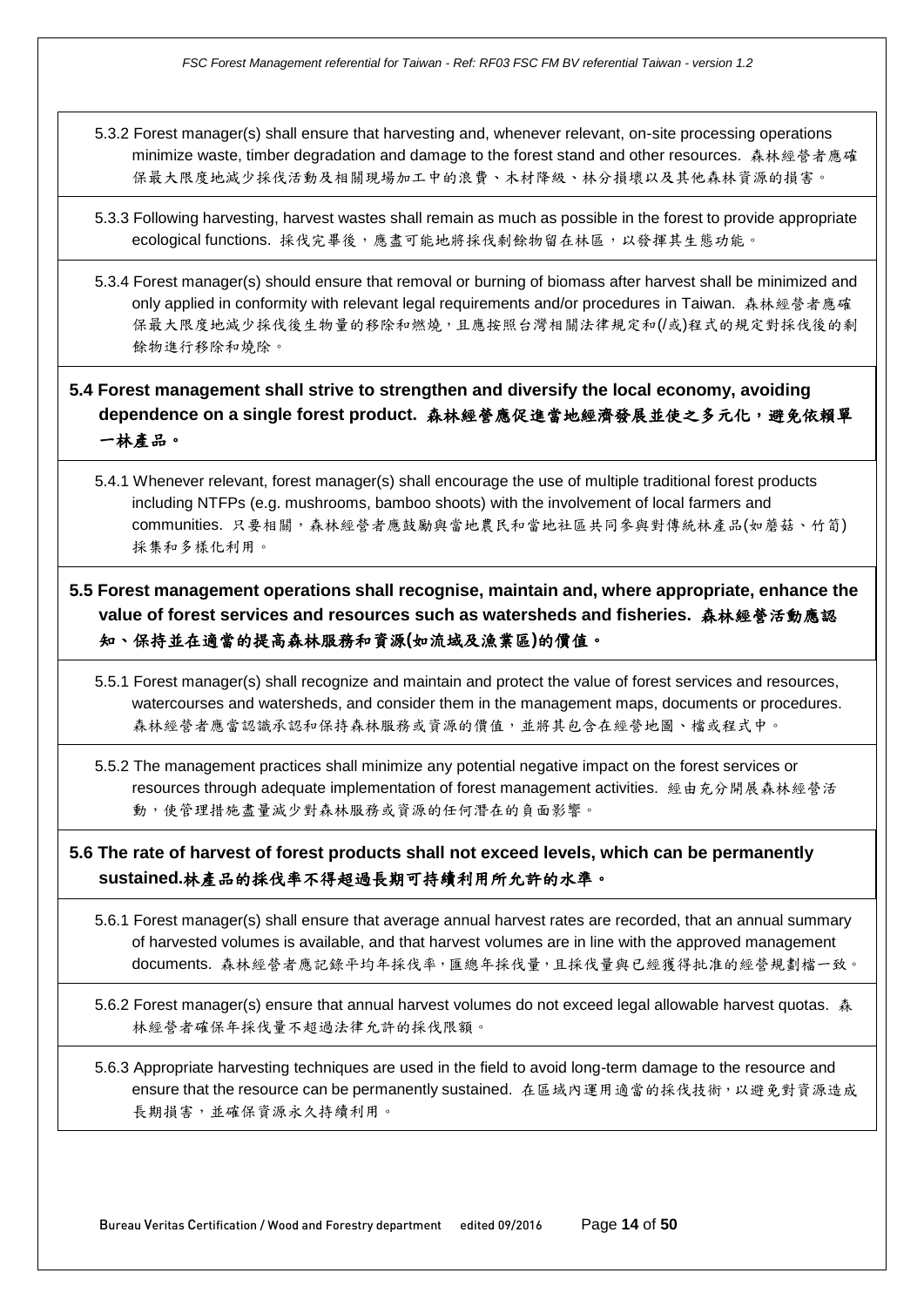**6. ENVIRONMENTAL IMPACT - Forest management shall conserve biological diversity and its associated values, water resources, soils, and unique and fragile ecosystems and landscapes, and, by so doing, maintain the ecological functions and the integrity of the forest.**

原則6:環境衝擊 - 森林經營應保護生物多樣性及其相關的價值,如水資源、土壤以及獨特的 和脆弱的生態系統與景觀的價值,並以此來保持森林的生態功能及其完整性。

- **6.1 Assessment of environmental impacts shall be completed - appropriate to the scale, intensity of forest management operations and the uniqueness of the affected resources - and adequately integrated into management systems. Assessments shall include landscape level considerations as well as the impacts of on-site processing facilities. Environmental impacts shall be assessed prior to commencement of site disturbing operations.** 應完成環境 影響評估,評估應符合森林經營的規模、強度及受其影響的資源獨特性,並應充分結合在森林經營體 系中。評估應包括景觀水準上的考慮以及就地加工設施的影響;環境影響評估應在對林區有影響的活 動開始之前進行。
	- 6.1.1 Forest manager(s) shall demonstrate that they have identified potential impacts of forest management activities on the environment at least at site level prior to site disturbing activities. 森林經營者應證明在被 評估區域內或附近區域開始作業活動之前,至少在作業現場層面,就已知道並已經確定森林經營活動可能對 環境產生的負面影響。
	- 6.1.2 Forest manager(s) shall ensure that forest workers have been informed about potential environmental impacts resulting from the management and harvesting activities which shall be avoided and mitigated. 森 林經營者應告知森林工作者經營和採伐活動中存在的、應盡量避免或減輕其影響的潛在環境影響。
	- 6.1.3 Environmental impact assessments shall be performed and shall be taken into consideration in the management procedures or work instructions. 應進行環境影響評估且參考評估結果編制經營程式或工作手 冊。
- **6.2 Safeguards shall exist which protect rare, threatened and endangered species and their habitats (e.g. nesting and feeding areas). Conservation zones and protection areas shall be established, appropriate to the scale and intensity of forest management and the uniqueness of the affected resources. Inappropriate hunting, fishing, trapping and collecting shall be controlled.** 要有保護珍稀、受威脅和瀕危物種及其棲息地(例如築巢區和進食地)的措施。應建立符 合森林經營範圍和強度及所需保護資源獨特性的保護區,並限制不適宜的狩獵、捕魚、誘捕及採集活 動。
	- 6.2.1 Forest manager(s) have assessed the likely presence of rare, threatened or endangered species and potential habitats on the basis of the best available information at local level. See Annex 3. 森林經營者已 根據現有的當地層級的最佳可得資訊對可能出現的珍稀、受威脅和瀕危物種及其潛在棲息地進行評估。(參 見附件3)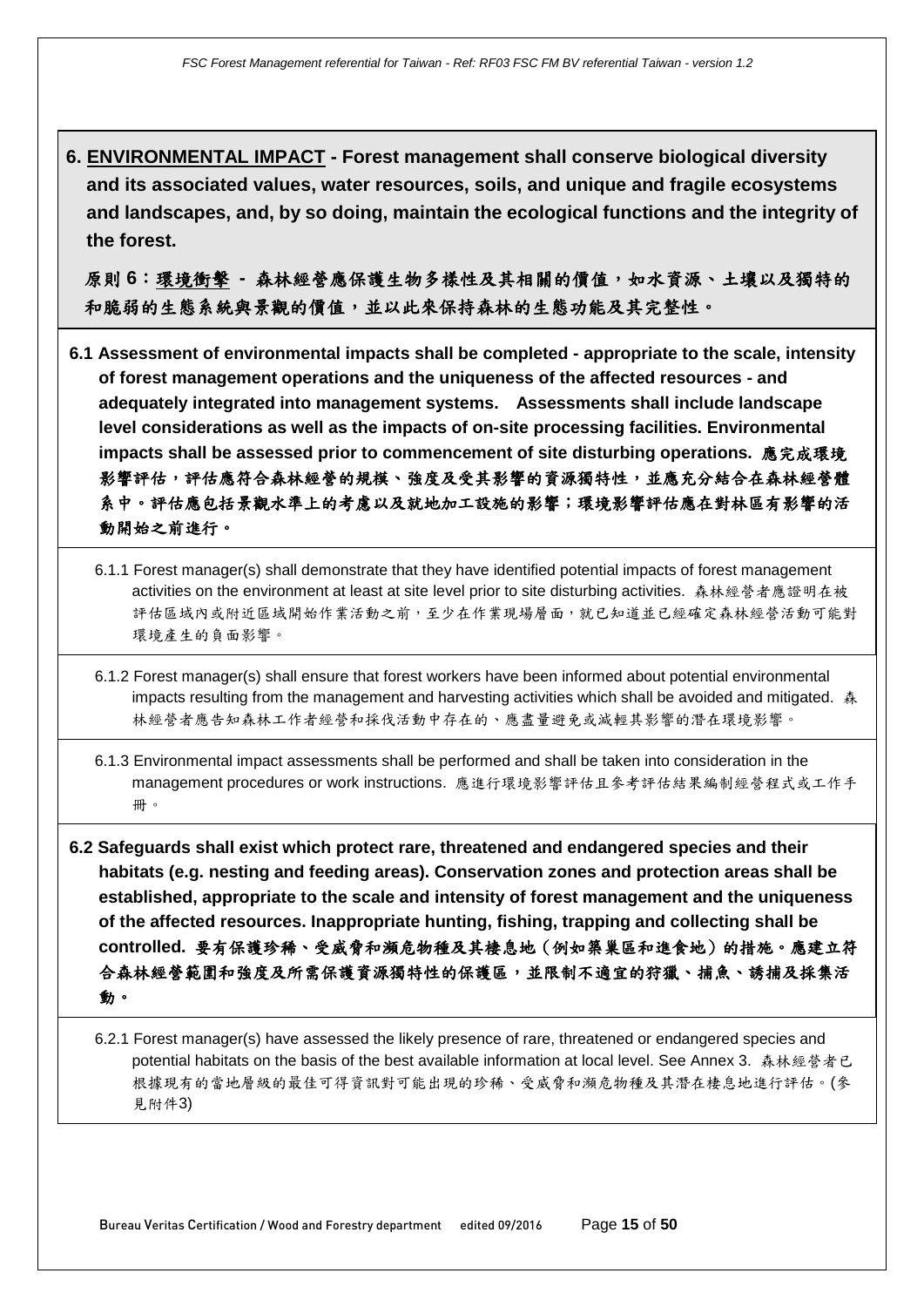- 6.2.2 Where information exists on the actual presence of rare, threatened and endangered species and their habitat in the area under evaluation, this information shall be made available for public access and is incorporated into management documents and/or procedures. 如存在有關評估區域內實際存在的珍稀、受 威脅和瀕危物種及其棲息地的資訊的,森林經營者應公佈此資訊,並將之納入經營規劃檔和(/或)程式中。
- 6.2.3 When the scale of the management unit does not permit the establishment of conservation zones and protection areas, forest manager(s) shall demonstrate that their management activities can prevent disturbance of the rare, threatened or endangered species and their habitats. 若經營單位規模不允許建立 保護區,森林經營者應當發行手對珍稀、受威脅和瀕危物種及其棲息地造成幹擾。
- 6.2.4 Forest manager(s) can demonstrate that inappropriate or illegal hunting, fishing and collecting of rare, threatened or endangered species is monitored and controlled (such as the relevant authorities). 森林經營 者應當證明對珍稀、受威脅和瀕危物種的不適宜或非法的狩獵、捕魚、誘捕及採集行為有進行監控(如被有 關當局監控)。
- **6.3 Ecological functions and values shall be maintained intact, enhanced, or restored, including:**  應保持、提高或恢復生態功能及其價值,包括:
	- **a) Forest regeneration and succession.** 森林更新與演替;
	- **b) Genetic, species and ecosystem diversity.** 基因、物種及生態系統的多樣性;
	- **c) Natural cycles that affect the productivity of the forest ecosystem.** 影響森林生態系統生產 力的自然循環。

6.3.1 Forest manager(s) shall encourage natural regeneration whenever appropriate. 適當時,森林經營者應鼓 勵進行自然更新。

6.3.2 Forest manager(s) shall ensure that regeneration and/or reforestation after harvesting are timely and successful. 森林經營者應確保森林採伐後能夠及時、成功地實施造林活動。

6.3.3 Forest manager(s) shall implement a restoration program to ensure the restoration of degraded sites whenever required. 森林經營者應執行恢復計劃,以確保在必要時對退化土地進行恢復。

**6.4 Representative samples of existing ecosystems within landscapes shall be protected in their natural state and recorded on maps, appropriate to the scale of operations and the uniqueness of the resource.** 應保護景觀範圍內現有的、具有代表性的生態系統樣地的自然狀態,並 將其標記在地圖上,典型樣地應符合森林經營活動的規模和強度以及受影響資源的獨特性。

6.4.1 Where significant representative ecosystems at landscape level have been identified, they should be marked on maps and protected in their natural state. 當地具有代表性的生態區經鑑別後,森林經營者需在 地圖上加以標記,並保護其自然狀態。

6.4.2 Forest manager(s) shall ensure that Public Welfare Forests are protected in compliance with Taiwan requirements. 森林經營者應確保按照台灣規定保護公益林/保安林。

6.4.3 The forest manager(s) shall ensure that the status of officially protected areas next to or in the vicinity of the forest area under evaluation is respected during management activities. 森林經營者應確保在經營活動 過程中尊重受評估林區的毗鄰或附近受官方保護區域的地位。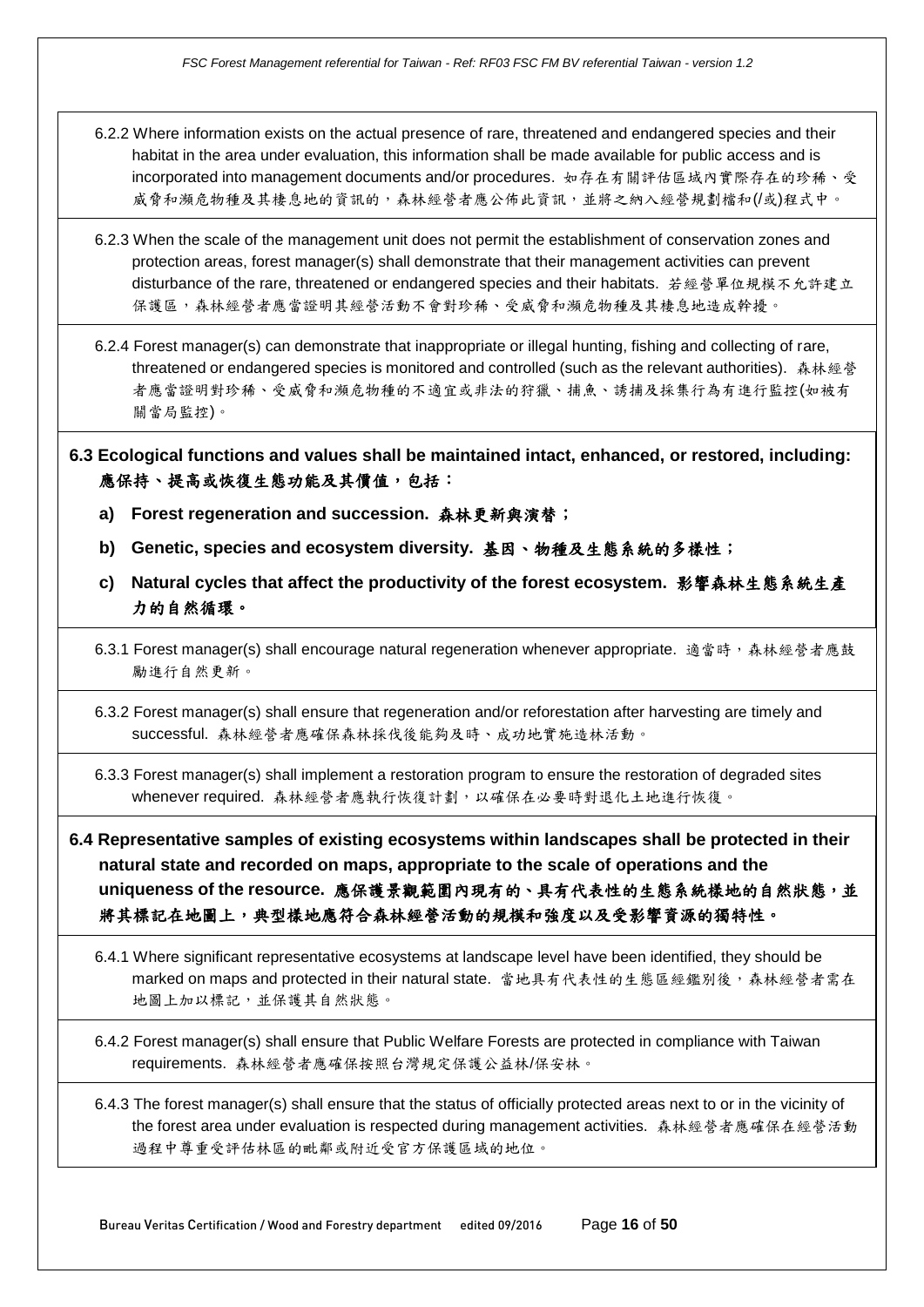- **6.5 Written guidelines shall be prepared and implemented to: control erosion; minimise forest damage during harvesting, road construction, and all other mechanical disturbances; and protect water resources.** 應編制並實施文件化的指引,以控制侵蝕,最大限度地減少採伐、道路建 設及所有其它機械幹擾活動對森林的破壞,以及保護水資源。
	- 6.5.1 Forest manager(s) shall have written guidelines/procedures for all site disturbing forest management activities taking place within the area under evaluation. 森林經營者應對受評估區域內所發生的所有對林區 有影響的森林經營活動制訂指導書/程式。
	- 6.5.2 Forestry workers and sub-contractors shall be informed that logging in riverside areas and steep slopes is restricted. 應告知林業工作者和分包商在河邊區域和陡坡限制採伐。

6.5.3 Evidence of soil erosion control measure(s). 有控制土壤侵蝕的證據。

6.5.4 For bamboo certification, the harvesting of bamboo shoots shall not result in significantly large scale soil disturbance, soil erosion, or soil loss. 對於竹林驗證,竹筍採集不應嚴重幹擾土壤,不應導致顯著的土壤侵 蝕或土壤流失。

**6.6 Management systems shall promote the development and adoption of environmentally friendly non-chemical methods of pest management and strive to avoid the use of chemical pesticides. World Health Organisation Type 1A and 1B chlorinated hydrocarbon pesticides; pesticides that are persistent, toxic or whose derivatives remain biologically active and accumulate in the food chain beyond their intended use; as well as any pesticides banned by international agreement, shall be prohibited. If chemicals are used, proper equipment and training shall be provided to minimise health and environmental risks.** 森林經營體系應促進開 發和採用有利於環境的非化學方法進行有害物治理,盡量避免使用化學殺蟲劑。禁止使用世界衛生組 織 **1A**、**1B** 類清單中所列的物質及氫氯碳化物殺蟲劑,禁止使用長效、有毒及衍生物具有生物活性和 在食物鏈中積累的殺蟲劑,以及國際公約禁止使用的殺蟲劑。如果使用化學品,應提供適當的設備和 培訓,最大限度地減少健康及環境風險。

- 6.6.1 Forest manager(s) shall ensure that unless with a previous derogation by the FSC, there is no forbidden chemical products used as described by the FSC (FSC-STD-30-001 and FSC-STD-30-001a).
- 森林經營者應確保不在受評估區域內使用FSC禁用的化學品(FSC-STD-30-001 and FSC-STD-30-001a),除非得到FSC 的豁 免許可。
- 6.6.2 Forest manager(s) shall maintain an up-to-date and complete list of chemicals used within the area under evaluation including quantities used. 森林經營者應保存包含受評估區域內所使用化學品的名稱及使用數量 的最新清單。
- 6.6.3. The forest operation shall seek to minimize the use of all chemical products including chemical fertilizers. 森林經營應盡量少使用化學產品,包括化肥。

6.6.4. Permitted pesticides are only applied by trained and qualified staff or contractors with proper safety equipment. 只有接受過訓練的、合格的員工或分包商在佩戴安全配備的情況下使用經過批准的農藥。

6.6.5. Permitted pesticides are stored safely. 應安全存放允許使用的農藥。

Bureau Veritas Certification / Wood and Forestry department edited 09/2016 Page **17** of **50**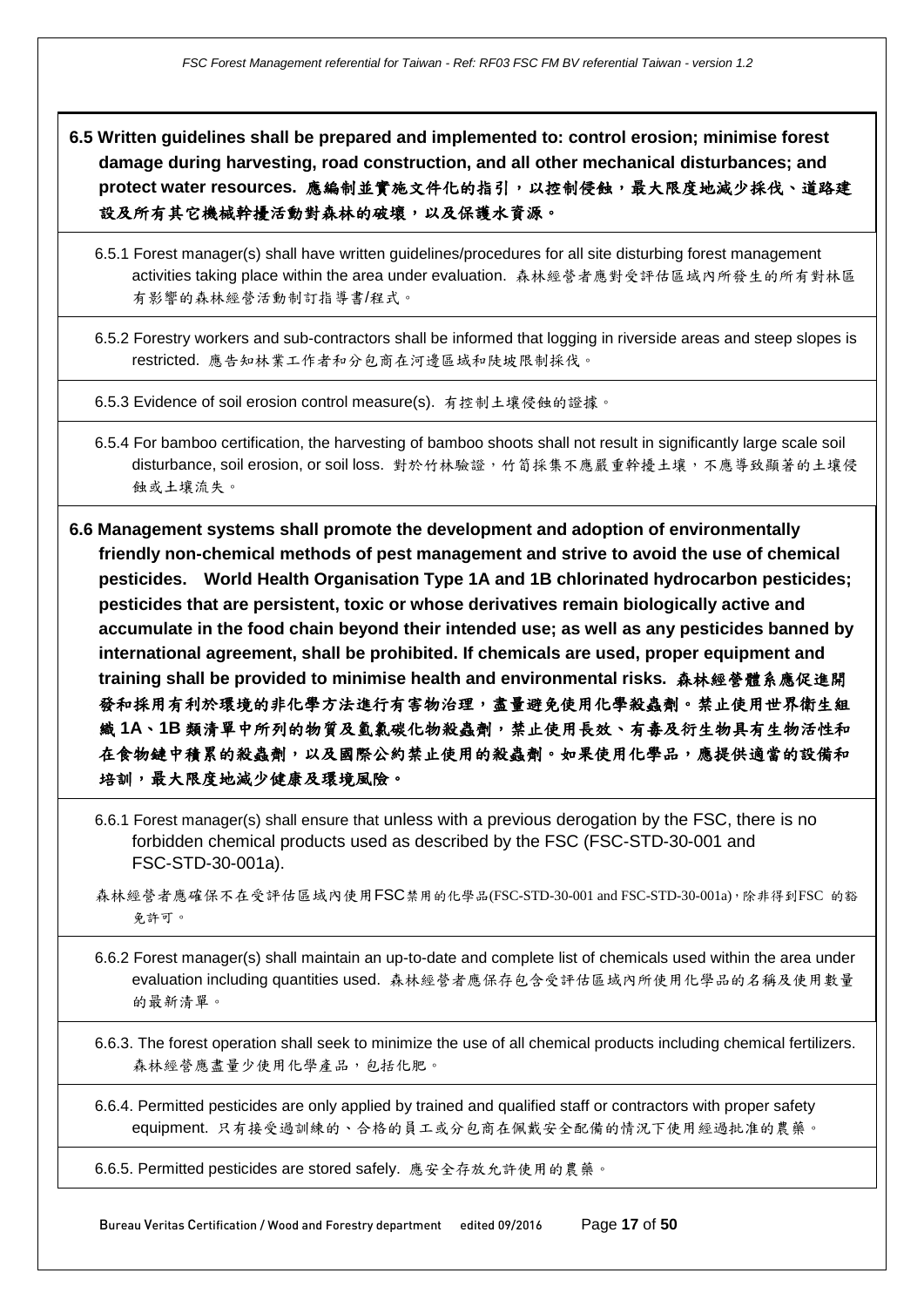**6.7 Chemicals, containers, liquid and solid non-organic wastes including fuel and oil shall be disposed in an environmentally appropriate manner at off-site locations.** 任何化學品、容器、液 體和無機固體廢物**(**包括燃料和油料**)**都應在森林以外地區採用符合環境要求的方法進行廢棄。

6.7.1 Forest manager(s) shall ensure that chemical, container, liquid and solid non-organic wastes are not disposed of on forestry sites. 森林經營者應確保不在林區內棄置化學品、容器、液體和無機固體廢棄物。

6.7.2 Containers are available to collect waste before final disposal. 在垃圾被最終處理前,使用容器收集廢棄物。

6.7.3 Forest manager(s) shall ensure that the areas for storage and re-filling fuel and oil are safe. 森林經營者應 確保燃油儲存和添加的場所安全。

**6.8 Use of biological control agents shall be documented, minimised, monitored and strictly controlled in accordance with national laws and internationally accepted scientific protocols. Use of genetically modified organisms shall be prohibited.** 應依國家法律和國際認可的科學議定 書應用生物控制技術;對生物控制技術的應用作記載,限制到最低量,並監督和嚴格控制其使用。禁 止使用轉基因生物。

6.8.1 Forest manager(s) shall ensure that biological control agents are only used if they have been approved by the competent national authorities. 森林經營者應確保只有經國家主管機關批准方可使用生物控制劑。

6.8.2 Monitoring systems are in place to provide necessary data on use. 具有監測系統,提供必要的使用數據。

6.8.3 No GMOs are used in any element of forest management. 森林經營過程中沒有使用轉基因(GMO)生物。

**6.9 The use of exotic species shall be controlled and actively monitored to avoid adverse ecological impacts.** 謹慎控制並主動監測外來樹種的使用,避免引起不良的生態影響。

6.9.1 Exotic species shall only be introduced in compliance with legal requirements and with valid afforestation permits. 外來物種引進應嚴格遵守法律規定,並獲得造林許可。

6.9.2 Exotic species are not introduced into native species natural forests. 不得在原生(本土)樹種為主的天然林 中引進外來物種。

6.9.3 The potential environmental impacts of the exotic species introduced shall be monitored through an appropriate monitoring program and controlled. 制定合理的監測方案,監測並控制所引進的外來樹種的潛 在環境影響。

- **6.10 Forest conversion to plantations or non-forest land uses shall not occur, except in circumstances where conversion:** 除以下情況外,應避免使森林變為人工林或非林地用地:
	- **a) entails a very limited portion of the forest management unit;** 僅涉及到森林經營單元中很小 的部分;
	- **b) does not occur on high conservation value forest areas;** 不發生在高保護價值林區;
	- **c) will enable clear, substantial, additional, secure, long-term conservation benefits across the forest management unit.** 能保證在整個森林經營單位中產生明顯的、重大的、額外的、可 靠的和長期的保護效益。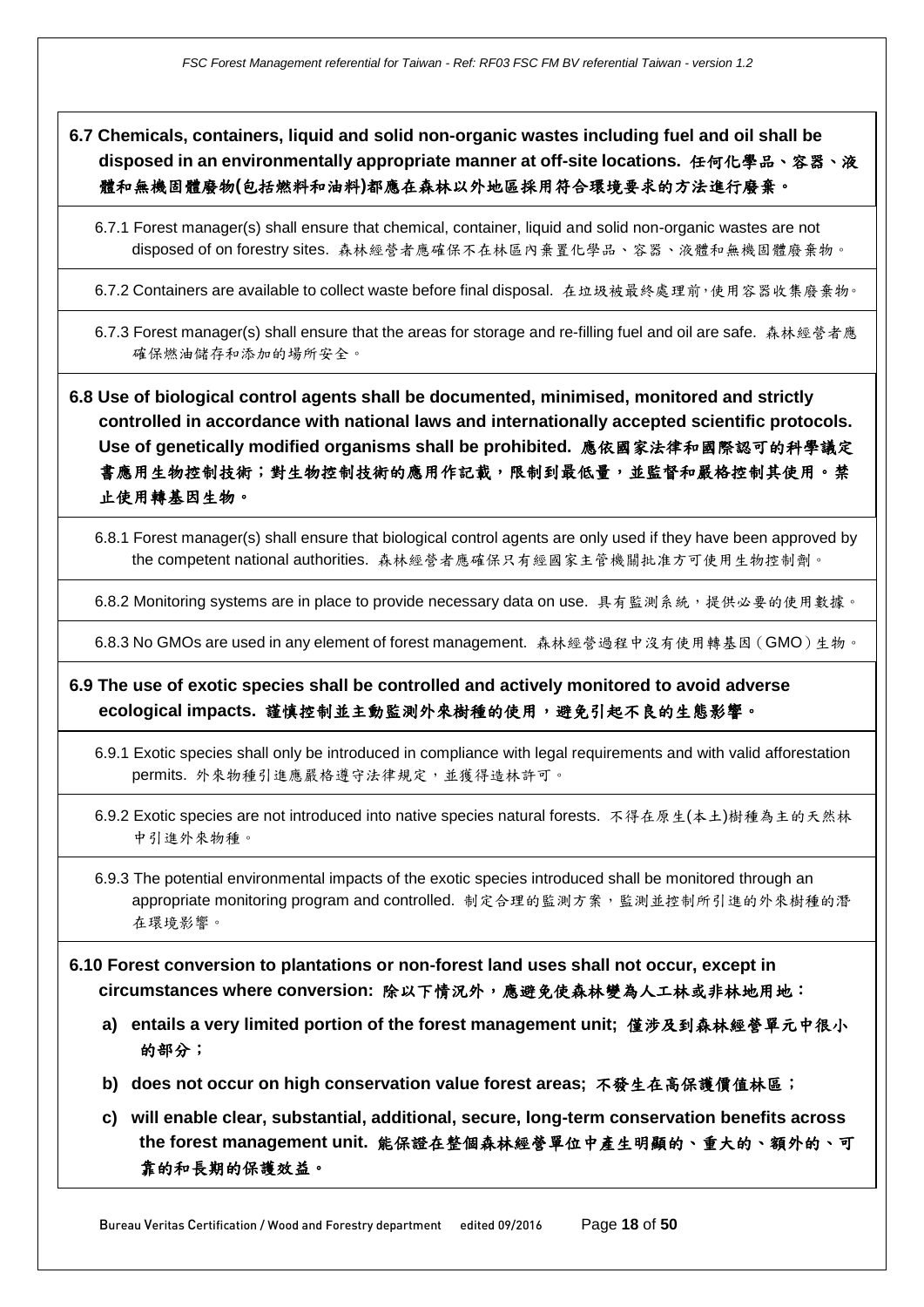6.10.1 Forest manager(s) shall not convert forests into plantations or non-forest land uses, except where the conversion meets the conditions of 6.10.3. 除非滿足第6.10.3的轉化條件,否則,森林經營者不得將森林轉 化為人工林或非林地用地。

6.10.2 If conversion occurs, the forest manager(s) shall ensure that it does not take place in HCVF areas and

shall not exceed 0.5% of the area of the *Management Unit*\* in any one year, nor affect a total of more than 5% of the area of the *Management Unit\** (the dimensions are approved by the stake holders).These changes are documented.

如進行轉化的,森林經營者應當確保不在高保護價值森林地區進行上述轉化,且任一年內的轉化不應超過森林經營單 位的0.5%,也不能影響整個森林經營單位的5%。(轉換面積應得到利益相關方的批准)。 這些轉換應記錄在案。

6.10.3 Forest conversion shall only occur in compliance with legal requirements and following appropriate authorization from relevant authorities. 僅應按照法律要求並取得有關機關的適當授權方可進行森林轉化。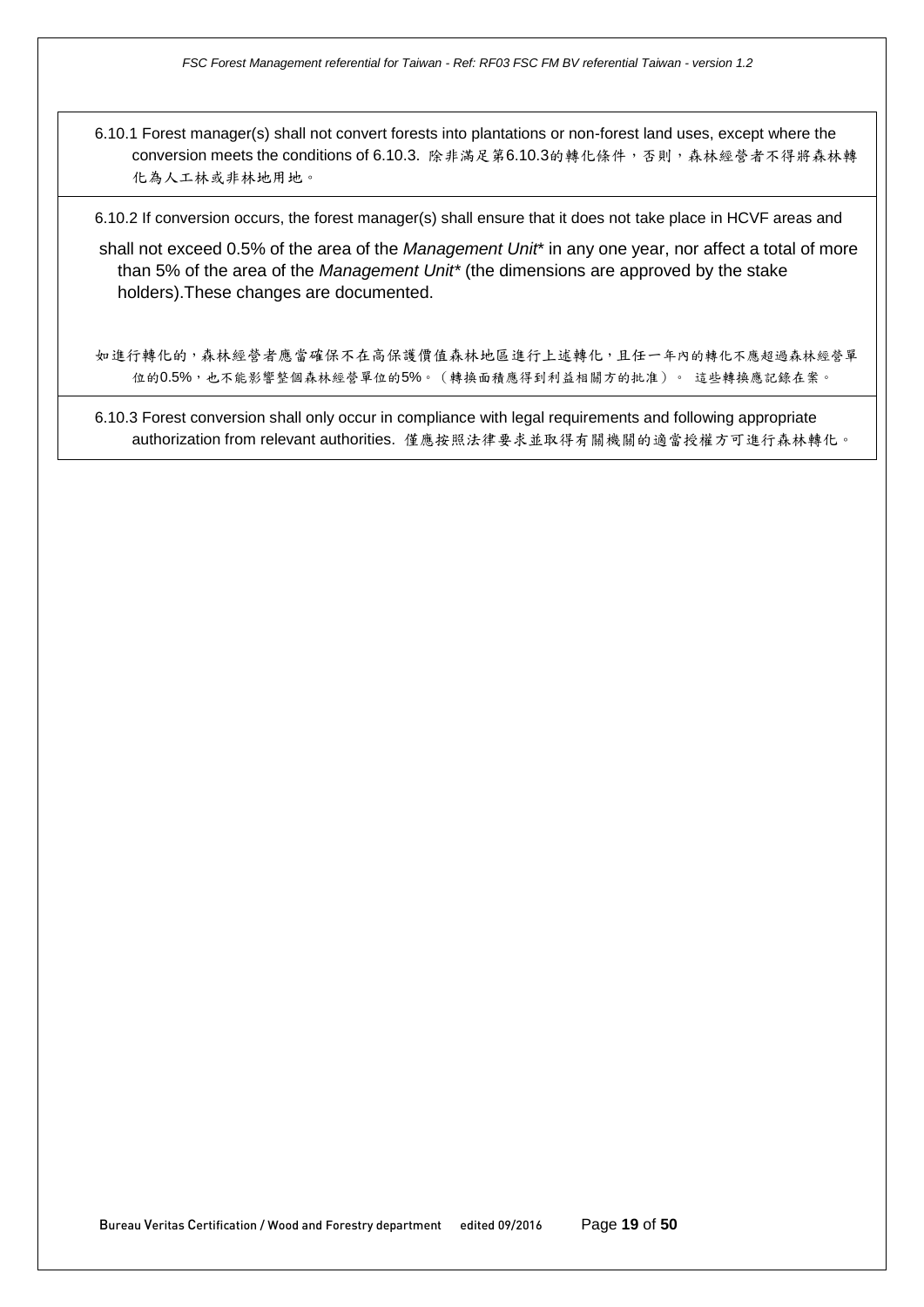**7. MANAGEMENT PLAN - A management plan - appropriate to the scale and intensity of the operations - shall be written, implemented, and kept up to date. The long-term objectives of management, and the means of achieving them, shall be clearly stated.**

原則 **7**:經營計畫 **-** 應當制定並執行與森林經營規模和強度相適應的森林經營計畫,並適時進 行修改。經營計畫應清楚地闡述經營的長期目標以及為實現這些目標應採取的措施。

- **7.1 The management plan and supporting documents shall provide:** 經營計畫及其相關檔應包括:
	- **a) Management objectives.** 經營目標;
	- **b) Description of the forest resources to be managed, environmental limitations, land use and ownership status, socio-economic conditions, and a profile of adjacent lands.** 森林 資源描述、環境限制因素、土地利用及所有權狀況、社會經濟條件,以及毗鄰土地概況;
	- **c) Description of silvicultural and/or other management system, based on the ecology of the forest in question and information gathered through resource inventories.** 根據所涉及的 森林的生態條件以及通過資源調查得到的資訊,說明營林和**((/**或**))**其它經營體制;
	- **d) Rationale for rate of annual harvest and species selection.** 年採伐率及樹種選擇的理由;
	- **e) Provisions for monitoring of forest growth and dynamics.** 監測森林生長及動態的措施;
	- **f) Environmental safeguards based on environmental assessments.** 在環境評估基礎上制定的 環境保護措施;
	- **g) Plans for the identification and protection of rare, threatened and endangered species.** 鑑 別及保護珍稀、受威脅及瀕危物種的計劃;
	- **h) Maps describing the forest resource base including protected areas, planned management activities and land ownership.** 描述保護區、規劃的經營活動及土地所有權等森 林資源基本資訊的圖集;
	- **i) Description and justification of harvesting techniques and equipment to be used.** 說明使 用的採伐技術和設備,以及使用的理由。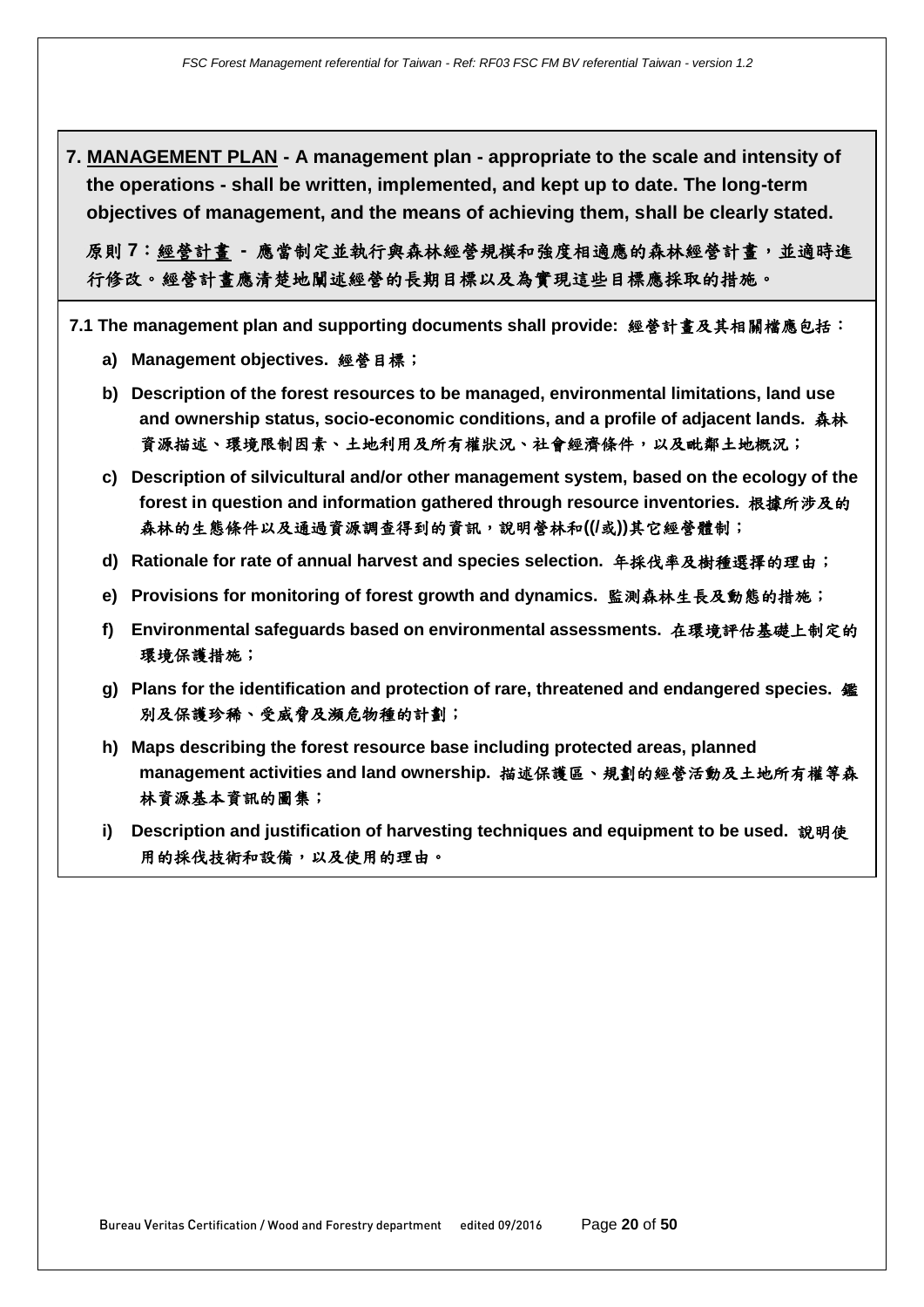*FSC Forest Management referential for Taiwan - Ref: RF03 FSC FM BV referential Taiwan - version 1.2*

7.1.1 For SLIMF, the management plan and supporting documents shall provide: 對於SLIMF森林經營者方案應 包括以下內容 a) Management objectives. 經營目標 b) Description of the forest resources to be managed, environmental limitations, land use and ownership status, socio-economic conditions, and a profile of adjacent lands. 闡述森林概況(包括森林資源、環境限 制、土地用途、土地所有狀態) c) Ensuring the resource can be permanently sustained by taking forest harvesting and management measures. (clear-cutting, selective cutting and thinning). 確保實現永續性目標所採用的伐採方式和森林 經營措施(皆伐、擇伐和疏伐) d) Limitation factor of sustainable cutting. 永續伐採的限制因素(必須與FSC準則 5.6一致) e) The influence of management activities on the environment or society. 經營活動對環境/社會的影響 f) Plans for the identification and protection of rare, threatened and endangered species. 珍稀樹種和高保 護價值的維護 g) Maps describing the forest resource base including protected areas, planned management activities and land ownership. 森林地圖上標明保護區、已規劃的經營活動和土地所有權 h) Planning term. 計畫期限 7.1.2 For bamboo forest, the management plan and supporting documents shall provide: 對於竹林經營,經營方 案應包括以下資訊 a) Bamboo forest management objectives. 竹林經營目標 b) Description of the forest resource and its use right. 對資源和使用權進行說明 c) Specific areas for commercial business objectives. 以商業為經營目標的特定區域 d) Harvest rate or number of bamboo according to the best management operation. 根據已建立的最佳經營 作業決定竹林的伐採率或數量 e) Description and justification of harvesting techniques and equipment to be used. 說明所使用的伐採技術 和設備 f) Information about any potential environmental impact, including rare, threatened and endangered species and their habitat. 任何潛在影響環境的相關資訊,包括珍稀、受威脅和瀕危物種或棲地 7.1.3 Forest manager(s) shall comply with "Rules for State-owned Forest Product Disposal", and engage in harvesting activities after the permit application. 應遵守《國有林林產物處分規則》之規範申請許可後從事 伐採活動。 7.1.4 A description and justification of harvesting techniques and equipment to be used shall be included in the management documents or procedures. 森林經營檔或程式檔中應描述並證明採伐工藝和設備的合理性。 **7.2 The management plan shall be periodically revised to incorporate the results of monitoring or new scientific and technical information, as well as to respond to changing environmental,**  social and economic considerations. 結合監測結果或新的科技資訊,以及變化的環境、社會和經 濟狀況,定期修正森林經營計畫。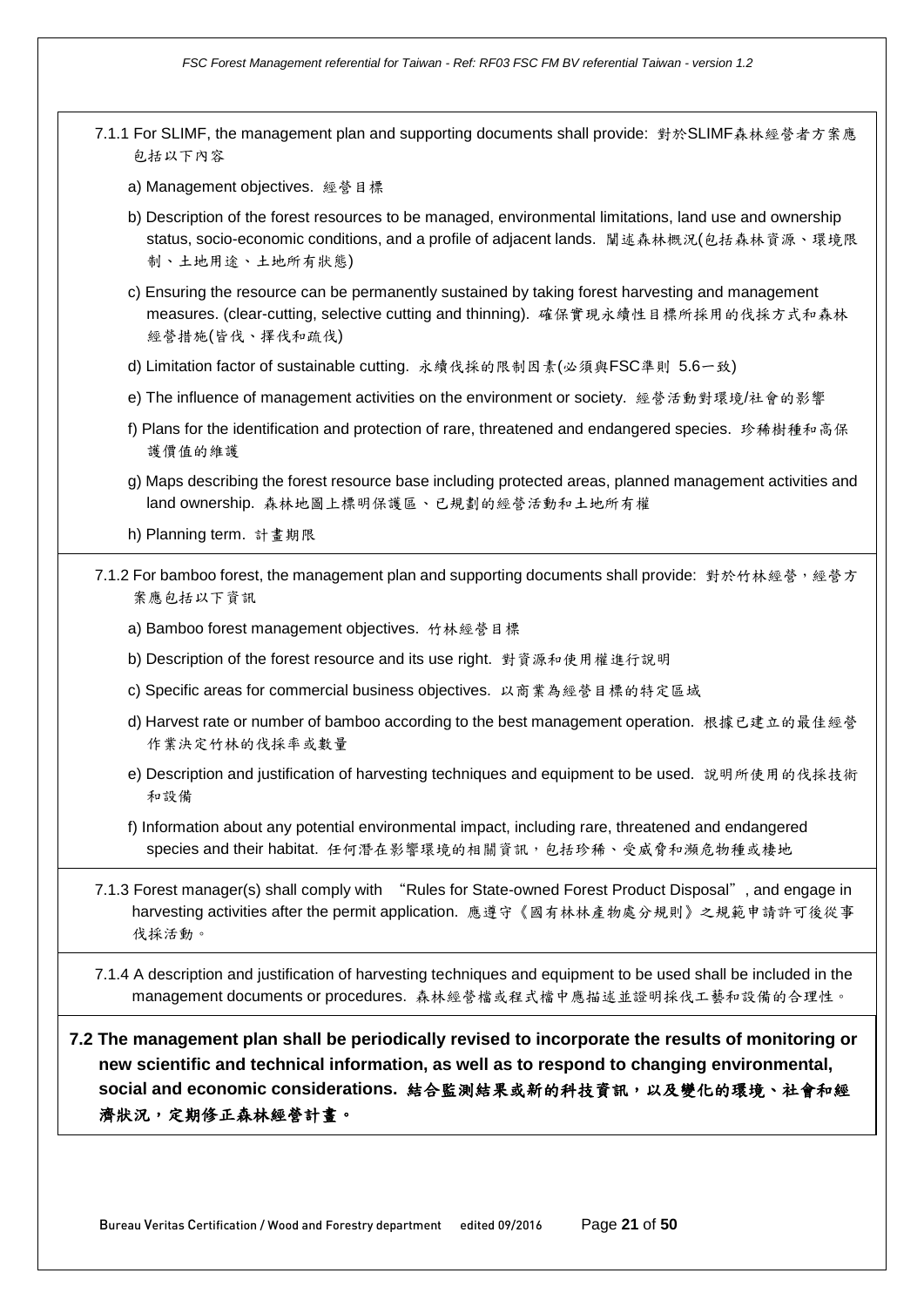- 7.2.1 Forest manager(s) shall ensure that the management documents or procedures are reviewed periodically in compliance with relevant legal requirements for the review of management plans, if any. 應當確保遵照 相關法律規定,對管理方案或程式進行更新與定期審查。
- 7.2.2 Forest manager(s) shall ensure that the revised management plan incorporate any change in legal requirements, changes in quotas at national and local level, and/or the results of any new provincial inventory. 有證據顯示,在修訂政策、程式和計畫時,已考慮最新科技發展及監測的結果。

## **7.3 Forest workers shall receive adequate training and supervision to ensure proper implementation of the management plan.** 應對林業工作者進行必要的培訓和指導,確保他們正確實 施森林經營計畫。

- 7.3.1 Forest workers including subcontractors shall receive appropriate information or training on health and safety at work and on how to perform relevant forest management activities. 有證據顯示,包括分包商在內 的林業工人已接受有關健康和工作安全及執行相關森林經營活動方式的相關資訊或培訓。
- 7.3.2 Evidence of appropriate performance of forest workers shall be observed in the forest. 現場觀察顯示林業 工作者能夠正確實施森林操作。
- **7.4 While respecting the confidentiality of information, forest managers shall make publicly available a summary of the primary elements of the management plan, including those listed in Criterion 7.1 above.** 在尊重資訊保密的同時,森林經營者要向公眾提供森林經營計畫基本內容的要 點,包括標準 **7.1** 列出的內容。
	- 7.4.1 Forest manager(s) shall have a summary of the forest management plan available to the public upon request. 森林經營者應公開提供表現森林經營活動摘要檔。

Any information considered as confidential by the company can be deleted before publication. 可在公佈前 刪除任何公司視為保密的資訊。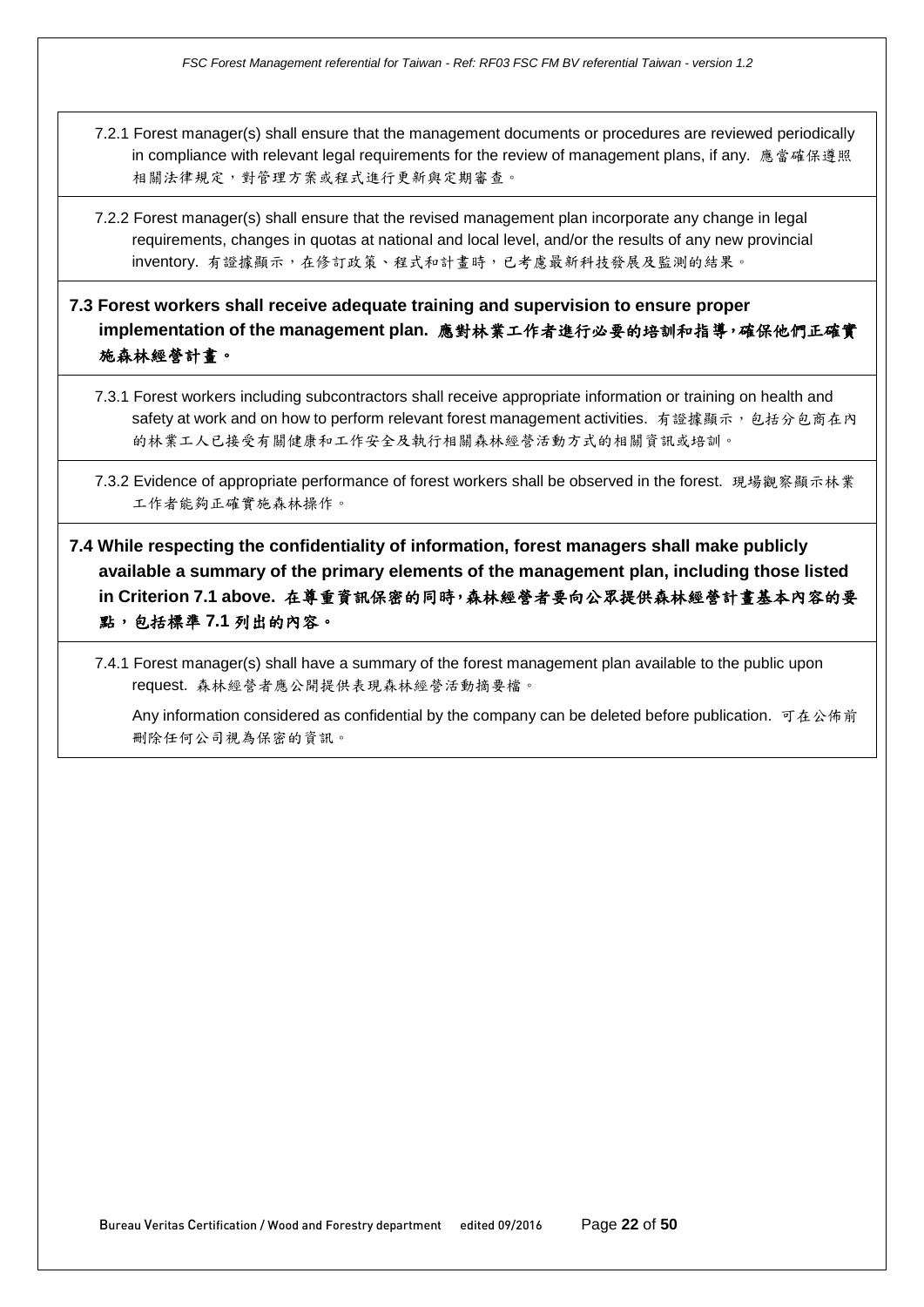**8. MONITORING AND ASSESSMENT - Monitoring shall be conducted - appropriate to the scale and intensity of forest management - to assess the condition of the forest, yields of forest products, chain of custody, management activities and their social and environmental impacts.**

原則 **8**:監測與評估 **-** 應按照森林經營的規模和強度進行監測,以評估森林狀況、林產品產量、 產銷監管鏈、經營活動及其社會與環境影響。

- **8.1 The frequency and intensity of monitoring shall be determined by the scale and intensity of forest management operations as well as the relative complexity and fragility of the affected environment. Monitoring procedures shall be consistent and replicable over time to allow comparison of results and assessment of change.** 應根據森林經營活動的規模和強度,以及受影 響環境的相對複雜性及脆弱性,來確定監測的頻率和強度。監測程式應是不間斷且能重現的,以便監 測結果具有可比性,以評估變化情況。
	- 8.1.1 The management activities that need to be monitored are identified and recorded. 鑑別並記錄需要監測的 經營活動。
	- 8.1.2 Forest manager(s) shall ensure that regular monitoring in connection with at least harvesting and reforestation activities is performed and recorded, and monitoring is performed following consistent procedures to allow for comparison of results over time. 森林經營者應確保開展至少與採伐和造林活動有 關的定期監測活動,並加以記錄,並按照一致的程式進行監測,以便對一段時間內的結果進行比較。
	- 8.1.3 Appropriate communication is maintained with the responsible authorities so that relevant monitoring information is accessible whenever required. 與相關負責主管機關保持適當溝通,以便在需要時提供相關監 測資訊。
- **8.2 Forest management shall include the research and data collection needed to monitor, at a minimum, the following indicators:** 森林經營應包括監測所需要的科學研究及數據採集,至少要有 以下這些指標:
	- **a) yield of all forest products harvested;** 所採伐的全部林產品的產量;
	- **b) growth rates, regeneration and condition of the forest;** 生長率、更新率及森林狀況;
	- **c) composition and observed changes in the flora and fauna;** 動植物的組成及觀察到的變化;
	- **d) environmental and social impacts of harvesting and other operations;** 採伐及其它活動的環 境與社會影響;
	- **e) costs, productivity, and efficiency of forest management.** 森林經營的成本、生產率及效率。

8.2.1 Forest manager(s) shall collect and record harvest data for all commercial species (including NTPF) that are being harvested during the certification period. 森林經營者應收集並記錄驗證期間的所有商業採伐數據 (含非木質林產品)。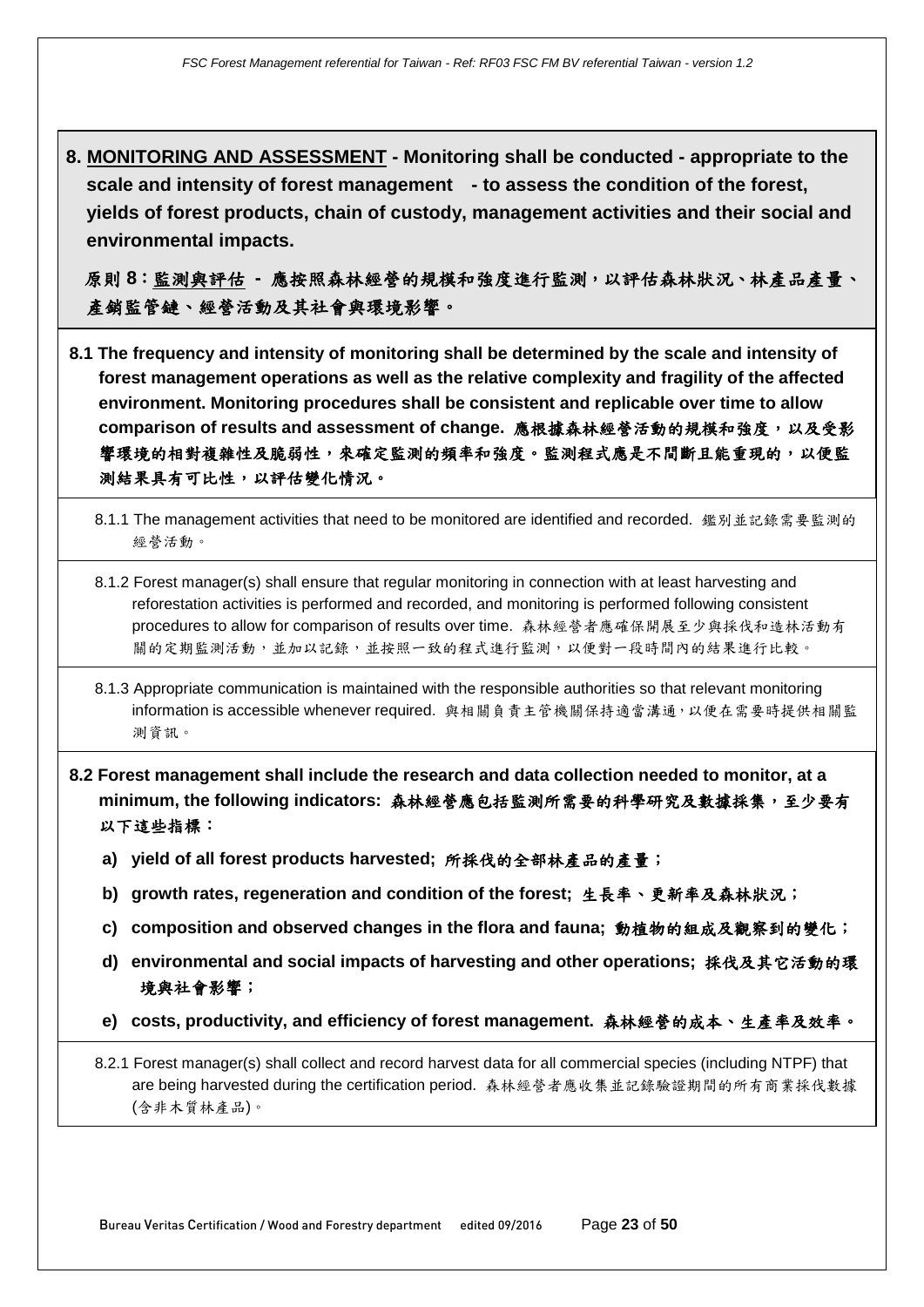- 8.2.2 Forest manager(s) shall monitor growth rates, natural regeneration and forest condition through field data or observations made during management activities. 森林經營者應當通過林地數據或在管理活動中觀察來 監測生長率、自然更新和森林狀況。
- 8.2.3 Forest manager(s) shall monitor and record any significant flora or fauna modifications that may occur during or following forest management activities to ensure that the diversity of the forest resource is maintained. 森林經營者應監測、記錄森林經營活動過程中或之後可能發生的任何重大動植物變化,以確保 保持森林資源的多樣性。
- 8.2.4 Forest manager(s) or group entity keep relevant financial records for the main forest management activities only, such as harvesting, performed within the area under evaluation. 森林經營者或聯合實體可 以僅保存有關受評估區域內所開展的採伐等主要森林經營活動的相關財務記錄。
- 8.2.5 Forest manager(s) should have access to official data and other information demonstrating that the resource is not affected by the management activities. 森林經營者需提供其經營活動沒有對資源造成負面 影響的證明性官方數據或其它資訊。
- **8.3 Documentation shall be provided by the forest manager to enable monitoring and certifying organisations to trace each forest product from its origin, a process known as the "chain of custody."** 森林經營者應提供檔,使監測機構和驗證機構能追蹤到每一種林產品的源頭,這個過程就 是所謂的**"**產銷監管鏈**"**。
	- 8.3.1 Forest manager(s) shall have an established control system which allows the traceability of timber or bamboo, from its origin to the forest gate, the point of processing and/or the point where ownership changes. 森林經營者應建立管制系統,使林材或竹子的追溯能從其源頭至林區門口,即流程的管制點及(/ 或)所有權轉移的管制點。
	- 8.3.2 Relevant documents such as transport documents are recorded so that forest manager(s) can demonstrate that forest products are coming from the certified area. 應保存運輸文件等有關文件,以便森 林經營者能夠證明林產品來自已驗證區域。
	- 8.3.3 Forest manager(s) shall ensure that all relevant staff, workers and sub-contractors are informed or trained regarding the appropriate implementation of the chain of custody procedures. 森林經營者應確保已告知工 作者和分包商有關適當執行產銷監管鏈程式的資訊,或進行有關方面的培訓。

8.3.4 Invoices or packing lists for certified products shall indicate: 驗證產品的發票或裝箱單應當標明;

- the name, contact details and certificate number of the certified entity, either individual forest manager or group entity; 驗證實體(個別森林經營者或聯合實體)的名稱、聯繫方式和證書編號;
- the name and contact details of the buyer; 買方姓名/名稱及聯繫方式;
- the date; 日期;
- the quantity (volume or another unit) of the certified products sold; 所銷售驗證產品的數量(體積或其他單 位);
- the nature, species and references of the certified products sold (dimensions and quality); 所銷售驗證產品 的性質、種類和查詢資訊(尺寸和質量);
- any other relevant information sufficient to link the invoice or packing list to the certified products and demonstrate its origin. 其他任何足以將發票或裝箱單與驗證產品相聯繫並證明其源頭的相關訊息。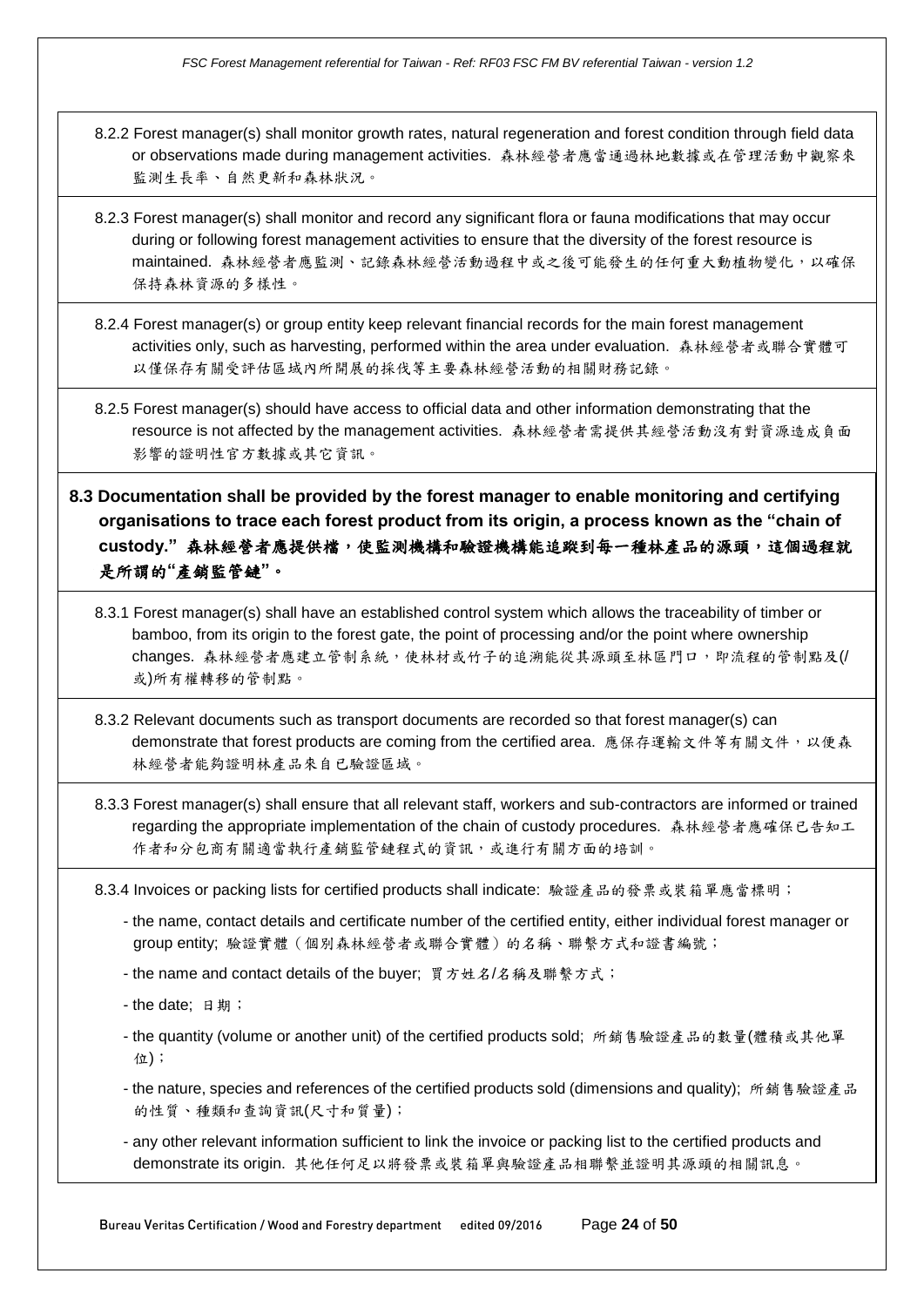*FSC Forest Management referential for Taiwan - Ref: RF03 FSC FM BV referential Taiwan - version 1.2*

8.3.5 Only FSC certified products are FSC-labelled. The products are labelled in compliance with "FSC-STD-50-001: Requirements for use of the FSC trademarks by Certificate Holders"; Forest manager(s) shall obtain written approval from Bureau Veritas in order to use FSC trademark.

只有認證的產品才能貼標。產品貼標一定要符合FSC 商標使用標準FSC-STD-50-001(v2.1)且森林經營者應在使用FSC商 標之前取得必維認證的書面同意.

- 8.3.6 Self-Billing Invoices practices are allowed (the buyer makes the invoice to her/himself instead of farmers) provided that: 允許買方自行開具農產品收購發票,但前提是:
	- Sellers are group members covered by the valid FSC FM certificate; 賣方是團體成員包括在有效的FSC FM證書內;
	- Buyer is the group entity who holds a valid FSC COC certificate; 買方是聯合實體,持有有效的FSC COC 證書
	- The FM/COC code is only used together with the seller's name on the invoice. 只與發票上的賣方名稱一起 使用FM/COC編號。

### **8.4 The results of monitoring shall be incorporated into the implementation and revision of the management plan.** 應在森林經營計畫的實施和修訂中展現監測結果。

- 8.4.1 Forest manager(s) or group entity shall ensure that the results of Key Monitoring Indicators are recorded and available, such as forest products harvested, growth rates, environmental and social impacts and relevant financial data. 森林經營者或聯合實體應確保記錄並提供主要監測指標結果,例如所採伐的林產 品、生長率、環境和社會影響以及相關財務數據。
- 8.4.2 Forest manager(s) shall demonstrate that environmental impact assessments, monitoring results or field observations are used to improve forest management activities and minimize their impact and are used as inputs during the revision of the management documents or procedures. 森林經營者應證明使用環境影響 評估、監測結果或實地觀察來改進森林經營活動,並將其影響降至最低;且用來做為森林經營規劃檔或程式 修訂時的輸入。

# **8.5 While respecting the confidentiality of information, forest managers shall make publicly available a summary of the results of monitoring indicators, including those listed in Criterion 8.2.** 尊重資訊保密的同時,森林經營者要向公眾提供監測指標結果的概括性總結,包括標準 **8.2** 列出 的內容。

8.5.1 Forest manager(s) shall have records of the Key Monitoring Indicators and ensures that this information is available upon request. 森林經營者應擁有主要監測指標的記錄,並確保根據要求提供上述資訊。

Any information considered as confidential by the company can be deleted before publication. 可在公佈前 將公司認定為保密的任何資訊刪除。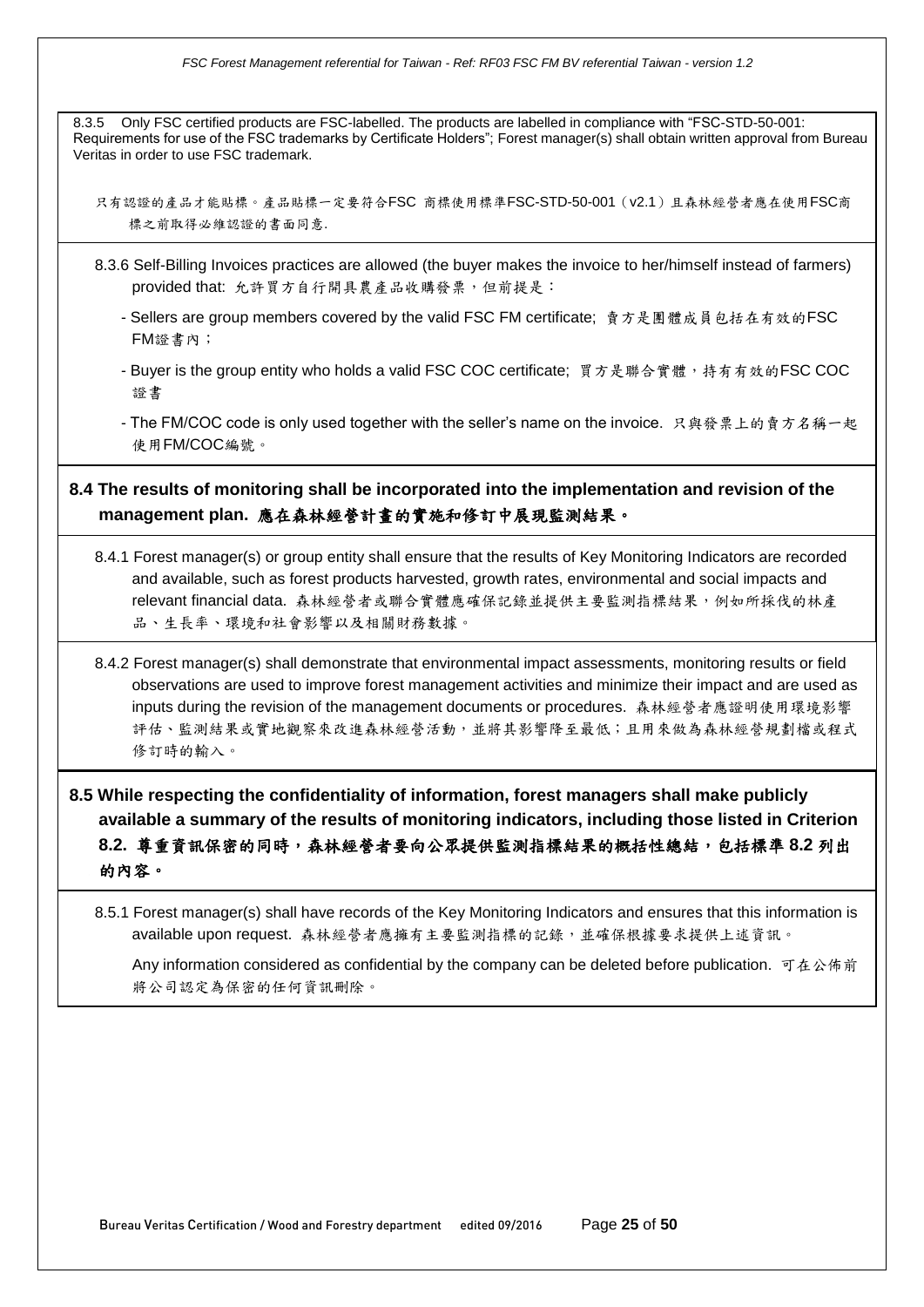**9. MAINTENANCE OF HIGH CONSERVATION VALUE FORESTS - Management activities in high conservation value forests shall maintain or enhance the attributes, which define such forests. Decisions regarding high conservation value forests shall always be considered in the context of a precautionary approach.**

原則 **9**:維護高保護價值森林 **-** 在高保護價值的森林中進行經營活動,應維護或加強這些森 林的特徵,且持續以預防措施的角度來考量有關高保護價值森林的各種決定。

- **9.1 Assessment to determine the presence of the attributes consistent with High Conservation Value Forests will be completed, appropriate to scale and intensity of forest management.**  對高保護價值森林的特徵表現進行的評估應完整並符合森林經營的規模及強度。
	- 9.1.1 Forest managers have assessed their forest for the presence of high conservation value attributes (existing information may be used). 森林經營者應對受評估林區進行評估, 以確定是否存在高保護價值特 性(可使用現有資料)。
	- 9.1.2 HCVF assessment shall be peer-reviewed by environmental stakeholders, government or scientists. If HCVF is present, FME shall take all reasonable steps to protect these values and/or reduce threats. 高 保護價值森林(HCVF)的評估結果應由環境利益相關者、政府官員或研究人員審核。如果存在高保護價值 森林,森林經營單位應採取一切合理的措施進行保護和(/或)減少對其的損害。
	- 9.1.3 The results of the HCVF assessment is recorded and identified HCVF (if any) are marked on maps/or are clearly identifiable in the field. 記錄HCVF評估結果,並在地圖上對高保護價值森林(HCVF) (如有)加以 標明或在林地能明顯識別。
	- 9.1.4 HCVF assessment shall at least involve local farmers, local communities and identify all officially protected areas and legal buffer zones. HCVF評估應至少包含當地農民、當地社區,並指出所有官方保護 區域和法律規定的緩衝區。
- **9.2 The consultative portion of the certification process must place emphasis on the identified conservation attributes, and options for the maintenance thereof.** 驗證過程中的諮詢部分應把 重點放在已識別的保護特徵及保持其特徵的辦法選擇上。
	- 9.2.1 When an HCVF has been identified for its socio-economic or cultural attributes, the consultation with stakeholders must be focused on the identified HCVF and that maintenance and management measures proposed by interested stakeholders are taken into account, if any. 如鑑別出具有社會經濟或 文化特性的HCVF,利害相關者諮詢的重點應放在該高保護價值森林(HCVF)上,並且應重視利害相關者提 出的維護和經營措施。
	- 9.2.2 This consultation process shall at least involve local farmers, local communities. 諮詢過程至少應涉及當 地農戶、當地社區。

9.2.3 Forest manager(s) shall keep records of the consultation process and responses received if any. If HCVF is present, FME shall take all reasonable steps to protect these values and/or reduce threats.  $\ddot{\ddot{z}}$ 有高保護價值森林(HCVF),森林經營者應當保存有關諮詢過程和所收到回覆的記錄(如有)。森林經營單位 應採取合理措施保護或減少對這些特性的損害。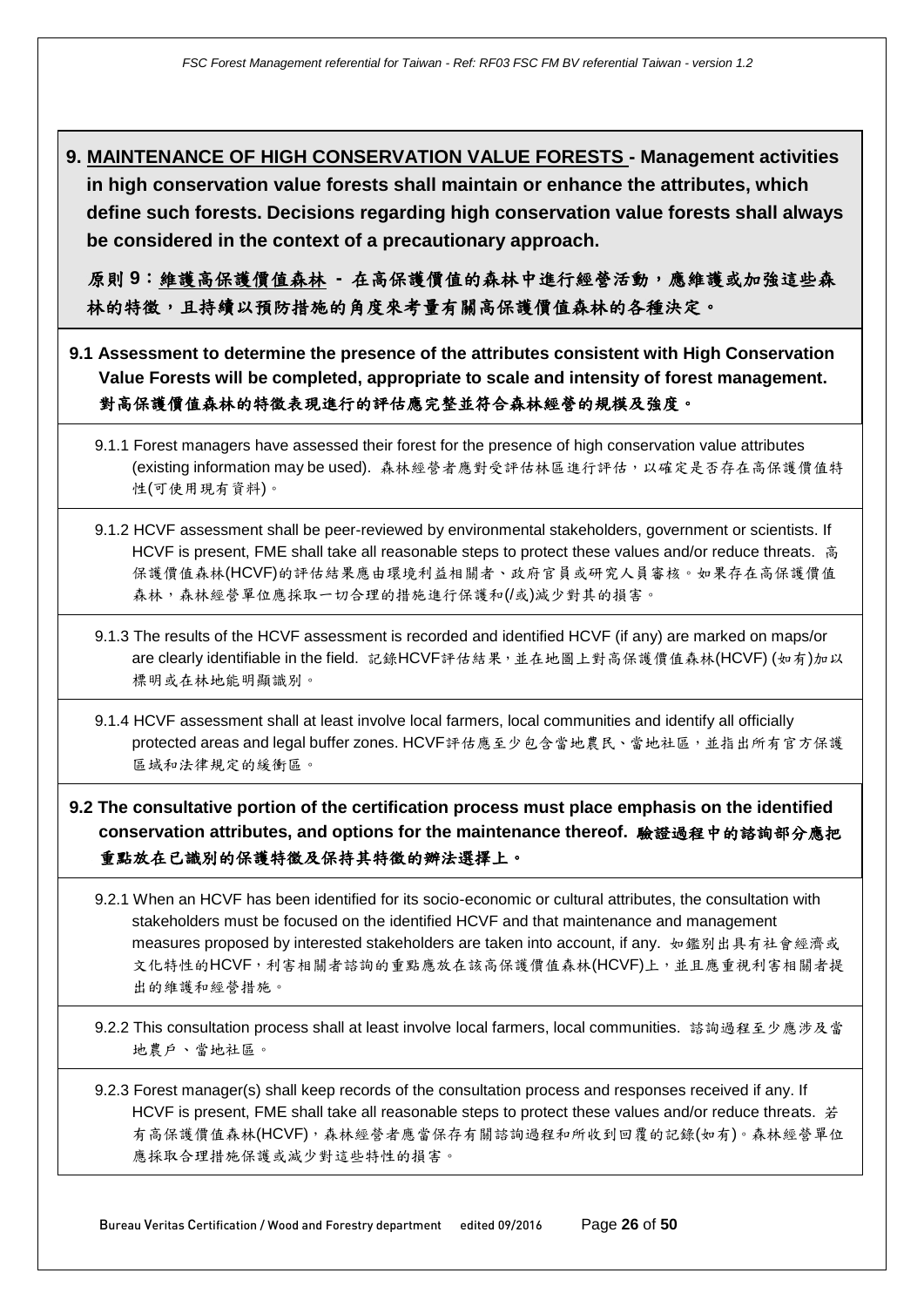**9.3 The management plan shall include and implement specific measures that ensure the maintenance and/or enhancement of the applicable conservation attributes consistent with the precautionary approach. These measures shall be specifically included in the publicly available management plan summary.** 經營計畫應包括並與採取的預防措施一致,並能保持和加 強相應保護特徵的具體措施並加以實施,在向公眾提供的經營計畫要點中應特別說明這些措施。

9.3.1 The HCVF attributes identified by the forest manager(s) are indicated and described in a management document or procedure. 經營計畫或程式應指出和描述森林經營者所確定的高保護價值森林(HCVF)特 徵。

9.3.2 Forest manager(s), group entity and group members should be aware of the HCVF areas identified and informed of the HCVF document or procedure. 對森林經營者、聯合實體和聯合實體成員應知曉所確定的 HCVF區域以及高保護價值森林(HCVF)檔或程式。

For group SLIMF certification, HCVF document or procedure should be accessible to all group members. 對聯合SLIMF驗證,全體群體成員應均可取得高保護價值森林(HCVF)檔或程式。

9.3.3 The HCVF assessment or management documents shall include specific measures to maintain or enhance the identified attributes. 應在高保護價值森林(HCVF)的評估或經營規劃檔包含可以維護或強化 已識別特徵的具體措施。

9.3.4 All measures are described in the public summary of the management plan. 在經營計畫公開摘要中闡述 上述措施。

**9.4 Annual monitoring shall be conducted to assess the effectiveness of the measures employed to maintain or enhance the applicable conservation attributes. 應進行年度監測, 以** 評估採取的措施在保護和加強這些適應性保護特徵方面的效果。

9.4.1 The effectiveness of the management measures applied to maintain HCVF attributes shall be monitored periodically through appropriate field observation and recorded. 應使用適當的實地觀察來定期監測用於 保持高保護價值森林(HCVF)特徵的經營措施的有效性。

9.4.2 The management activities shall not affect the HCVF attributes and no significant impact can be identified during field visits. 經營活動不應影響高保護價值森林(HCVF)特徵,且實地驗證過程中未發現重 大影響。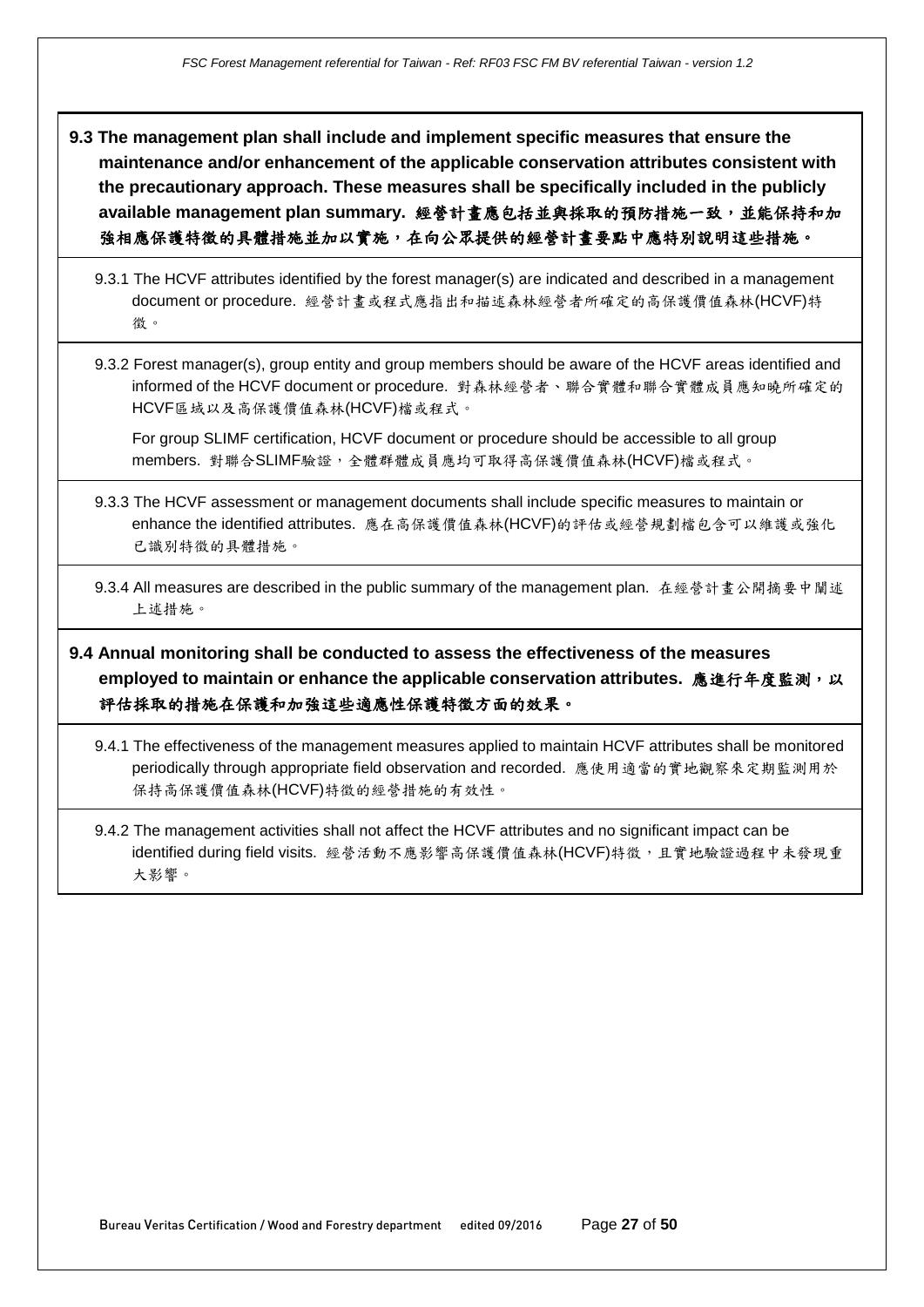**10. PLANTATIONS - Plantations shall be planned and managed in accordance with Principles and Criteria 1 - 9, and Principle 10 and its Criteria. While plantations can provide an array of social and economic benefits, and can contribute to satisfying the world's needs for forest products, they shall complement the management of, reduce pressures on, and promote the restoration and conservation of natural forests.**

原則 **10**:人工林 **-** 應按照原則及標準 **1**~**9** 和原則 **10** 及其標準來規劃和經營人工林,人工林 可以提供一系列的社會和經濟效益,並有助於滿足全世界對林產品的需求,同時它對天然林形 成一種補充,減輕對天然林的壓力,並促進天然林的恢復和保護。

- **10.1 The management objectives of the plantation, including natural forest conservation and restoration objectives, shall be explicitly stated in the management plan, and clearly demonstrated in the implementation of the plan.** 應在森林經營計畫中明確闡述人工林的經營目 標,包括天然林的保護與恢復目標,並且在經營計畫的實施過程中予以清楚的表明。
	- 10.1.1 Forest manager(s) shall ensure that the objectives of plantation management including natural vegetation conservation and restoration are explicably indicated in the management documents. Conservation and restoration areas shall be pointed in maps. 森林經營者應當明確地在經營計畫中指出包 括天然林保護與恢復目標公務局學學院等項責項的原則能與經營目標,應在地圖上分別標示

10.1.2 The achievement of the objectives can be clearly demonstrated by implementation of annual operational plan. 可在年度作業計畫中的清晰地闡述目標的完成情況。

**10.2 The design and layout of plantations shall promote the protection, restoration and conservation of natural forests, and not increase pressures on natural forests. Wildlife corridors, streamside zones and a mosaic of stands of different ages and rotation periods shall be used in the layout of the plantation, consistent with the scale of the operation. The scale and layout of plantation blocks shall be consistent with the patterns of forest stands within the natural landscape.** 人工林的設計與佈局應能促進天然林的保護、恢復與保持,而不是增 加對天然林的壓力。在人工林佈局中,應採用與森林經營活動的規模相適應的野生生物走廊、溪河岸 邊緩衝區及不同林齡和不同輪伐期的林分組合。人工林地塊的佈局和規模應與自然景觀中出現的林分 類型相一致。

10.2.1 Forest manager(s) shall ensure that the design and layout of plantations must follow the prescriptions of the management documents and procedures. 森林經營者應確保人工林的設計與配置遵守經營規劃檔和程 式規定。

10.2.2 Forest manager(s) shall ensure that reforestation and afforestation activities with plantations are implemented according to Taiwan technical standards and regulations. 森林經營者應確保按照台灣技術標 準和法規來執行人工林的種植和再造林活動。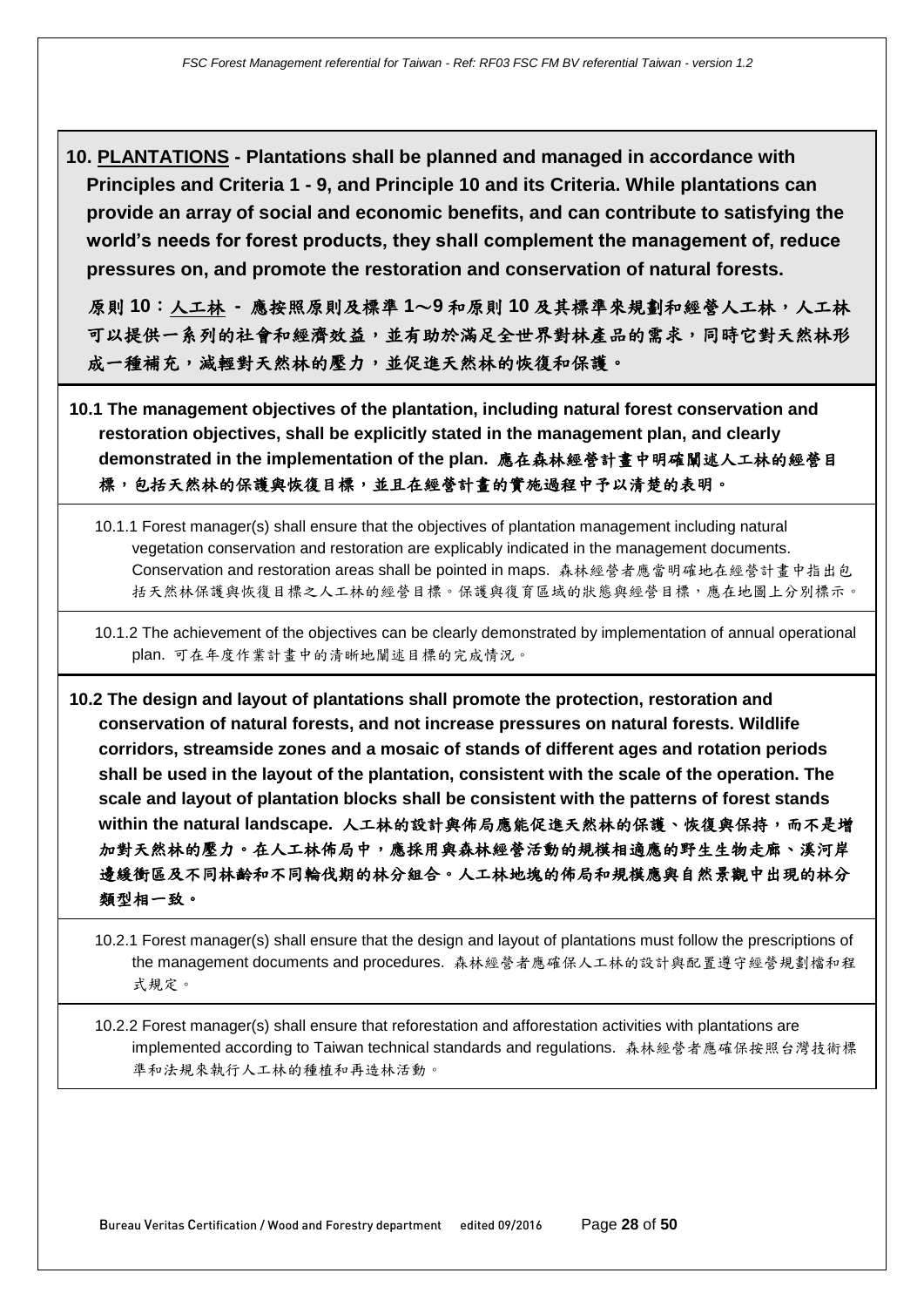10.2.3 Forest manager(s) shall ensure that buffer zones along watercourses and around water bodies are managed in conformity with the procedures and in compliance with the requirements of the Taiwan relevant Code of Forest Harvesting, regional best management practices and local regulations, even when buffer zones have been planted by native or exotic species. 森林經營者應確認人工林經營和造林作業有遵 照國家與地方標準,考量對河岸緩衝區和野生動物棲地及廊道等自然生態系重要元素的維護。無論這些區域 內種植的樹種是原生(本土)或外來樹種。

**10.3 Diversity in the composition of plantations is preferred, so as to enhance economic, ecological and social stability. Such diversity may include the size and spatial distribution of management units within the landscape, number and genetic composition of species, age classes and structures.** 最好在人工林的構成上實行多樣化,以增強其經濟、生態及社會的穩定性。 這種多樣性可能包括景觀中經營單位的規模和空間分佈、物種的數量及遺傳成分、齡級及結構。

- 10.3.1 Forest manager(s) shall favour the diversity of the plantation by preferring whenever possible a diversity of exotic species, native species, varieties and/or origins in line with the management procedures and in compliance with legal requirements. 森林經營者在遵照經營檔和法律要求的前提下,提倡人工林的多樣 性,包括對外來樹種、原生(本土)樹種、樹種種類、樹種起源等方面的多樣性。
- 10.3.2 Forest manager(s) shall ensure that the maximum size of clear cut areas is in compliance with the requirements of the Taiwan Code of Forest Harvesting. 森林經營者應當確保明確最大皆伐區域的面積符合 台灣森林採伐作業規程的要求。

10.3.3 For group SLIMF certification, the group entity shall ensure that the diversity of the plantation through appropriate size and spatial distribution of compartments or management units within the landscape, and/or plantation age classes and/or whenever possible plantation structure at the group level, taking into account all group members and forest areas under evaluation. 參與驗證的聯合實體應確保林分多樣性, 如 確保當地景觀上林班(森林經營單元)的大小和空間分佈適宜,人工林齡級和(/或)結構合理等。

**10.4 The selection of species for planting shall be based on their overall suitability for the site and their appropriateness to the management objectives. In order to enhance the conservation of biological diversity, native species are preferred over exotic species in the establishment of plantations and the restoration of degraded ecosystems. Exotic species, which shall be used only when their performance is greater than that of native species, shall be carefully monitored to detect unusual mortality, disease, or insect outbreaks and adverse ecological impacts.** 造林樹種的選擇,應基於對立地的適應性及對經營目的的適合性。為了加強對生物多樣性的 保護,在營造人工林和恢復退化的生態系統方面,應優先考慮使用鄉土樹種,而不是外來樹種。只有 當外來樹種的表現比原生**(**本土**)**樹種更好時才能使用,而且應當對它們進行仔細的監測,以發現非正常 的死亡率、或病蟲害爆發以及不利的生態影響。

10.4.1 Forest manager(s) shall ensure that the species selected to be planted and managed as plantation are suitable to the local environment. 森林經營者應確保樹種的選擇和管理適合當地的環境。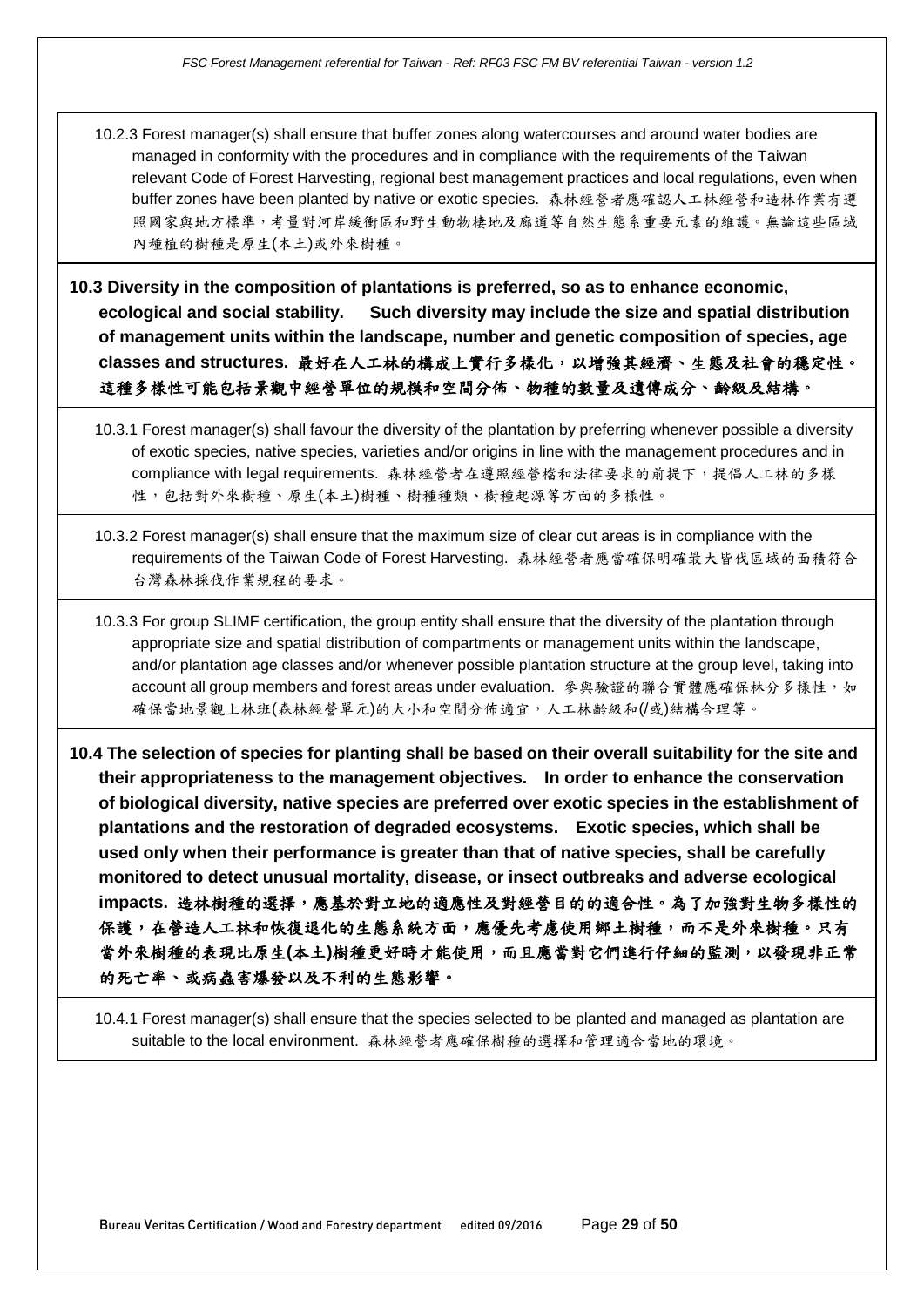10.4.2 Forest manager(s) shall ensure that exotic species can only be introduced under the precondition that they have passed strict quarantine and are guaranteed to do no harm to the environment and biodiversity in compliance with Taiwanese regulations for quarantine, approval and supervision of introducing tree seeds and seedlings and other propagating materials. 森林經營者應確保引進外來樹種的先決條件是外來 樹種已通過嚴格檢疫,並按照台灣引進林木種子、苗木及其他繁殖材料檢疫審批和監管規定,不對環境和生 物多樣性造成損害。

10.4.3 Selection of species is legally approved by the relevant authorities and afforestation or reforestation has been formally approved through the relevant afforestation permit and registration with the Forest Authorities. 對於SLIMF驗證, 物種的選擇相關主管機關的規定,且造林或再造林已通過取得相關造林許可 證和向林業主管部門進行登記獲得正式批准。

**10.5 A proportion of the overall forest management area, appropriate to the scale of the plantation and to be determined in regional standards, shall be managed so as to restore the site to a natural forest cover.** 在整個森林經營範圍內保留一定的面積(與造林地的規模相適應,面積的大小 可以根據當地標準來確定),以恢復天然林覆被率。

10.5.1 Forest manager(s) shall ensure that representative samples of existing natural ecosystems, wildlife corridors and significant wildlife habitats are being identified and protected. 森林經營者應當確保現有自然 生態系統的代表性樣地、野生動物走廊和重要野生動物棲息地得到確認和保護。

10.5.2 Conformity with this requirement does not need to be demonstrated at the level of each FMU, but should consider the overall area including sites adjacent to the area under evaluation and other activities that demonstrate off-site contribution to the management or restoration off similar areas, such as community level projects, etc. 要符合本項要求無需證明每個FMU層面均符合要求,但應當考慮包括與受評估地區相鄰 的景觀在內的全部區域,以及表明對管理或恢復區外類似區域所作貢獻的活動,如社區層面的項目等。

**10.6 Measures shall be taken to maintain or improve soil structure, fertility and biological activity. The techniques and rate of harvesting, road and trail construction and maintenance, and the choice of species shall not result in long term soil degradation or adverse impacts on water quality, quantity or substantial deviation from stream course drainage patterns.** 應採取措施, 保護並改善土壤結構、肥力和生物活動。採伐技術和採伐率、公路及林區道路的建設和維護以及樹種 的選擇,從長遠上都不應造成土壤退化,或對水質、水量產生不利的影響及溪流排水方式的重大改變。

10.6.1 This requirement is compiled through demonstrated compliance with FSC Criterion 6.5. 通過證明已遵守 FSC標準第6.5條來符合本項要求。

**10.7 Measures shall be taken to prevent and minimise outbreaks of pests, diseases, fire and invasive plant introductions. Integrated pest management shall form an essential part of the management plan, with primary reliance on prevention and biological control methods rather than chemical pesticides and fertilisers. Plantation management should make every effort to move away from chemical pesticides and fertilisers, including their use in nurseries. The use of chemicals is also covered in Criteria 6.6 and 6.7.** 應採取措施防止或盡可能減少病蟲害和火災的 發生,以及侵入性植物的進入。病蟲害綜合治理應成為經營計畫的一個重要部分,主要依靠預防和生 物防治措施,而不是化學殺蟲劑和化肥。人工林經營應盡所有努力來避免使用化學殺蟲劑及化肥,包 括不在苗圃中使用。標準 **6.6** 及 **6.7** 也涉及到化學品的使用。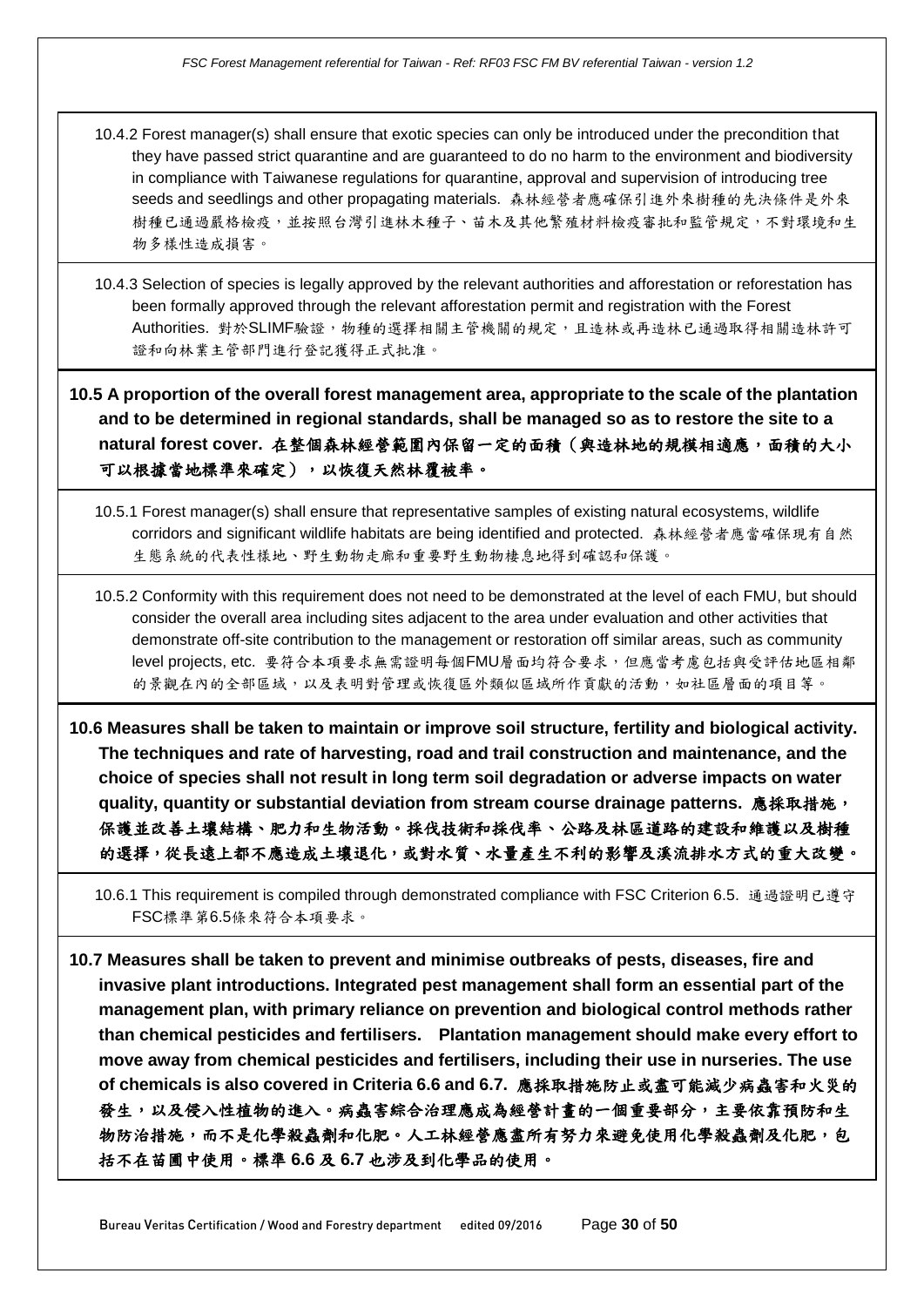- 10.7.1 Forest manager(s) shall ensure that the management documents contain appropriate procedures to prevent or minimise outbreaks of pests, diseases, uncontrolled forest fire and the spread of invasive species. 森林經營者應確保經營規劃檔包含相應的程式來防止或最大限度地減少病蟲害和不受控制的森林 火災的發生,以及侵入性植物的擴散。
- 10.7.2 Forest manager(s) shall have a documented procedure to record, and reduce whenever possible, the use of pesticides and fertilizers. 森林經營者應有文件化程序來記錄並最大限度地減少殺蟲劑和化肥的使 用。
- 10.7.3 Chemical should be used only whenever required, justified and followed relevant rules defined by relevant authority. Records shall be kept whenever chemicals are used. 僅在必要時方可經有關部門規定 合理使用化學品。使用化學品時應保存記錄。
- **10.8 Appropriate to the scale and diversity of the operation, monitoring of plantations, shall include regular assessment of potential on-site and off-site impacts, (e.g. natural regeneration, effects on water resources and soil fertility, and impacts on local welfare and social well-being), in addition to those elements addressed in principles 8, 6 and 4. No species should be planted on a large scale until local trials and/or experience have shown that they are ecologically well-adapted to the site, are not invasive, and do not have significant negative ecological impacts on other ecosystems. Special attention will be paid to social issues of land acquisition for plantations, especially the protection of local rights of ownership, use or access.** 為適應森林經營的規模和多樣化,除了原則 **8**、原則 **6** 和原則 **4** 中提出的 那些要素外,對人工林的監測,還應包括定期評估其內外的潛在生態和社會影響(如天然更新,對水 資源及土壤肥力的影響,以及對地方及社會福利的影響)。除非當地的試驗或實踐證明某一樹種在生 態上很適合這一地區,不具有侵入性,同時對該地區的其它生態系統沒有重大的負面生態影響,否則 不得大規模種植該樹種。要特別重視人工植林地的社會問題,尤其是對當地人所有權、使用權及進入 權的保護。
	- 10.8.1 Whenever relevant, forest manager(s) shall ensure that traditional access rights are maintained for local farmers and communities. 森林經營者應當確保為當地農民和社區保留任何相關的傳統進入林地權利。
	- 10.8.2 Conformity with FSC Criterion 10.8 can be demonstrated through conformity with Principle 2, Criteria 4.4, and Criteria 8.2. 對於SLIMF驗證,可通過遵守原則2,第4.4條標準和第8.2條標準來證明符合FSC標準第10.8 條。
- **10.9 Plantations established in areas converted from natural forests after November 1994 normally shall not qualify for certification. Certification may be allowed in circumstances where sufficient evidence is submitted to the certification body that the manager/owner is not responsible directly or indirectly of such conversion. 1994** 年 **11** 月以後在天然林採伐地營造的人 工林一般不具備驗證條件。人工林的經營者或所有者,如果有足夠的證據說服驗證機構,他們對這種 土地利用方式的轉變沒有直接或間接的責任,在這種情形下可以允許進行驗證。
	- 10.9.1 For all types of certificates, plantation has not been established on forest lands that were converted from natural forest cover to plantation after November 1994. 對於所有類型的驗證,1994年11月以後不得在天然 林採伐跡地上營造人工林。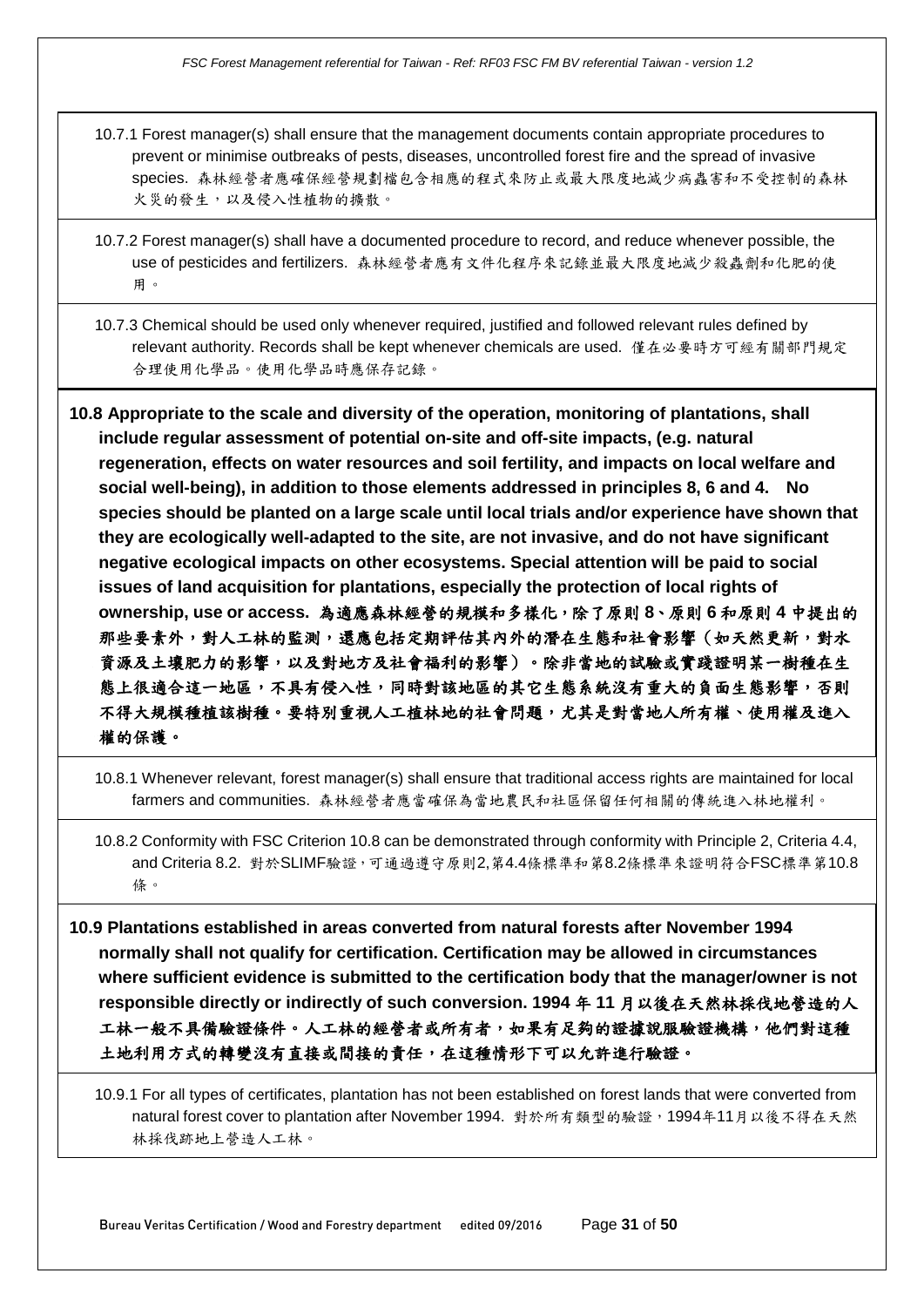10.9.2 If plantation has been established on lands with natural forest cover after November 1994, the forest manager(s) shall demonstrate no direct responsibility in relation to the conversion. 如果1994年11月以後 將天然林轉化為人工林的,提供經營者應提供與這種轉化無關的證明。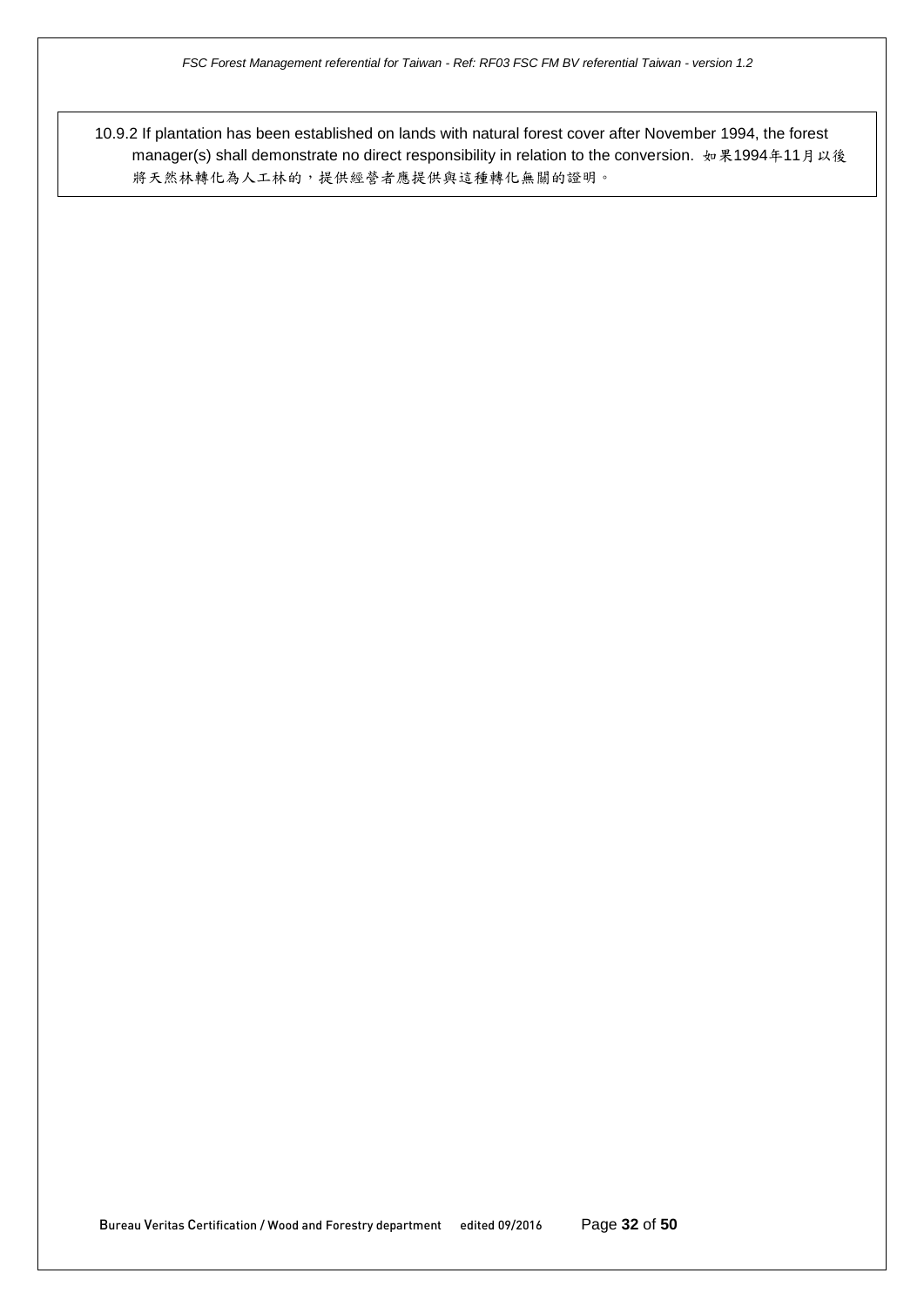# **E– Glossary of terms** 術語表

This glossary is extracted from the standard FSC-STD-01-002 "Glossary of terms", July 2004. 本表為標準 FSC-STD-01-002(2004 年 7 月)中《術語表》的摘錄。

**accredited body**: a body to which accreditation has been granted [ISO/CASCO 193 paragraph 6.3]. 認可機構:已獲得認可的機構【ISO/CASCO 193 第 6.3 款】。

**applicant** (for certification): a person or body that seeks to obtain a licence from a certification body [ISO/IEC Guide 2:1991 paragraph 14.6].

申請人(待驗證):尋求從驗證機構取得證書的個人或實體【ISO/IEC 準則二:1991 第 14.6 款】。 **auditor:** an individual who is qualified and authorised to undertake all or any portion of an evaluation within an accreditation or certification scheme.

審核員:有資格並被授權在評審或驗證計劃內開展全部或任何部分評估活動的個人。

**biological control agents:** Living organisms used to eliminate or regulate the population of other living organisms. 生物制劑:用來消滅或調節其他生物體種群的生物體。

**biological diversity values:** The intrinsic, ecological, genetic, social, economic, scientific, educational, cultural, recreational and aesthetic values of biological diversity and its components. (see Convention on Biological Diversity, 1992).

生物多樣性的價值:生物多樣性及其組成部分的內在的、生態的、遺傳的、社會的、經濟的、科學的、教育的、文 化的、娛樂的以及美學方面的價值(參見《生物多樣性公約》,1992)。

**biological diversity:** The variability among living organisms from all sources including, inter alia, terrestrial, marine and other aquatic ecosystems and the ecological complexes of which they are a part; this includes diversity within species, between species and of ecosystems. (see Convention on Biological Diversity, 1992).

生物多樣性:所有來源(包括陸地、海洋及其他水生生態系統,以及由各種生物組成的生態復合系統)的生物之間 的變異性;這包括種內、種間和生態系統的多樣性(參見《生物多樣性公約》,1992)。

**certificate registration code:** a unique code or number issued by a certification body to a certificate holder; and (in this manual) by FSC to an accredited certification body.

證書註冊碼:由驗證機構向證書持有者以及(本手冊)由 FSC 向鑑定合格的機構頒發的唯一代碼或編號。

**certification body:** a third party which assesses and registers the quality system standards and any supplementary documentation required under the system [ISO/CASCO 227 paragraph 3.2].

驗證機構:對品質體系標準和體系【ISO/CASCO 227第3.2款】項下所需的任何補充文件進行評估和登記的協力廠 商機構。

**chain of custody verification:** verification that the source(s) of a specified forest product is/are a forest(s) that has/have been awarded a certificate(s) for forest stewardship by a FSC-accredited certification body.

產銷監管鏈驗證:在該項驗證中,規定的林產品源是FSC鑑定合格的驗證機構授予森林管理證書的森林。 **chemicals:** the range of fertilizers, insecticides, fungicides, and hormones which are used in forest management. 化學品:在森林經營過程中使用的化肥、殺蟲劑、殺菌劑和激素的總稱。

**chain of custody:** the channel through which products are distributed from their origin in the forest to their end-use. 產銷監管鏈:林產品從源頭到最終使用者的分銷管道。

**compliance/conformity:** fulfilment by a product, process or service of specified requirements [ISO/IEC Guide 2:1991 paragraph 13.1 and ISO/CASCO 193 paragraph 1.1]. In this manual, the terms "conformity" and "compliance" are used interchangeably.

合規**/**符合:產品、流程或服務符合規定的要求【ISO/IEC準則2:1991第13.1款和ISO/CASCO 193第1.1款】。在 本手冊中,"符合"和"合規"可以通用。

**ecosystem:** a community of all plants and animals and their physical environment, functioning together as an interdependent unit.

生態系統:動植物群落及它們所在的環境構成的一個具有獨立功能的整體。

**endangered species:** any species which is in danger of extinction throughout all or a significant portion of its range. 瀕危物種:在其分佈的整個或大部分地區面臨滅絕危險的物種。

**exotic species:** an introduced species not native or endemic to the area in question.

Bureau Veritas Certification / Wood and Forestry department edited 09/2016 Page **33** of **50**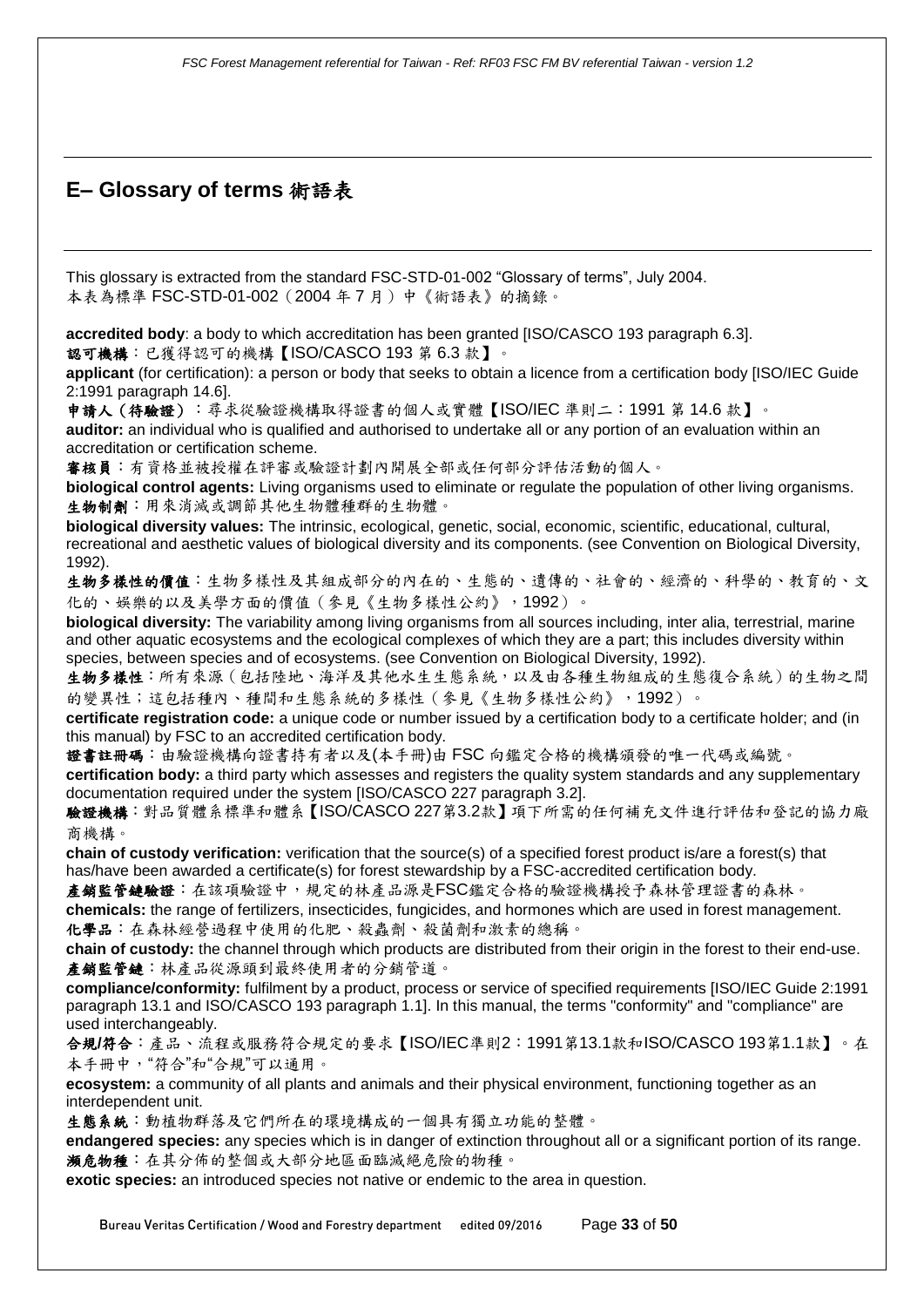#### 外來樹種:在本地的、引入的或非本地的物種。

**forest management enterprise:** an organization or other single legal entity engaged in forest management. 森林經營企業:從事森林經營的組織或其他單獨法律實體。

**forest management unit (FMU):** a clearly defined forest area with mapped boundaries, managed by a single managerial body to a set of explicit objectives which are expressed in a self-contained multiyear management plan. 森林經營單位(**FMU**):單獨經營實體管理的具有自足多年經營計劃中所指出的一套明確目標的在地圖上劃定邊界

#### 的明確界定的林區。

**FSC logo:** the FSC logo consists of a half tree, half tick (or check), together with the initials FSC. It is designed for use on labels, claims and forest products certified with the FSC certification scheme. The FSC logo is an internationally registered trademark and its use is controlled by legally binding contracts.

**FSC**標識: FSC標識:FSC標識包括帶有縮寫FSC的半棵樹、半刻度(或檢查)。該標識設計用於經FSC驗證計 劃認可的標籤、要求和林產品。 FSC標識是一種國際註冊商標,應在具有法律約束力的合同的控制下使用。 **FSC trademarks:** the initials 'FSC', the words 'Forest Stewardship Council', and the FSC Logo are registered trademarks (see FSC Logo above).

**FSC**商標:縮寫"FSC"、單詞"森林管理委員會",FSC標識是註冊商標(見以上FSC標識)。

**genetically modified organisms:** biological organisms which have been induced by various means to consist of genetic structural changes.

轉基因生物體:通過各種手段誘導的構成遺傳結構變化的生物體。

**group certification:** An arrangement by which forest management units (FMUs) or other sites owned or managed by a number of distinct legal entities (group members) may be evaluated and subsequently certified within the scope of a single certificate.

聯合驗證:對森林經營單位(FMU)或不同的法律實體(群體成員)經營的其他林地進行評估,並隨後在單獨證 書範圍內對上述單位和實體進行驗證的安排。

**High Conservation Value Forests (HCVF):** High Conservation Value Forests are those that possess one or more of the following attributes:

- a) forest areas containing globally, regionally or nationally significant : concentrations of biodiversity values (e.g. endemism, endangered species, refugia); and/or large landscape level forests, contained within, or containing the management unit, where viable populations of most if not all naturally occurring species exist in natural patterns of distribution and abundance
- b) forest areas that are in or contain rare, threatened or endangered ecosystems
- c) forest areas that provide basic services of nature in critical situations (e.g. watershed protection, erosion control)
- d) forest areas fundamental to meeting basic needs of local communities (e.g. subsistence, health) and/or critical to local communities' traditional cultural identity (areas of cultural, ecological, economic or religious significance identified in cooperation with such local communities).

高保護價值森林(**HCVF**):高保護價值森林是具有下列一種或多種特徵的森林:

- a) 具有全球性、區域性及國家級重要保護價值的林區:生物多樣性價值集中區(如特有種、瀕危物種、避難所);
	- 和(/或)在經營單元內或含有經營單元的大片自然景觀及森林,在這裡以自然分佈和豐富的方式生存著自然產

生的絕大多數(如果不是全部的話)的生物種群。

- b) 處於或含有稀有的、受威脅或瀕臨生態系統的林區。
- c) 在緊要情況下能提供基本自然服務功能(如流域保護、水土保持)的林區。
- d) 對滿足當地社區基本需要(如生存、健康)十分重要的和(或)對當地社區(當地社區合作中確定的具體文 化、生態、經濟或宗教意義的地區)傳統文化特徵至關重要的林區。

The organisation Pro-Forest has also divided the concept of HCVF in six types that are described in their toolkit. Those six types are commonly used in the identification of HCVF in forest areas.

組織專業森林也分為6個類型的高保護價值森林概念,在其工具包中作出描述。這六種類型常用於確定林區高保護 價值森林的鑑定。

**Indigenous peoples:** "The existing descendants of the peoples who inhabited the present territory of a country wholly or partially at the time when persons of a different culture or ethnic origin arrived there from other parts of the world, overcame them and, by conquest, settlement, or other means reduced them to a non-dominant or colonial situation; who today live more in conformity with their particular social, economic and cultural customs and traditions than with the institutions of the country of which they now form a part, under State structure which incorporates mainly

Bureau Veritas Certification / Wood and Forestry department edited 09/2016 Page **34** of **50**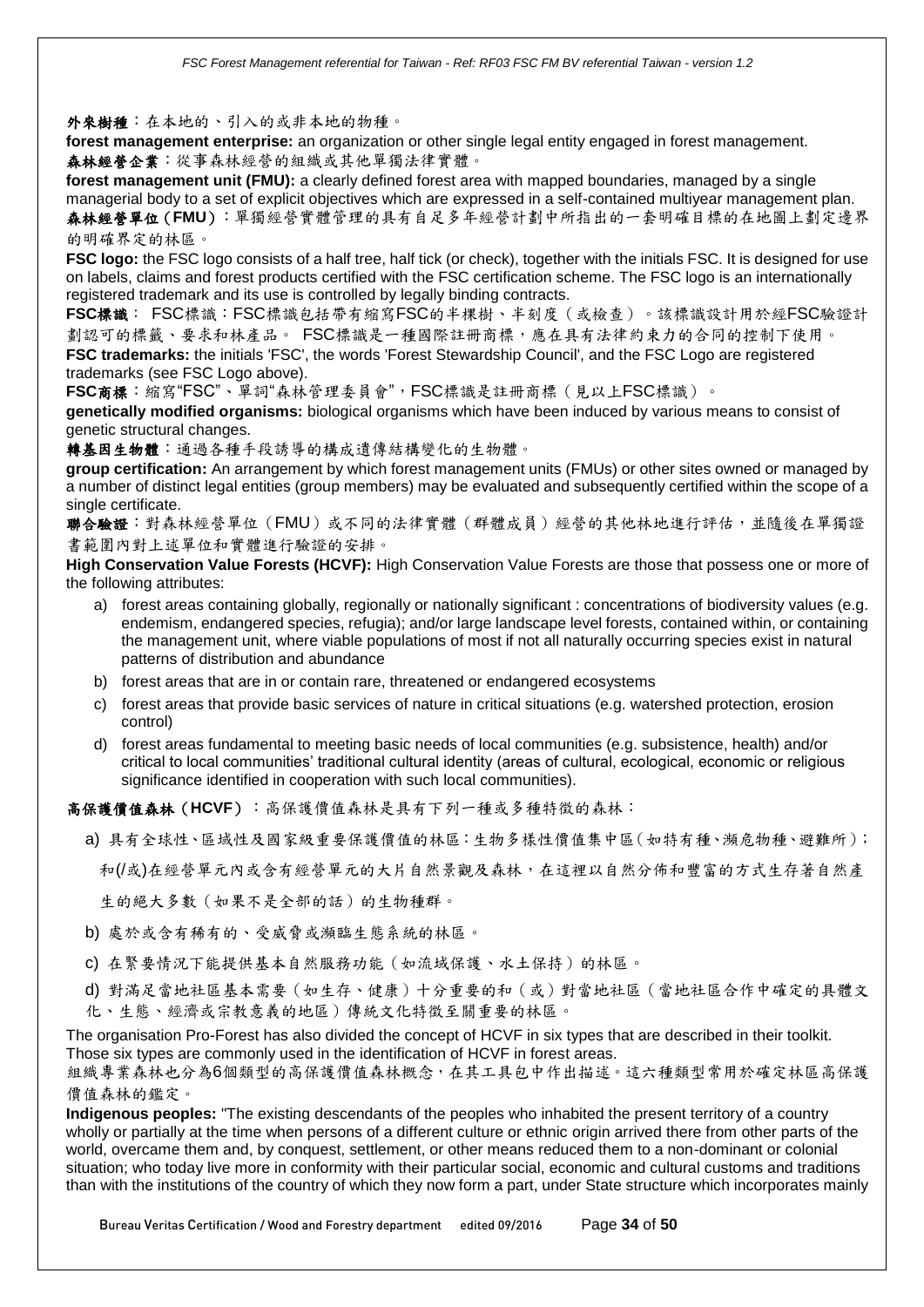the national, social and cultural characteristics of other segments of the population which are predominant." (Working definition adopted by the UN Working Group on Indigenous Peoples).

原住居民:當來自世界其他地區、不同文化或不同種族血統的人抵達之前,全部或部分居住在現在領土上的人的後 裔;後來者征服他們,或通過拓居、移民和其他方式使他們的數量下降到少數的地位或使他們處於殖民地的境地; 至今他們還在現有國家機構(主要體現了佔人口統治地位的其他種族人群的民族、社會及文化特徵形成的)下, 以(他們自己現在也是其中一部分的)更符合自己特殊社會、經濟和文化傳統和傳統的方式生活著(摘自聯合國 原住居民工作組的工作定義)。

**landscape:** a geographical mosaic composed of interacting ecosystems resulting from the influence of geological, topographical, soil, climatic, biotic and human interactions in a given area.

景觀:在某一地區由於地質、地形、土壤、氣候、生物及人類相互作用而形成的生態系統構成的地理組合。 legal entity: an entity having legal personality, that is, capable of enjoying and being subject to legal rights and duties. 法律實體:具有法律人格,有能力享受法律權利和履行法律義務的實體。

**local laws:** includes all legal norms given by organisms of government whose jurisdiction is less than the national level, such as departmental, municipal and customary norms

地方法律:由權限次於國家水準的政府組織製定的各種法律,如部門的、地方性的和傳統的規定。

**long term:** the time-scale of the forest owner or manager as manifested by the objectives of the management plan, the rate of harvesting, and the commitment to maintain permanent forest cover. The length of time involved will vary according to the context and ecological conditions, and will be a function of how long it takes a given ecosystem to recover its natural structure and composition following harvesting or disturbance, or to produce mature or primary conditions.

長期:按照經營計畫的目標、森林採伐率及保持永久森林覆蓋的承諾,森林擁有者或經營者需要的時間期限。所 涉及的時間長短將根據具體情況及生態條件而有所不同,它是採伐或乾擾後使該生態系統恢復其自然結構和成 分,或達到成熟或原始狀態所需時間的函數。

**native species:** a species that occurs naturally in the region; endemic to the area.

原生**(**本土**)**樹種:自然生長在該地區、為該地區特有物種。

**non-timber forest products:** all forest products except timber, including other materials obtained from trees such as resins and leaves, as well as any other plant and animal products.

非木材林產品:除木材以外的所有林產品,包括從林木中得到的其他材料,如樹脂、樹葉以及其他的動植物產品。 **normative document:** a document that provides rules, guidelines or characteristics for activities or their results. Note: The term "normative document" is a generic term that covers such documents as standards, technical specifications, codes of practice and regulations [ISO/IEC Guide 2:1991 paragraph 3.1].

規範性文件:規定活動規則、準則或特點或其結果的文件。注:術語"規範性檔"是一個通用術語,包括標準、技術 規範、工作守則和法規等文件【ISO / IEC準則2:1991第3.1款】。

**organization:** company, corporation, firm, enterprise, authority or institution, or part or combination thereof, whether incorporated or not, public or private, that has its own functions, administration and legal personality.

組織:不論已成立與否、公共或私人、有自己的職能以及行政和法律人格的公司、企業、商行、單位、機關或機 構,或上述部門的一部分或結合。

**pesticide** (including fungicide and herbicide): any substance, preparation or organism prepared or used in protecting plants or wood or other plant products from harmful organisms; in rendering such organisms harmless; and controlling organisms with harmful or unwanted effects. (The term pesticide is used here (instead of e.g. biocide) because (1) it is used in the FSC P&C and (2) the term biocide has other legal definitions and restrictions, and includes some household cleansing products). QV Chemical pesticide (FSC-POL-30-601 FSC Chemical Pesticides Policy July 2002-07)

農藥(包括殺菌劑和除草劑):準備或用於保護植物或木材或其他植物產品、使上述生物體無害、並控制具有有害 或不良影響生物體的任何物質、製劑或生物。 (此處使用長期農藥(而不是殺菌滅藻劑等)是由於:(1)在FSC P&C中使用,(2)殺菌滅藻劑一詞具有其他法律上的定義和限制,並包括一些家居清潔產品)。 QV化學農藥 (2002-07七月FSC- POL- 30- 601 FSC化學農藥政策)。

**plantation:** forest areas lacking most of the principal characteristics and key elements of native ecosystems as defined by FSC-approved national and regional standards of forest stewardship, which result from the human activities of either planting, sowing or intensive silvicultural treatments.

人工林:缺乏FSC批准的國家和地區森林管理標準所界定的本地生態系統大部分主要特點和關鍵元素的林區,無 論是種植、播種或集約育林處理的人類活動的結果

**requirement:** a provision that conveys criteria to be fulfilled [ISO/IEC Guide 2:1991 paragraph 7.5].

要求:表達所遵守標準的規定【ISO/IEC準則2:1991第7.5款】。

**SLIMF (small or low intensity managed forest):** a forest management unit which meets specific FSC requirements related to size and/or intensity of timber harvesting, and can therefore be evaluated by certification bodies using

Bureau Veritas Certification / Wood and Forestry department edited 09/2016 Page **35** of **50**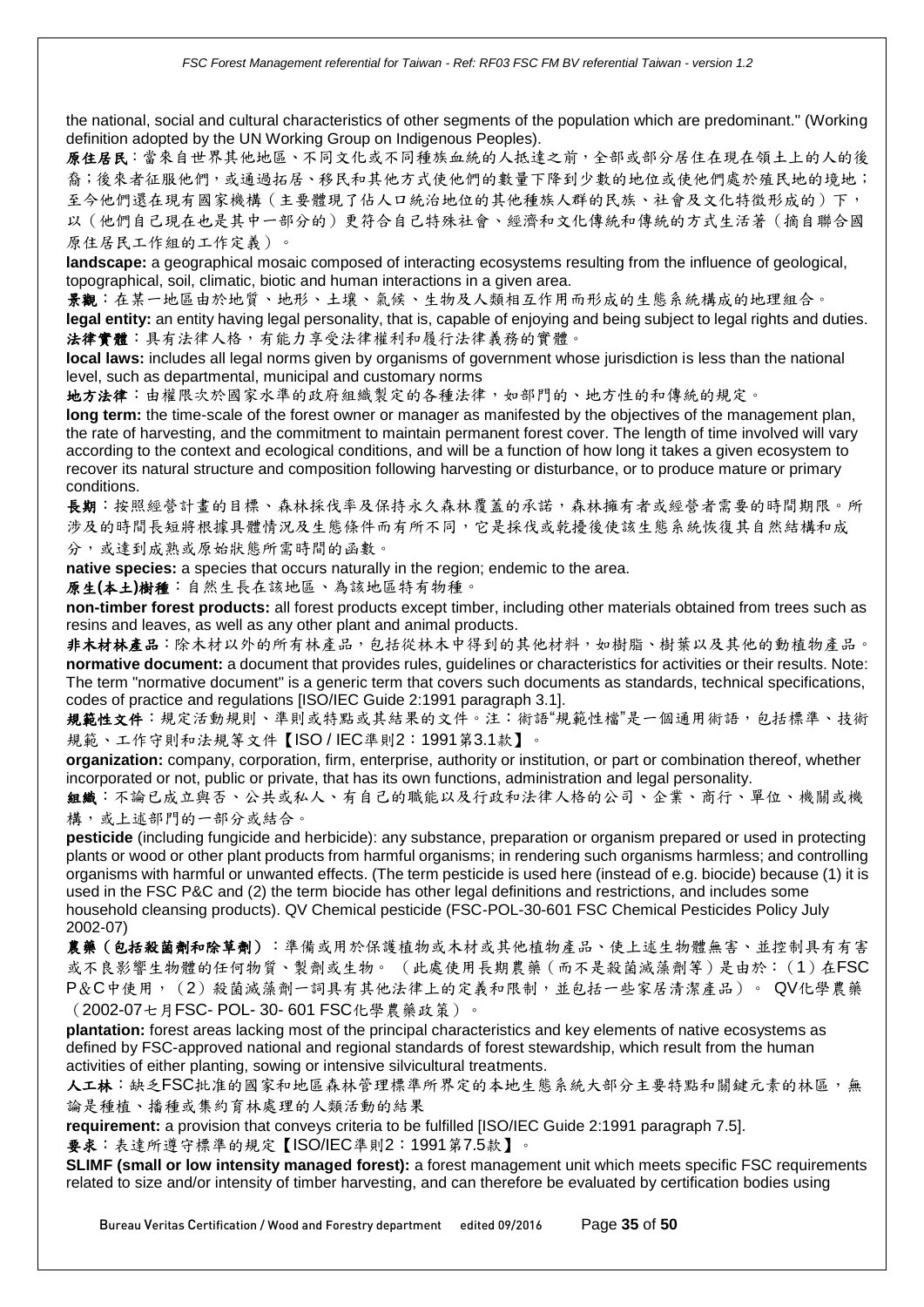streamlined evaluation procedures. The applicable FSC requirements are defined in FSC-STD-01-003 SLIMF Eligibility Criteria.

**SLIMF**(小規模或低強度管理森林):符合有關木材採伐規模和(/或)強度的特定FSC要求,因此可以由驗證機構使 用簡化評價程式進行評估的森林管理單位。適用的FSC要求在FSC-STD-01-003 SLIMF資格標準中作出定義。 **SLIMF group:** A group of forest management units each of which meets the criteria as a SLIMF.

**SLIMF**群體:符合作為SLIMF標準的每個森林經營單位的群體。

**stakeholder**: individuals and organizations with a legitimate interest in the goods and services provided by an FMU; and those with an interest in the environmental and social effects of an FMU's activities, products and services. They include: those individuals and organizations which exercise statutory environmental control over the FMU; local people; employees; investors and insurers; customers and consumers; environmental interest and consumer groups and the general public [modified from Upton and Bass, 1995].

利害相關者:在森林經營單位提供的商品和服務中擁有合法權益和在森林經營單位的活動、產品和服務的環境和社 會影響中擁有利益的個人和組織。包括:對森林經營單位行使法定環境控制權的個人和組織、當地人民、員工、 投資者和保險公司、客戶和消費者、環境利益和消費者群體和廣大市民【經1995年Upton and Bass修訂】。

**tenure:** socially defined agreements held by individuals or groups, recognized by legal statutes or customary practice, regarding the "bundle of rights and duties" of ownership, holding, access and/or usage of a particular land unit or the associated resources there within (such as individual trees, plant species, water, minerals, etc).

所有權:指個人或群體持有的各種社會化意義的協議,該等協議經法律法規或慣例認可,其內容與特定土地單元 或其中有關資源(個體樹木、植物物種、水、礦產等)的所有權、佔有、訪問權和(/或)用途的"權利和義務集合" 有 關。

**third party:** person or body that is recognized as being independent of the parties involved, as concerns the issue in question [ISO/IEC Guide 2:1991 paragraph 13.2 and ISO/CASCO 193 paragraph 1.9].

協力廠商機構:被認可的獨立於有關各方有關問題的個人或實體【ISO/IEC準則2:1991第13.2款和ISO/CASCO 193 第1.9款】。

**threatened species:** any species which is likely to become endangered within the foreseeable future throughout all or a significant portion of its range.

受威脅物種:在可預見的將來會在其分佈區的整個或大部分地區面臨瀕臨境地的物種。

**use-rights**: rights for the use of forest resources that can be defined by local custom, mutual agreements, or prescribed by other entities holding access rights. These rights may restrict the use of particular resources to specific levels of consumption or particular harvesting techniques.

使用權:由地方傳統、共同協議確定的或有其他有進入權的機構規定的使用森林資源的權利。這些權利可以嚴格 限制具體資源使用的消費量標準或具體的採伐技術。

**verification of conformity:** confirmation, by examination of evidence, that a product, process or service fulfils specified requirements [ISO/IEC Guide 2:1991 paragraph 13.4].

符合性驗證:通過對證據進行審查,表明產品、工藝或服務符合所規定要求的確認【ISO/IEC 準則 2:1991 第 13.4 款】。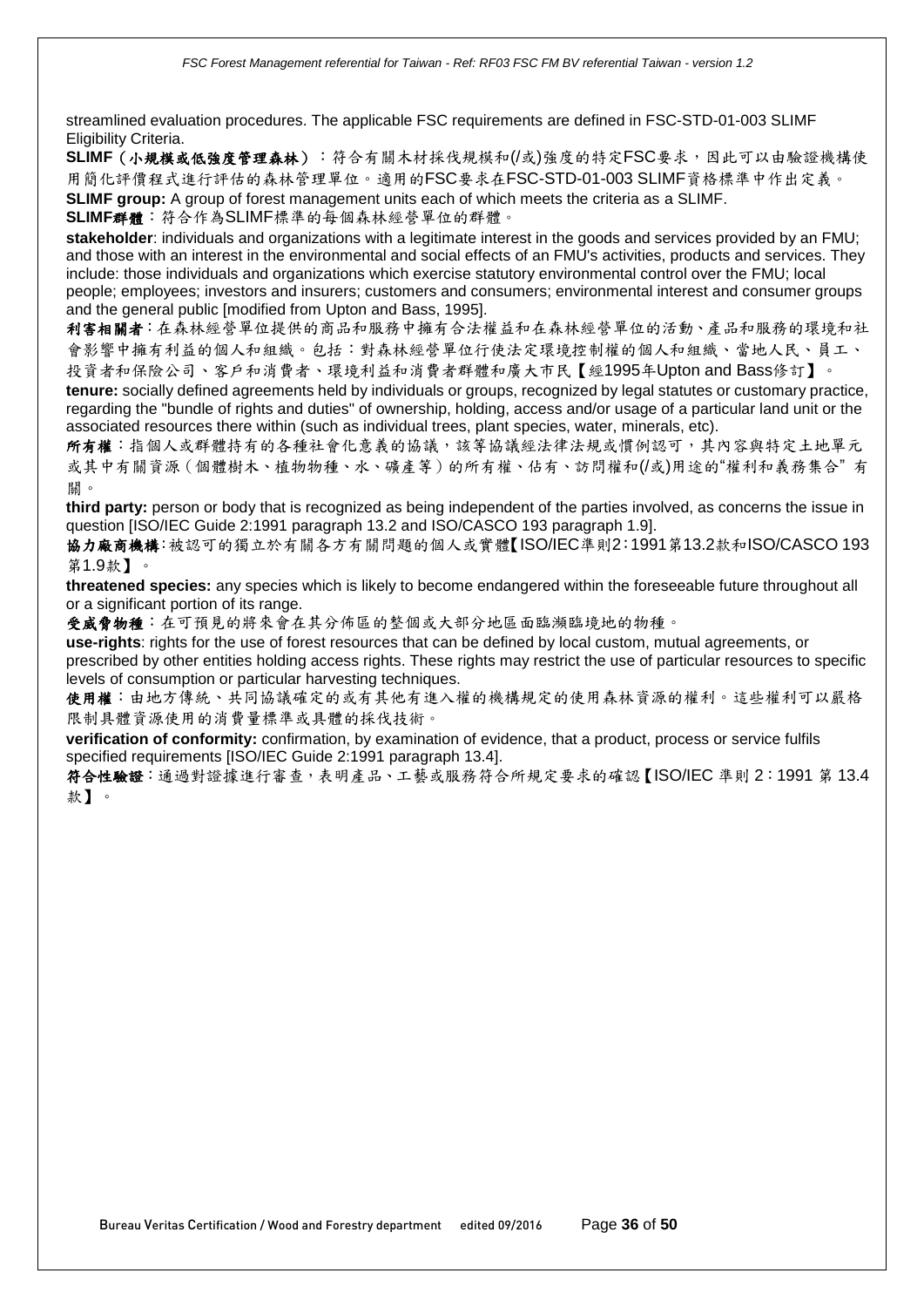## **G-**術 語 表

(依據 FSC 原則與標準 1999 年 1 月修改)

本檔中使用的詞彙的意思與多數標準英語字典的定義一樣,某些簡稱(如當地社區)的確切含義或地方性解釋應由 經營者及驗證機構依據當地的情況確定。在本檔中,下列詞彙應按以下解釋來理解:

| 生物多樣性      | 所有來源 (包括陸地、海洋及其他水生生態系統, 以及由各種生物組成的生態復合系 |
|------------|-----------------------------------------|
|            | 統)的生物之間的變異性;這包括種內、種間和生態系統的多樣性(參見《生物多樣   |
|            | 性公約》, 1992)。                            |
| 生物多樣性的價值   | 生物多樣性及其組成部分的內在的、生態的、遺傳的、社會的、經濟的、科學的、教   |
|            | 育的、文化的、娱樂的以及美學方面的價值(參見《生物多樣性公約》,1992)。  |
| 生物制劑       | 用來消滅或調節其他生物體種群的生物體。                     |
| 產銷監管鏈      | 林產品從源頭到最終使用者的管道。                        |
| 化學品        | 在森林經營過程中使用的化肥、殺蟲劑、殺菌劑和激素的總稱。            |
| 標準         | 判斷是否達到(森林經營)原則的一種工具。                    |
| 傳統權利       | 由經常重複的傳統或傳統行為而得到的權利,由於這種重複以及長時期默許,使這種   |
|            | 權利在某一地理或社會單元中獲得了法律效力。                   |
| 生態系統       | 動植物群落及它們所在的環境構成的一個具有獨立功能的整體。            |
| 瀕危物種       | 在其分佈的整個或大部分地區面臨滅絕危險的物種。                 |
| 外來樹種       | 在本地的、引入的或非本地特產的物種。                      |
| 森林完整性      | 天然林的構成、動態、功能及結構特徵。                      |
| 森林經營/經營者   | 負責森林資源和企業經營活動、經營系統、結構、計劃和野外作業的人。        |
| 遺傳改性生物體    | 採用各種手段誘使遺傳結構發生變化的生物體。                   |
| 原住居民的土地及領地 | 原住居民傳統上擁有的、或以其它方式佔有或使用的包括土地、空氣、水、海洋、海   |
|            | 冰、動植物群及其他資源在內的整個環境(參見《原住居民權利宣言草案》第6部分)。 |
| 原住民        | 當來自世界其他地區、不同文化或不同種族血統的人抵達之前,全部或部分居住在現   |
|            | 在領土上的人的後裔;後來者征服他們,或通過拓居、移民和其他方式使他們的數量   |
|            | 下降到少數的地位或使他們處於殖民地的境地;至今他們還在現有國家機構(主要體   |
|            | 現了佔人口統治地位的其他種族人群的民族、社會及文化特徵形成的)下,以(他們   |
|            | 自己現在也是其中一部分的)更符合自己特殊社會、經濟和文化傳統和傳統的方式生   |
|            | 活著(摘自聯合國原住居民工作組的工作定義)。                  |
| 高保護價值森林    | 具有下列一種或多種特徵的森林:                         |
|            | a) 具有全球性、區域性及國家級重要保護價值的林區。              |
|            | 生物多樣性價值集中區(如特有種、瀕危物種、避難所);              |
|            |                                         |

Bureau Veritas Certification / Wood and Forestry department edited 09/2016 Page **37** of **50**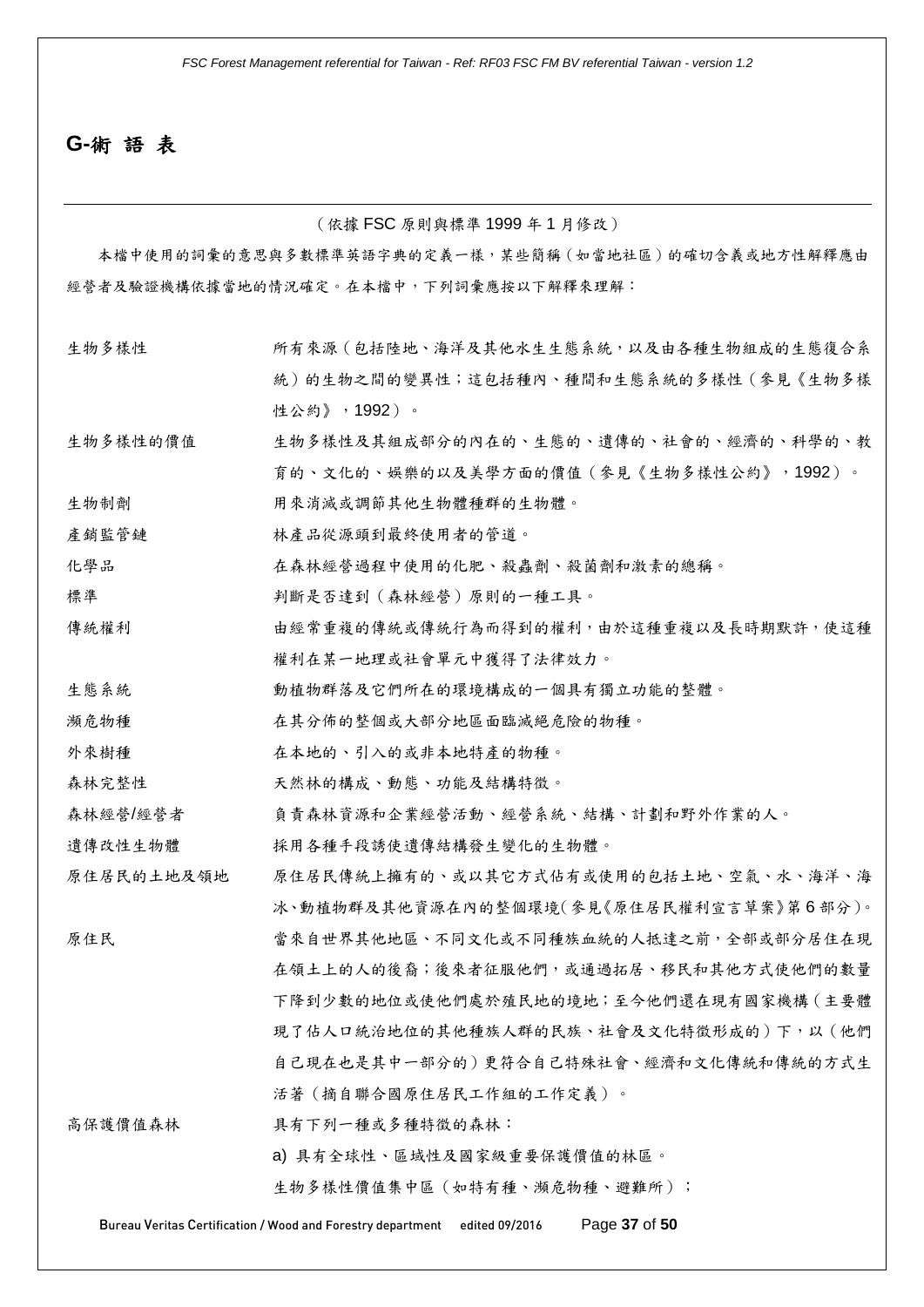在經營單元內或含有經營單元的大片自然景觀及森林,在這裡以自然分佈和豐富的方 式生存著自然產生的絕大多數(如果不是全部的話)的生物種群。

b) 處於或含有稀有的、受威脅或瀕臨生態系統的林區。

c) 在緊要情況下能提供基本自然服務功能(如流域保護、水土保持)的林區。

d) 對滿足當地社區基本需要(如生存、健康)十分重要的和(或)對當地社區(當 地社區合作中確定的具體文化、生態、經濟或宗教意義的地區)傳統文化特徵至關重 要的林區。

- 景觀 在某一地區由於地質、地形、土壤、氣候、生物及人類相互作用而形成的生態系統構 成的地理組合。
- 地方法律 由權限次於國家水準的政府組織製定的各種法律,如部門的、地方性的和傳統的規定。 長期 按照經營計畫的目標、森林採伐率及保持永久森林覆蓋的承諾,森林擁有者或經營者 需要的時間期限。所涉及的時間長短將根據具體情況及生態條件而有所不同,它是採 伐或乾擾後使該生態系統恢復其自然結構和成分,或達到成熟或原始狀態所需時間的 函數。

原生(本土)樹種 自然生長在該地區的、為該地區特有的物種。

- 自然循環 由森林環境中土壤、水分、植物、動物間相互作用引起的、影響某一特定地點生態生 產力的營養物質及礦物質的循環。
- 天然林 **12 2000 天然 FSC 批准的國家及地區森林經營標準定義的,具有本土生態系統的大多數主要** 特徵及關鍵要素(如複雜性、層次性和多樣性)的林分。
- 非木材林產品 除木材以外的所有林產品,包括從林木中得到的其他材料,如樹脂、樹葉以及其他的 動植物產品。
- 其他森林類型 不符合人工林或天然林標準,由 FSC 批准的國家和地區森林經營標準更詳細定義的 林區。
- 人工林 由 FSC 通過的國家和地區森林經營標準確定的、缺乏本地生態系統的大部分主要特 徵和關鍵要素的,由人工種植、播種或集約營林活動形成的森林地區。

原則 **ESC 的事例中指森林經營的基本規則和要素**。

- 次生林 重大的森林幹擾或破壞(洪澇、火災、土地清理或超大強度的森林採伐)活動後更新 的生態系統,其特點是缺少成熟林木,先鋒樹種豐富,林下幼樹及草本植物層稠密。 儘管次生林經常在一個採伐期內具有很高的生物量積累,但根據森林初次遭受破壞的 嚴重程度,次生林再轉變成為原始林通常需要經過幾個輪伐期的時間。長期或高強度 的利用對下層土壤及營養物質循環造成不可逆轉的變化,會使原來的原始森林無法得 到恢復(FSC 批准的國家和地區森林經營標準提供了更詳細的說明)。
- 營林 到本 通過控制森林的建立、構成和生長,最大限度滿足森林所有者目的的森林生產和經營 技術。這其中可能包括,也可能不包括木材生產。
- 演替 隨著時間推移由自然(非人為)因素引起的樹種構成或森林群落結構的漸進變化。

Bureau Veritas Certification / Wood and Forestry department edited 09/2016 Page **38** of **50**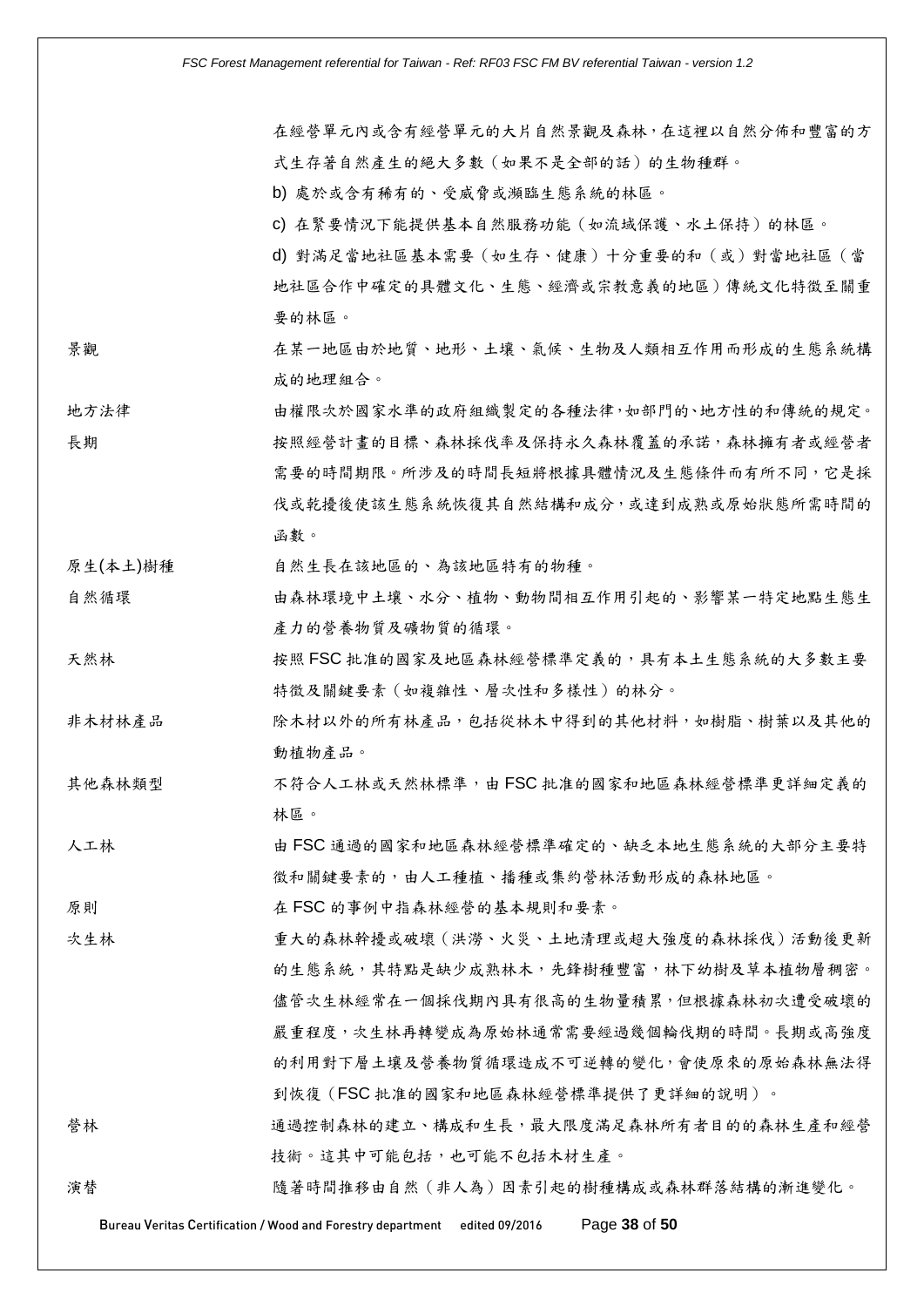| 權屬    | 個人或群體擁有的、為法律條文或傳統實踐認可的、由社會定義的契約;指擁有、佔  |
|-------|----------------------------------------|
|       | 有、進入和(或)使用某一特定土地單元或這塊土地上有關資源(如單株林木、植物、 |
|       | 水資源及礦產等)的"一系列權利與責任"。。                  |
| 受威脅物種 | 在可預見的將來會在其分佈區的整個或大部分地區面臨瀕臨境地的物種。       |

使用權 由地方傳統、共同協議確定的或有其他有進入權的機構規定的使用森林資源的權利。

#### 這些權利可以嚴格限制具體資源使用的消費量標準或具體的採伐技術。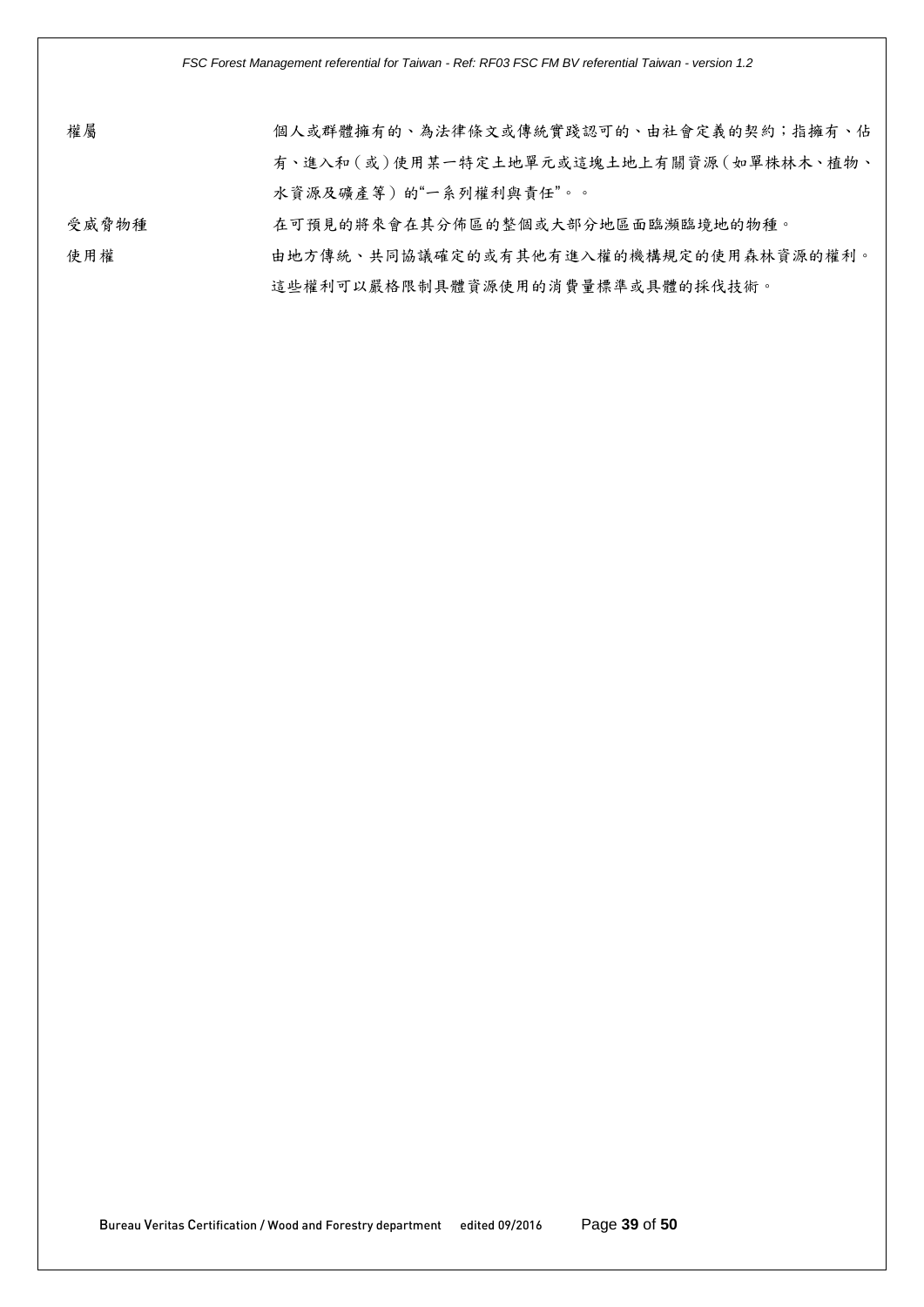# **H – Appendix** 附件

#### <span id="page-39-0"></span>**Annex 1: Relevant Laws for Taiwan**

#### **A.1 Laws**

- Forest Law
- Soil and Water Conservation Law
- $\bullet$  **Law on Prevention and Protection Disaster**
- Aboriginal Basic Law
- Law on Aboriginal Right to Work Protection
- Labor Standard Law
- Cultural Heritage Preservation Law
- Wildlife Conservation Law
- Labor Safety and Health Act

## **A.2 Regulations**

- Regulations on Slope Land Conservation and Utilization
- Regulations on Disaster Emergency Notification Operation
- Regulations on Disaster Emergency Notification of Council of Agriculture, Executive Yuan
- Regulations on Forest Fire Notification Hierarchy of Forestry Bureau, Council of Agriculture, Executive Yuan
- Regulations on Wildlife Habitat Protection (including Native Applications Using Wild Animals)

## **A.3 Administrative Regulations and Rules**

- Measures for the Implementation of the Forest Law
- Measures for the Implementation of the Regulations on Slope Land Conservation and **Utilization**
- Measures for Protection Forest Management
- Forest Protection Measures
- Measures for Compensation Payment on the Development and Utilization of Slope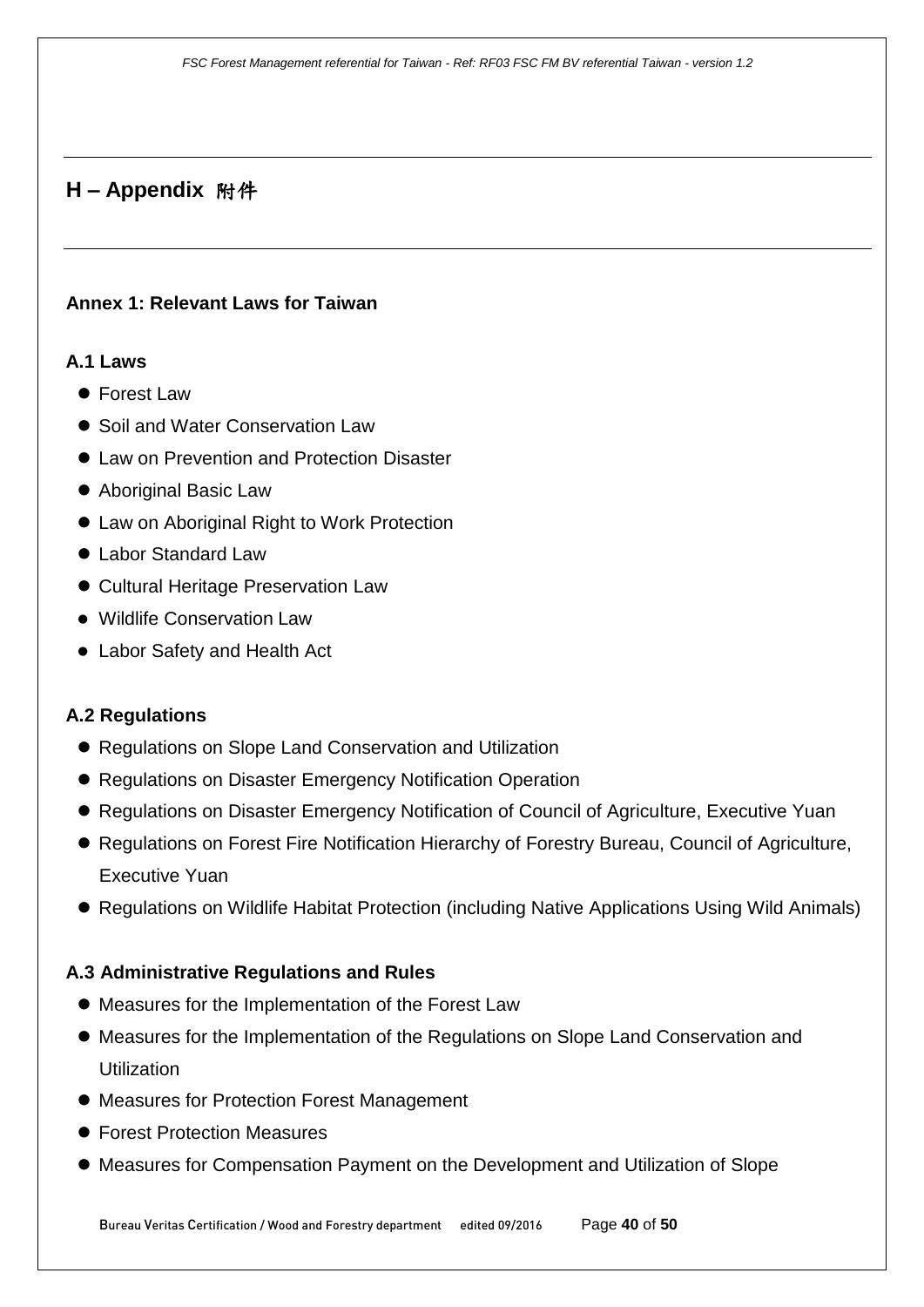- Measures for the Implementation of Law on Prevention and Protection Disaster
- Measures for Open Forest Fire Hazard Potential Data
- Measures for the Implementation of Law on Labor Standard
- Measures for the Implementation of law on Cultural Heritage Preservation
- Measures for Natural Landscape Designation and Cancellation
- Measures for the Implementation of Act on Wildlife Conservation
- Measures for Nature Reserve Set up and Management
- Major Diseases Notification and Emergency Response Measures on An Endangered Wild Animal
- Rules of Forest Products Harvest Inspection
- Rules of State-owned Forest Products Punishment

### **A4. Technical Codes and Guidelines**

- Taiwan Forest Management Plan
- The State-owned Forest Yexi Governance and Dredging Scheme
- Forest Road Design Standards of Forestry Bureau, Council of Agriculture, Executive Yuan
- Essentials for Logging Management of Taiwan State Owned Forest
- Contracts of State-owned Forest Products Harvesting
- Essentials for Rental Plantation Management of State-owned Forest Industry
- Essentials for Incentives to Reforestation Implementation
- Essentials for Forest Protection and Management of Forestry Bureau, Council of Agriculture, Executive Yuan
- Essentials for Fire Safety Inspection in Important Work Area of Each
- Forest Management Office of Forestry Bureau, Council of Agriculture, Executive Yuan
- Types and Standards of Relief on Mudslide Disaster
- List of Protected Wildlife
- List of Banned Pesticides
- Rules for forest work health and safety equipment
- Regulations Governing Disposition Of Forest Products Of State-owned Forests

#### **A5. International conventions and agreements to which Taiwan is a signatory**

- Latham International Convention on Wetlands
- Convention on Biological Diversity
- Convention on Biological Diversity- Cartegena Protocol on Biological Safety

Bureau Veritas Certification / Wood and Forestry department edited 09/2016 Page **41** of **50**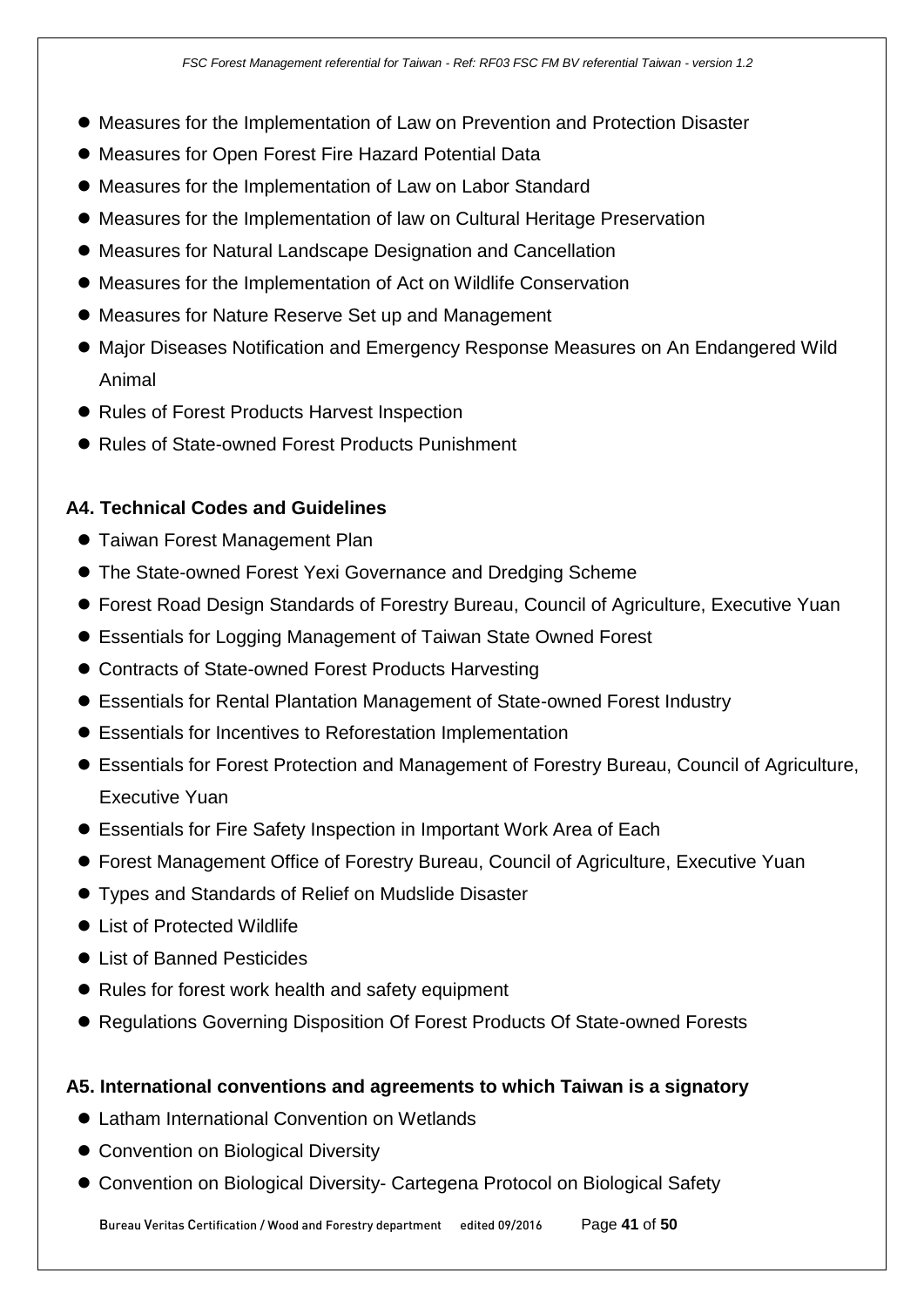*FSC Forest Management referential for Taiwan - Ref: RF03 FSC FM BV referential Taiwan - version 1.2*

Convention on International Trade in Endangered Species of Wild Fauna and Flora

#### 附件一 國家相關的法律和行政法規

**A.1** 法律

- 森林法
- 水土保持法
- 災害防救法
- 原住民基本法
- 原住民工作權保障法
- 勞動基準法
- 文化資產保存法
- 野生動物保育法
- 勞工安全衛生法

#### **A.2** 法規

- 山坡地保育利用條例
- 災害緊急通報作業規定
- 行政院農業委員會災害緊急通報作業規定
- 行政院農業委員林務局森林火災通報層級規定
- 野生動物棲地保護相關規定(含原住民使用野生動物申請書)

#### **A.3** 部門規章

- 森林法施行細則
- 山坡地保育利用條例施行細則
- 保安林施業方法
- 森林保護辦法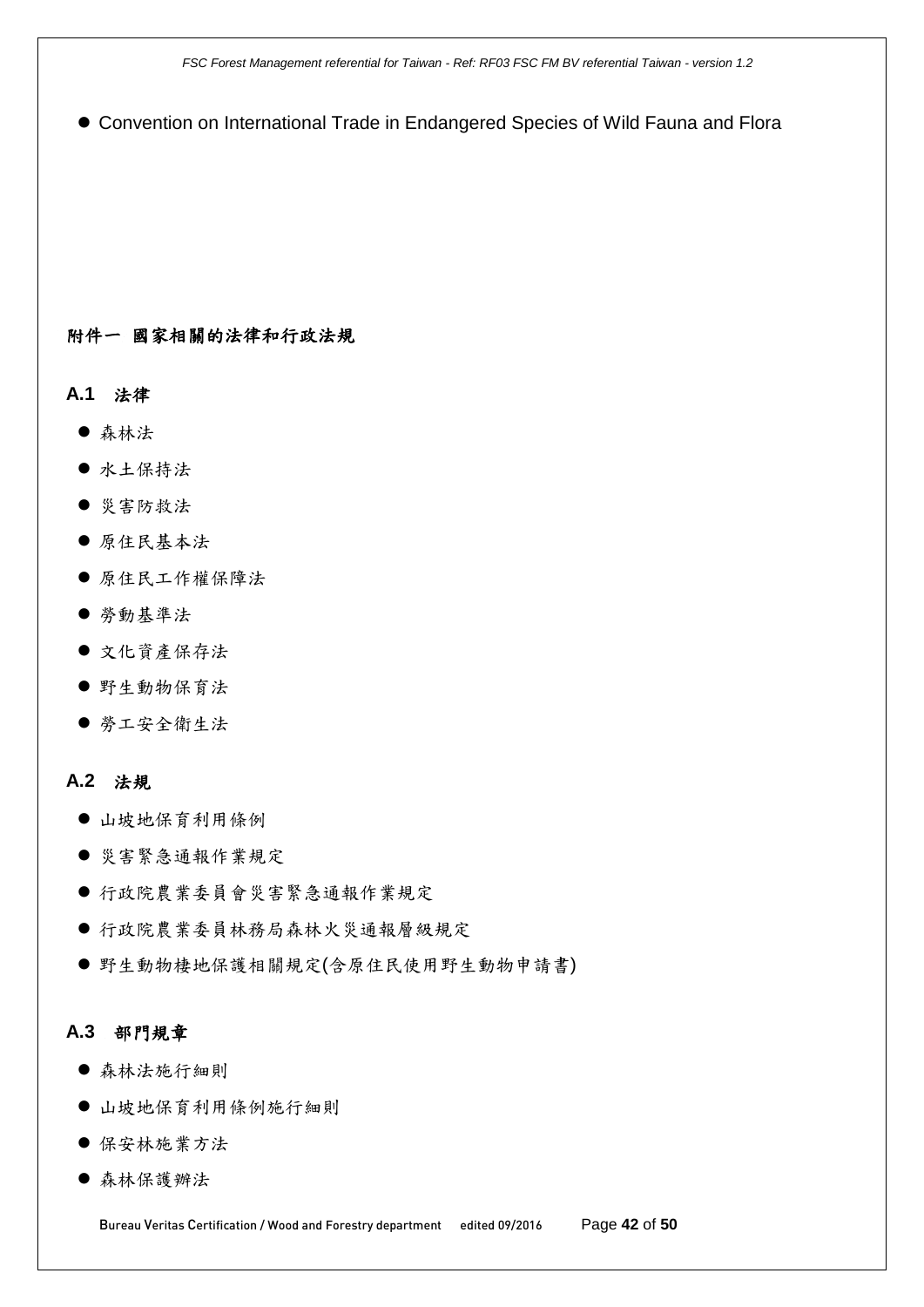- 山坡地開發利用回饋金繳交辦法
- 災害防救法施行細則
- 森林火災災害潛勢資料公開辦法
- 勞動基準法施行細則
- 文化資產保存法施行細則
- 自然地景指定及廢止辦法
- 野生動物保育法施行細則
- 自然保護區設置管理辦法
- 瀕臨絕種保育類野生動物重大病害通報及緊急應變措施林產物伐採查驗規則國有林產物處分規 則

#### **A.4** 技術規則和指南

- 瀕危野生動植物種國際貿易公約秘書處公佈禁貿物種和國家名單(2001)
- 台灣森林經營管理方案
- 國有林野溪治理與清疏方案
- 行政院農業委員會林務局林道設計規範
- 台灣區國有林伐木業管理要點
- 國有林產物採運契約書
- 國有林事業區出租造林地管理要點
- 獎勵造林實施要點
- 行政院農委會林務局森林護管工作要點
- 行政院農委會林務局各林區管理處重要作業地區防火安全檢查要點
- 土石流災害救助種類及標準
- 保育類野生動物名錄
- 禁用農藥一覽表
- 林場安全衛生設施規則
- 國有林林產物處分規則

#### **A.5** 簽署的相關國際公約和協議

拉薩姆國際濕地公約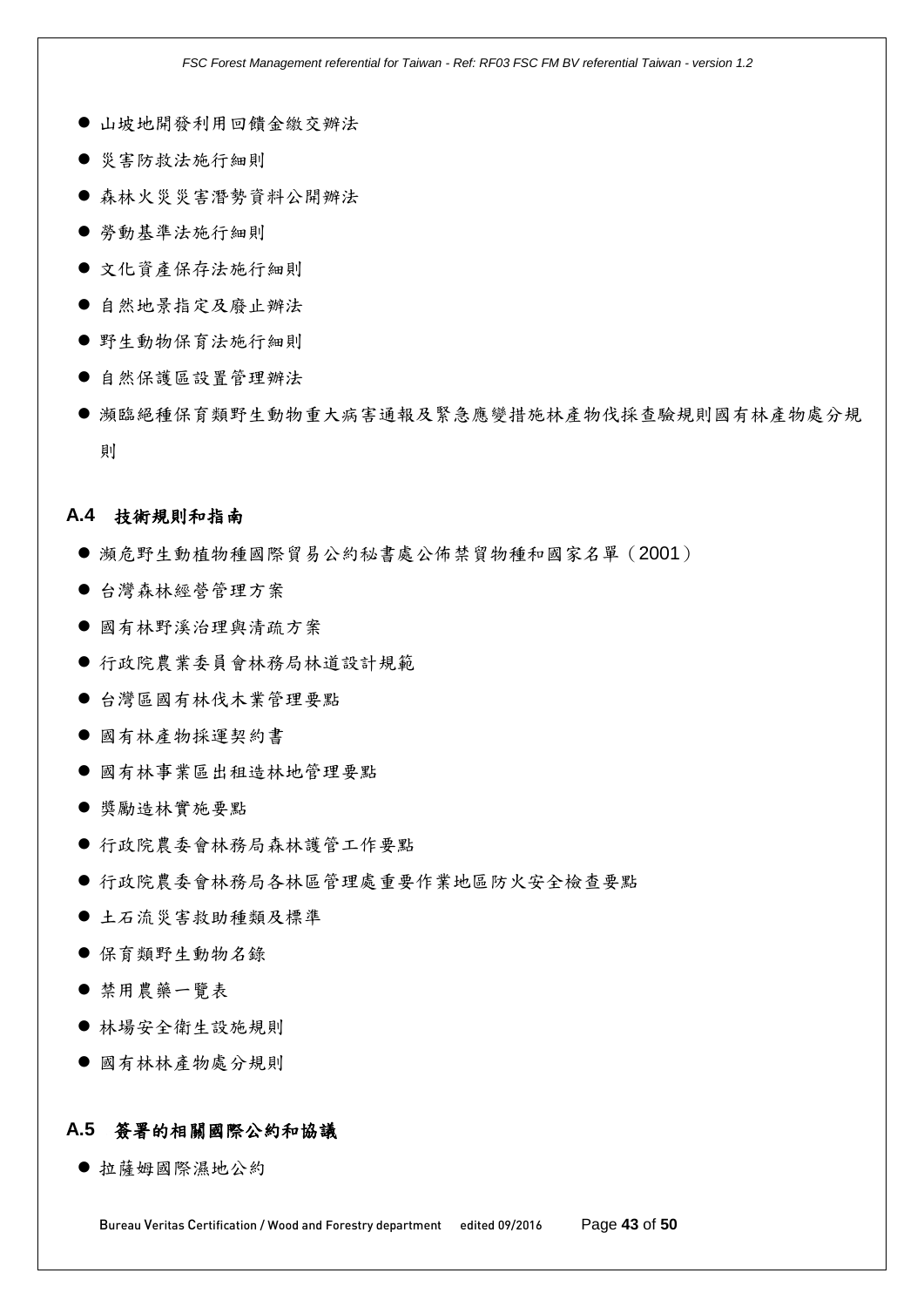*FSC Forest Management referential for Taiwan - Ref: RF03 FSC FM BV referential Taiwan - version 1.2*

- 生物多樣性公約
- 生物多樣性公約-卡塔赫納生物安全議定書
- 瀕危野生動植物種國際貿易公約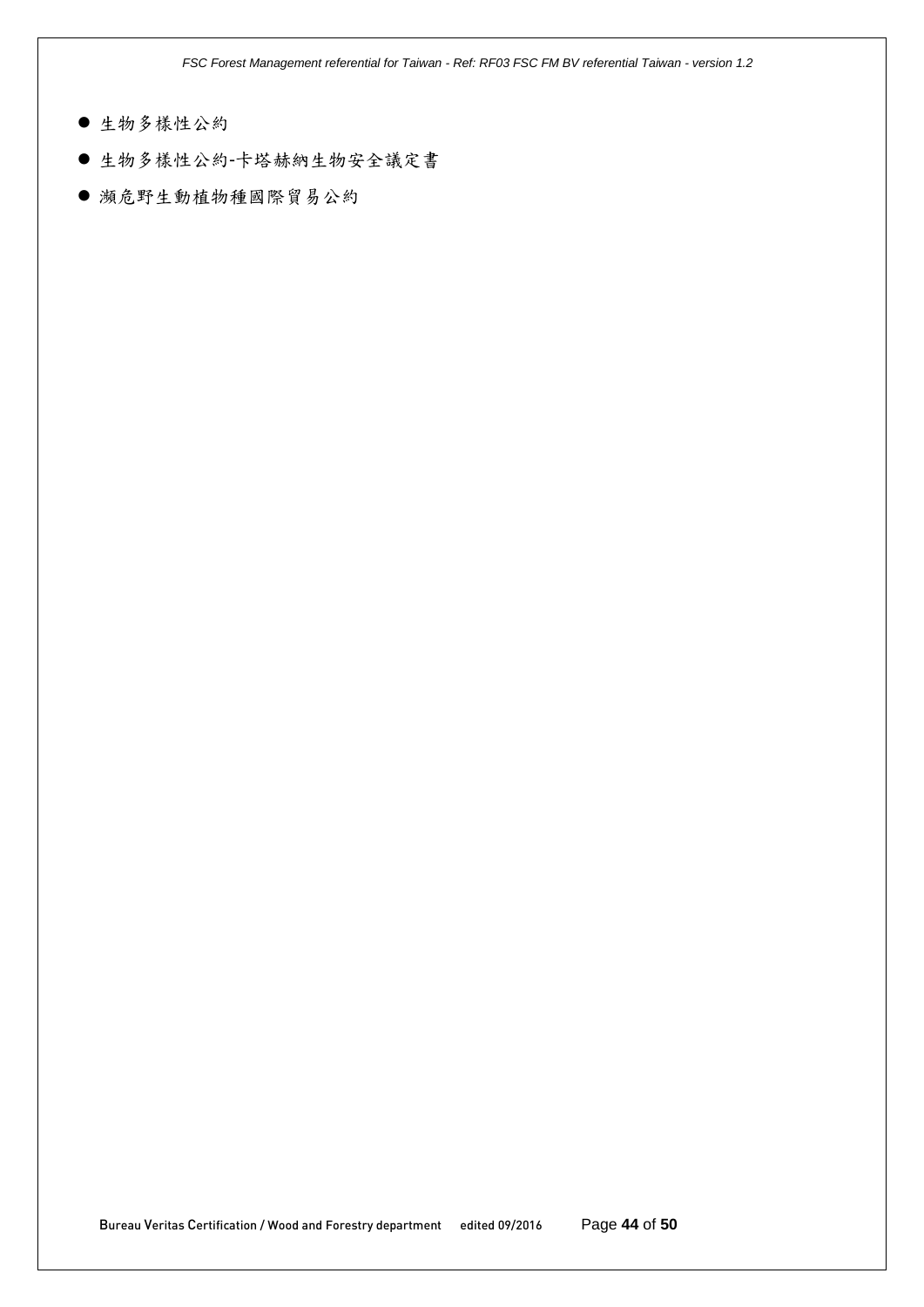#### <span id="page-44-0"></span>**Annex 2: ILO Conventions** 附件二:國際勞工組織公約

#### **A FSC Policy on ILO conventions taken from FSC-POL-30-401 FSC certification and ILO conventions** 摘自 **FSC-POL-30-401 FSC** 驗證和國際勞工組織公約的國際勞工組織公約的 **FSC** 政策

Following the FSC policy document "FSC and the ILO Conventions" endorsed at the 24<sup>th</sup> Board Meeting of March 2002, compliance with all ILO Conventions relevant for forestry is a requirement for FSC forest management certification. The relevant ILO Labour Conventions are as follows. ILO Convention 87 and 98 are printed in full. Conventions number 29, 87, 98, 100, 105, 111, 138, and 182 are Core Standards covered by the 1998 ILO Declaration on Fundamental Principles and Rights at Work and its follow-up.

根據 2002 年 3 月 24 日董事會會議上同意遵守的 FSC 的政策檔《FSC 和國際勞工組織公約》,遵守與林業相關 的所有國際勞工組織公約是進行 FSC 森林管理驗證的要求。國際勞工組織勞工公約的有關內容如下。國際勞工組 織公約第 87 和 98 條全部列印如下。公約第 29、87、98、100、105、111、138 和 182 號是 1998 年《國際勞工 組織工作中的基本原則和權利宣言》及其後續文件所涵蓋的核心標準。

1. Forest managers are legally obliged to comply with all ILO conventions that are ratified in that country. 森林經營者有法律上的義務遵守該國批准的所有國際勞工組織公約。

2. Forest mangers are expected to comply with the eight core (fundamental) ILO conventions in all ILO member countries, by virtue of their country's ILO membership, even if not all the conventions have been ratified. 即使並非所有公約均獲批准,憑藉其國家的勞工組織成員身份,森林經營者應當遵守全部國際勞工組織成員的八 個核心(基本)國際勞工組織公約。

3. FSC's policy for voluntary certification expects managers to comply with all conventions listed in Annex 2 [of FSC-POL-30-401 FSC certification and ILO conventions], in all countries (including countries which are not ILO members, and have not ratified the conventions).

自願驗證 FSC 政策期望經營者遵守【FSC-POL-30-401 FSC 驗證和國際勞工組織公約】附件二中所列的所有國 家(包括非國際勞工組織成員以及尚未批准公約的國家)的全部公約。

The following conventions represent consensus among the 170 member countries of ILO, and have been adopted/endorsed by the International Labour conference or the Governing body of ILO: (Core conventions highlighted in **bold**)

下述公約代表了國際勞工組織 170 個成員國所達成的一致意見,並已經被國際勞工會議或國際勞工組織主管機構 通過/批准:(核心公約以粗體標出)

**29 Forced Labour Convention, 1930**《強迫勞動公約》(**1930**)

**87 Freedom of association and protection of the right to organize conventions, 1948.** 《結社自由和保護組織 權利公約》**(1948)**

97 Migration for employment (revised) convention, 1949. 《移民就業公約》(修訂)**(**1949**)**

**98 Right to organize and collective bargaining convention, 1949.** 《組織權利和集體談判公約》**(1949)**

- **100 Equal remuneration convention, 1951.** 《同工同酬公約》**(1951)**
- **105 Abolition of forced labour convention, 1957.** 《廢除強迫勞動公約》**(1957)**
- **111 Discrimination (occupation and employment) convention, 1958.** 《歧視(就業及職業)》公約 **(1958)**
- 131 Minimum Wage fixing convention, 1970. 《確定最低工資公約》**(**1970**)**

**138 Minimum age convention, 1973.** 《准予就業最低年齡公約》**(1973)**

- 141 Rural workers organizations convention, 1975. 《農村工人組織公約》**(**1975**)**
- 142 Human Resources Development Convention, 1975《人力資源開發公約》**(**1975**)**
- 143 Migrant Workers (Supplementary Provisions) Convention, 1975《移民工人補充規定公約》**(**1975**)**
- 155 Occupational Safety and Health Convention, 1981《職業安全衛生公約》**(**1981**)**
- 169 Indigenous and Tribal Peoples Convention, 1989《土著和部落人民公約》**(**1989**)**

#### **182 Worst Forms of Child Labour Convention, 1999**《**1999** 年最惡劣形式的童工勞動公約》

ILO Code of Practice on Safety and Health in Forestry Work. 國際勞工組織《林業工作安全和健康工作守則》

Recommendation 135 Minimum Wage Fixing Recommendation, 1970《R135 資確定建議》**(**1970**)**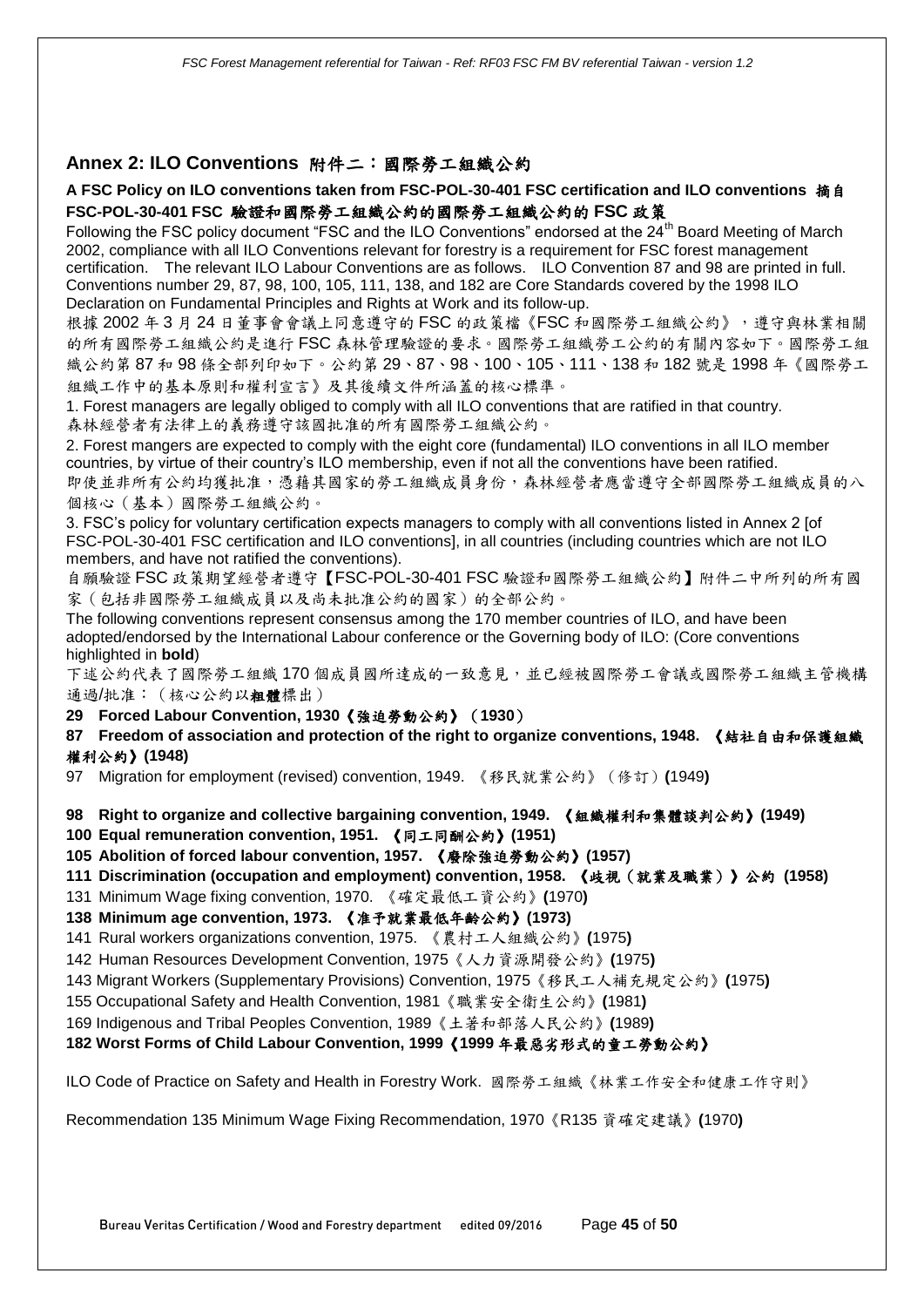#### **B Personal Protective Equipment** 個人防護裝備

**(Safety and health in Forestry work, ILO Code of practice, 1998)** (1998 年國際勞工組織工作守則的林業工作安全與健康)

#### Table 1. Personal protective equipment (PPE) appropriate for forestry operations

| Parts of the body to be<br>protected: | Feet                        | Legs                      | Trunk,<br>arms, legs                                            | Hands                     | Head                           | Eyes    | Eyes/face       | Hearing                   |
|---------------------------------------|-----------------------------|---------------------------|-----------------------------------------------------------------|---------------------------|--------------------------------|---------|-----------------|---------------------------|
| PPE normally appropriate:             | Safety<br>boots or<br>shoes | Safety<br>${\rm~cross}^2$ | Close-<br>fitting<br>clothing                                   | Gloves                    | Safety<br>helmet               | Goggles | Visor<br>(mesh) | Ear<br>muffs <sup>3</sup> |
| Operation                             |                             |                           |                                                                 |                           |                                |         |                 |                           |
| Planting <sup>4</sup><br>Manual       |                             |                           |                                                                 | ✓                         |                                |         |                 |                           |
| Mechanized                            |                             |                           |                                                                 |                           |                                |         |                 | $\checkmark$              |
| Weeding/cleaning                      |                             |                           |                                                                 |                           |                                |         |                 |                           |
| Smooth-edged tools<br>Handsaw         |                             |                           |                                                                 |                           |                                |         |                 |                           |
| Chain-saw<br>Brush saw                | ✓                           |                           | ✓                                                               |                           |                                |         |                 |                           |
| - with metal blade                    | ✓                           |                           | ✓                                                               |                           |                                |         |                 |                           |
| - with nylon filament                 | ✓                           |                           |                                                                 |                           |                                |         |                 |                           |
| Rotating knife/flail                  | ✓                           |                           |                                                                 |                           |                                |         |                 | гб                        |
| Pesticide<br>application              |                             | application technique     | To comply with those specified for the particular substance and |                           |                                |         |                 |                           |
| Pruning*                              |                             |                           |                                                                 |                           |                                |         |                 |                           |
| Hand tools                            | ✓                           |                           |                                                                 |                           | $\boldsymbol{\checkmark}^{10}$ |         |                 |                           |
| $Felling^{11}$                        |                             |                           |                                                                 |                           |                                |         |                 |                           |
| Hand tools                            |                             |                           |                                                                 | $\mathcal{I}^{12}$<br>✓Տ  |                                |         |                 |                           |
| Chain-saw<br>Mechanized               |                             |                           | ✓                                                               |                           | ✓                              |         |                 |                           |
|                                       |                             |                           |                                                                 |                           |                                |         |                 |                           |
| Debarking<br>Manual                   |                             |                           |                                                                 |                           |                                |         |                 |                           |
| Mechanized                            |                             |                           |                                                                 |                           |                                |         |                 | -б                        |
| Splitting                             |                             |                           |                                                                 |                           |                                |         |                 |                           |
| Manual                                |                             |                           |                                                                 |                           |                                |         |                 |                           |
| Mechanized                            |                             |                           |                                                                 |                           |                                |         |                 |                           |
| Extraction                            |                             |                           |                                                                 |                           |                                |         |                 |                           |
| Manual                                |                             |                           |                                                                 |                           | $\checkmark$ <sup>13</sup>     |         |                 |                           |
| Chute                                 |                             |                           |                                                                 |                           | $\boldsymbol{\checkmark}^{13}$ |         |                 |                           |
| Animal                                |                             |                           |                                                                 |                           | $\boldsymbol{\checkmark}^{13}$ |         |                 |                           |
| Mechanized                            |                             |                           |                                                                 |                           |                                |         |                 |                           |
| - skidder                             |                             |                           |                                                                 | $\mathcal{I}^{\text{14}}$ | ✓                              |         |                 | $\checkmark$              |
| - forewarder                          | ✓                           |                           |                                                                 | $\mathcal{I}^{14}$        | ✓<br>✓                         |         |                 | $\checkmark$              |
| - cable crane                         |                             |                           | -15                                                             | $\cdot$ <sup>14</sup>     | $-16$                          |         |                 |                           |
| - helicopter                          |                             |                           |                                                                 |                           |                                |         |                 |                           |
| Stacking/loading                      |                             |                           |                                                                 |                           |                                |         |                 |                           |
| Chipping                              |                             |                           |                                                                 |                           |                                |         |                 |                           |
| Tree climbing <sup>17</sup>           |                             |                           |                                                                 | ø8                        |                                |         |                 |                           |
| Using a chain-saw                     |                             |                           |                                                                 |                           | $\boldsymbol{\checkmark}$      |         |                 |                           |
| Not using a chain-<br>saw             |                             |                           |                                                                 |                           |                                |         |                 |                           |

Notes: \* If pruning involves tree climbing above 3 m, a fall restricting device should be used. <sup>1</sup>With integrated steel toe for medium or heavy loads. <sup>2</sup>Safety trousers incorporating clogging material, in hot climates/we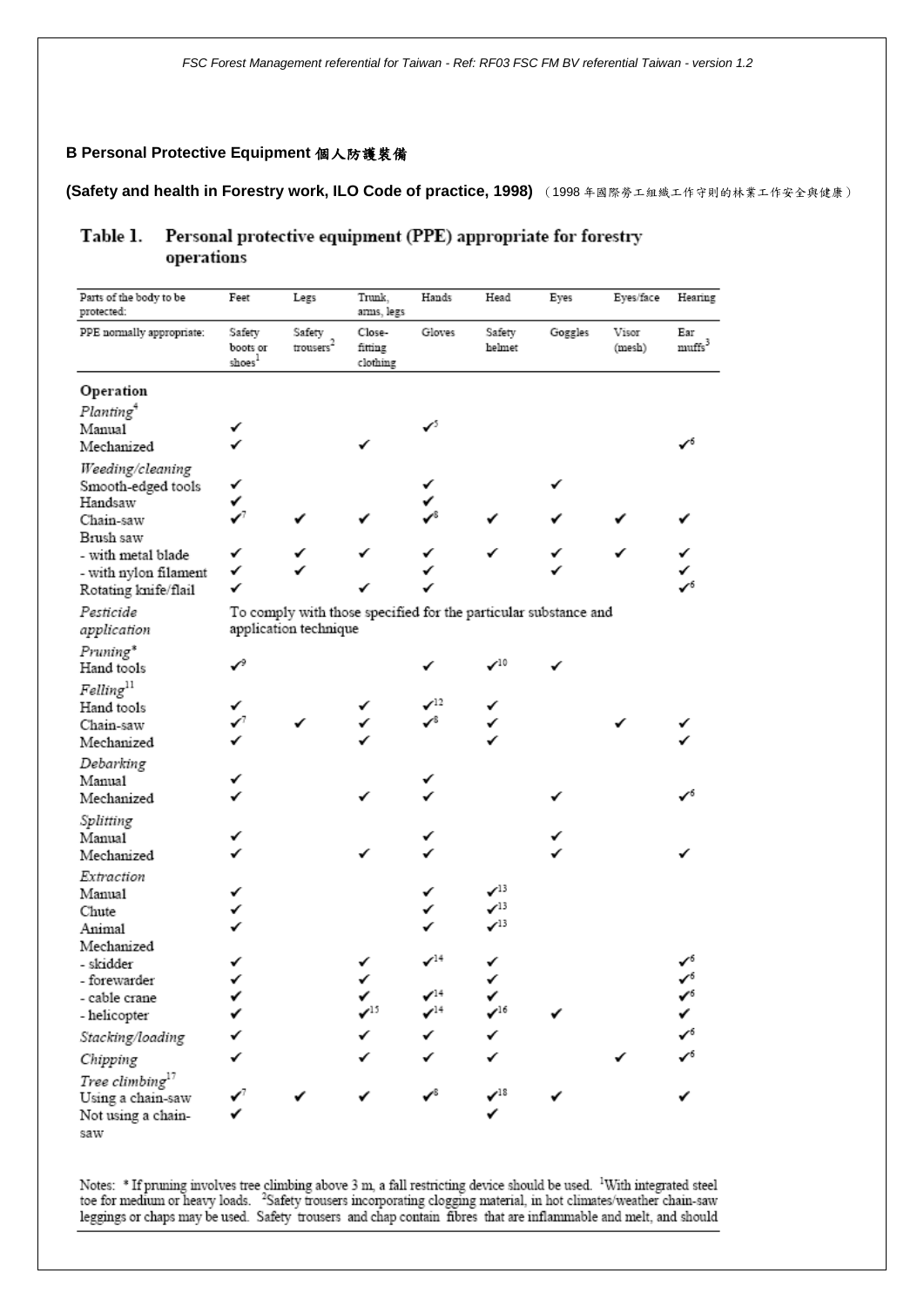#### Table 1. Personal protective equipment (PPE) appropriate for forestry operations  $(cont.)$

not be worn during fire-fighting. <sup>3</sup>Ear plugs and ear valves not generally suitable for forestry because of risk of infection. <sup>4</sup>For planting of chemically treated plants and for dipping of plants in chemicals see relevant section of Chapter 13. <sup>5</sup>When planting spiny seedlings or chemically treated plants. <sup>6</sup>When noise level at work exceeds 85dB(A). <sup>7</sup>Chain-saw boots with protective guarding at front vamp and instep. <sup>8</sup>Cut-resistant material exceeds  $\delta$ 3dD(A). Chain-saw boots with protective guarding at front vamp and instep. Cut-resistant material<br>incorporated in the back of the left hand. <sup>9</sup>When falling branches are likely to cause injury. <sup>10</sup>When prunin safety helmets with chin straps may be used.

| 受保護身                     | 腳                | 腿    | 軀幹、手                       | 手            | 頭            | 眼睛           | 眼睛/面       | 聽力          |
|--------------------------|------------------|------|----------------------------|--------------|--------------|--------------|------------|-------------|
| 份部位                      |                  |      | 臂、腿部                       |              |              |              | 部          |             |
| 通常適用                     | 安全靴或             | 安全褲2 | 貼身衣物                       | 手套           | 安全帽          | 護目鏡          | 帽舌/臉       | 耳罩 $3$      |
| 的 PPE                    | 安全鞋 <sup>1</sup> |      |                            |              |              |              | 盔面罩        |             |
| 林業作業                     |                  |      |                            |              |              |              |            |             |
| 活動                       |                  |      |                            |              |              |              |            |             |
| 種植 <sup>4</sup>          |                  |      |                            |              |              |              |            |             |
| 人力 (手                    | $\sqrt{ }$       |      |                            | $\sqrt{5}$   |              |              |            |             |
| 工種植)                     |                  |      |                            |              |              |              |            |             |
| 機械化種                     | √                |      | $\sqrt{ }$                 |              |              |              |            |             |
| 植                        |                  |      |                            |              |              |              |            |             |
| 除草/                      |                  |      |                            |              |              |              |            |             |
| 清理                       |                  |      |                            |              |              |              |            |             |
| 有刃工具                     | $\sqrt{}$        |      |                            | $\sqrt{}$    |              | $\sqrt{ }$   |            |             |
| 手鋸                       |                  |      |                            |              |              |              |            |             |
| 油鋸                       |                  |      |                            |              |              |              | $\sqrt{ }$ |             |
| 灌木鋸                      |                  |      |                            |              |              |              |            |             |
| -金屬刀                     | √                |      |                            |              |              |              | √          |             |
| 片                        |                  |      |                            |              |              |              |            |             |
| -錦綸長                     | √                | √    |                            | √            |              | √            |            |             |
| 絲                        |                  |      |                            |              |              |              |            |             |
| 旋刀/甩                     | √                |      | $\sqrt{}$                  | $\sqrt{ }$   |              |              |            |             |
| $\mathcal I\!\mathcal I$ |                  |      |                            |              |              |              |            |             |
| 農藥使                      |                  |      | 遵守特定物質和應用技術的使用規定。          |              |              |              |            |             |
| 用                        |                  |      |                            |              |              |              |            |             |
| 剪枝*                      |                  |      |                            |              |              |              |            |             |
| 手工工具                     | $\checkmark$     |      |                            |              | $\sqrt{10}$  |              |            |             |
| 砍伐 11                    |                  |      |                            |              |              |              |            |             |
| 手工工具                     |                  |      |                            | 12           |              |              |            |             |
| 油鋸                       |                  |      | $\checkmark$<br>$\sqrt{ }$ | -8           | $\mathbf v$  |              | $\sqrt{ }$ |             |
| 機械化                      |                  |      |                            |              | $\mathbf{v}$ |              |            | $\sqrt{}$   |
| 剝皮                       |                  |      |                            |              |              |              |            |             |
| 人力                       | $\checkmark$     |      |                            | $\checkmark$ |              |              |            |             |
| 機械化                      |                  |      | $\sqrt{ }$                 |              |              | $\sqrt{ }$   |            | $\sqrt{-6}$ |
| 切割                       | $\sqrt{ }$       |      |                            |              |              |              |            |             |
| 人力                       | $\checkmark$     |      |                            |              |              |              |            |             |
| 機械化                      |                  |      | $\sqrt{ }$                 | v            |              | $\checkmark$ |            | $\sqrt{ }$  |
| 集材                       |                  |      |                            |              |              |              |            |             |
| 人力                       | V                |      |                            | V            | -13          |              |            |             |
| 滑道                       | $\checkmark$     |      |                            |              | -13          |              |            |             |
| 畜力                       | $\checkmark$     |      |                            |              | -13          |              |            |             |
|                          |                  |      |                            | ٧            |              |              |            |             |

表一森林林業活動中適當的個人防護用品(**PPE**)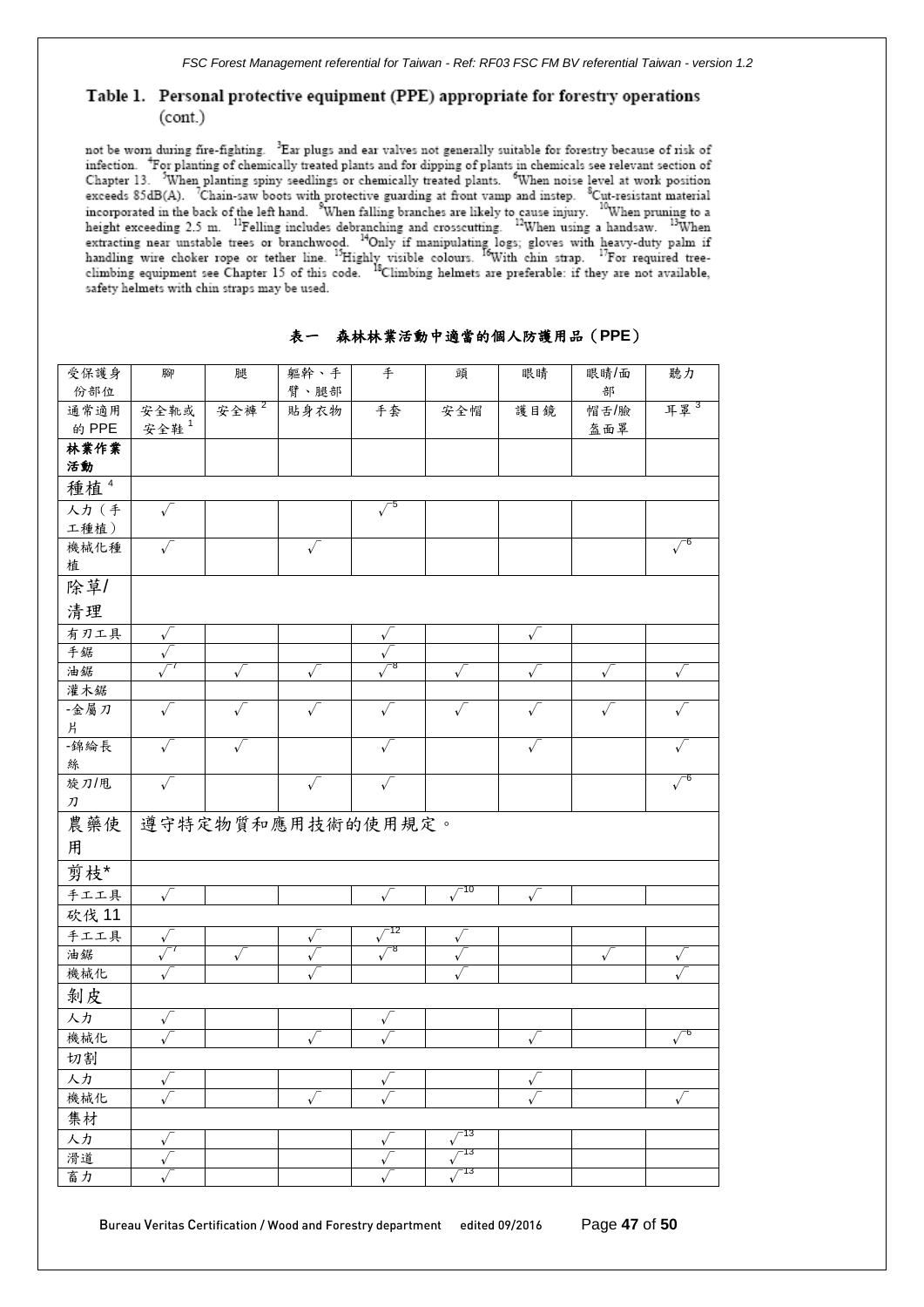| 機械化              |  |      |     |      |  |  |
|------------------|--|------|-----|------|--|--|
| -集木機             |  |      | 14  |      |  |  |
| -傳送裝             |  |      |     |      |  |  |
| 置                |  |      |     |      |  |  |
| -纜索起             |  |      | 14  |      |  |  |
| 重機               |  |      |     |      |  |  |
| -直升機             |  | ∕−15 | -14 | ∕−16 |  |  |
| 堆放/裝             |  |      |     |      |  |  |
| 載                |  |      |     |      |  |  |
| 削片               |  |      |     |      |  |  |
| 爬樹 <sup>17</sup> |  |      |     |      |  |  |
| 使用油鋸             |  |      |     | -18  |  |  |
| 未使用油             |  |      |     |      |  |  |
| 鋸                |  |      |     |      |  |  |

備註:\*如果需對 3m 以上樹木進行修剪作業,需使用防墜落裝置。

1 可承受中等或重負荷的鋼性鞋頭。

2 含有防滲材料的安全褲。在熱帶氣候/炎熱天氣下,可能需穿油鋸套褲或護腿。安全褲和護腿所含纖維應不易燃燒和溶 解,且不能在滅火時穿戴。

3 由於相互傳染/無法交流的風險,故林業活動中一般不適合使用耳塞和耳閥。

4 關於種植化學方法處理的樹苗和把樹苗浸在化學藥品裡的防護用品,請參考第13章相關節的規定。

5 種植多刺的樹苗或經化學方法處理的樹苗時。

6 工作現場的噪音超過 85 分貝時。

7 前鞋面和腳背帶保護裝置的油鋸安全靴。

8 左手(手套)的手背部分有防切割材料。

9 砍伐的樹幹可能造成傷害。

10 修剪高度超過 2.5 米時。

11 砍伐包括去枝椏。

12 使用手鋸時。

13 當集材靠近不穩定的樹木或樹枝時。

14 僅在處理原木時;操作纜繩或牽繩時,需戴重型防護手套。

15 高可見度顏色。

16 帶下巴托。

17 爬樹所需的裝備,見本規範第15章。

18 優先使用攀爬頭盔:如無攀爬頭盔的,可能使用帶有下巴托的安全頭盔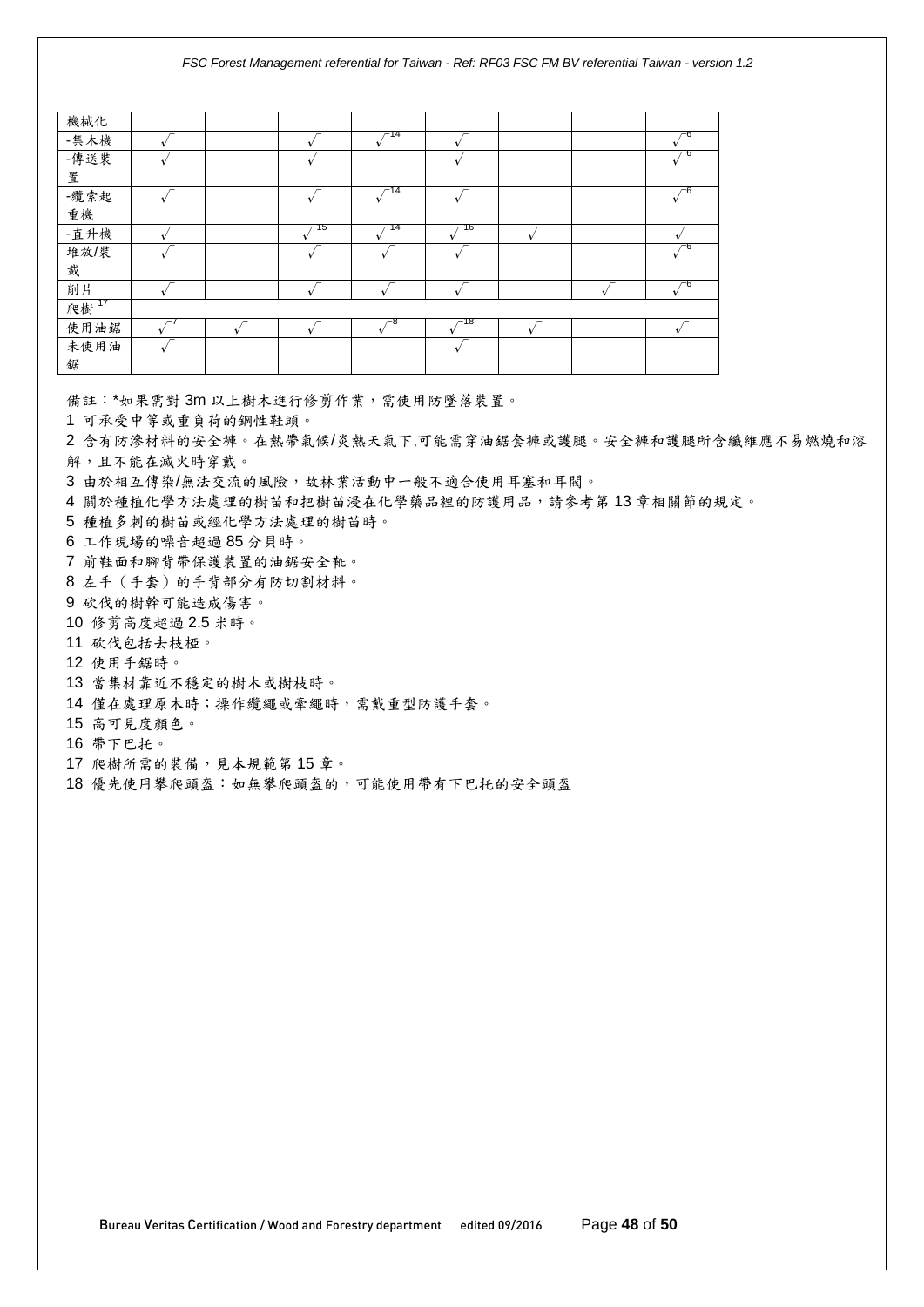#### <span id="page-48-0"></span>**Annex 3: CITES** 附件三:瀕危野生動植物種國際貿易公約

**Convention on International Trade in Endangered Species (CITES)** 瀕危物種國際貿易公約(**CITES**) Additional Guidance for Timber Importers and traders GN15 (November 2005) 木材進口者和貿易商附加 指南 GN15(2005 年 11 月)

| Latin name                 | <b>Common/Trade name</b>  | <b>Notes / Distribution</b>                                                   |
|----------------------------|---------------------------|-------------------------------------------------------------------------------|
| 拉丁語名稱                      | 通用/貿易名稱                   | 注釋註釋/分佈                                                                       |
| Appendix 1: 附錄 1           |                           |                                                                               |
|                            |                           |                                                                               |
| Abies guatamalensis        | Guatemalan fir            | Central America 中美洲                                                           |
| Araucaria araucana         | Monkey-puzzle tree        | Chile and Argentina 智利和阿根廷                                                    |
| Dalbergia nigra            | <b>Brazilian Rosewood</b> | Brazil 巴西                                                                     |
|                            |                           | Costa Rica, Panama, Columbia 哥斯達黎                                             |
| Fitzroya cuppressoides     | Alerce                    | 加,巴拿馬,哥倫比亞                                                                    |
| Pilgerodendron uviferum    |                           | Argentina, Chile 阿根廷、智利                                                       |
|                            |                           | Argentina, Bolivia, Peru 阿根廷、玻利維<br>亞、秘魯                                      |
| Podocarpus parlatorei      | Parlatore's Podocarp      |                                                                               |
| Appendix 2: 附錄 2           |                           |                                                                               |
|                            |                           |                                                                               |
| Aquilaria spp.             | Agarwood                  | Asia (all species) 亞洲 (所有樹種)                                                  |
|                            |                           | Colombia, Costa Rica, Panama 哥倫比                                              |
| Caryocar costaricense      | Ajillo                    | 亞,哥斯達黎加,巴拿馬                                                                   |
| Gonystylus spp.            | e.g. Ramin                | Asia (all species) 亞洲 (所有樹種)                                                  |
|                            |                           | Central America, Caribbean (all species)                                      |
| Guaiacum spp.              | Lignum-vitae/Tree of life | 中美洲, 加勒比地區 (所有樹種)                                                             |
| Gyrinops spp.              | Agarwood                  | Asia (all species) 亞洲 (所有樹種)<br>Costa Rica, Mexico, Panama 哥斯達黎               |
| Oreomunnea pterocarpa      | Gavilaan                  | 加,墨西哥,巴拿馬                                                                     |
| Pericopsis elata           | Afrormosia                | Central and West Africa 中非和西非                                                 |
|                            |                           | logs, sawn wood and veneers controlled                                        |
|                            |                           | only 僅控制原木, 鋸材和單板                                                             |
| Platymiscium pleiostachyum | Quira macawood            | Central America 中美洲                                                           |
| Prunus africana            | African cherry            | Africa&Madagaskar 非洲及馬達加斯加                                                    |
| Pterocarpus santalinus     | Red Sandalwood            | India 印度                                                                      |
|                            |                           | logs, wood-chips and unprocessed broken<br>material controlled only 僅控制原木, 木晶 |
|                            |                           | 片和未加工的破碎片                                                                     |
| Swietana humilis           | Honduras Mahogany         | Central America 中美洲                                                           |
| Swietana macrophylla       | Big-leaf Mahogany         | Central-South America 中南美洲                                                    |
|                            |                           | USA, West Indies, Central America 美國,                                         |
| Swietana mahagoni          | Caribbean mahogany        | 西印度群島,中美洲                                                                     |
|                            |                           | logs sawn wood and veneer sheets                                              |
|                            |                           | controlled only 僅控制原木鋸材和薄板                                                    |
| Taxus: chinensis           | Yew: Chinese              |                                                                               |
| cuspidata                  | Japanese                  |                                                                               |